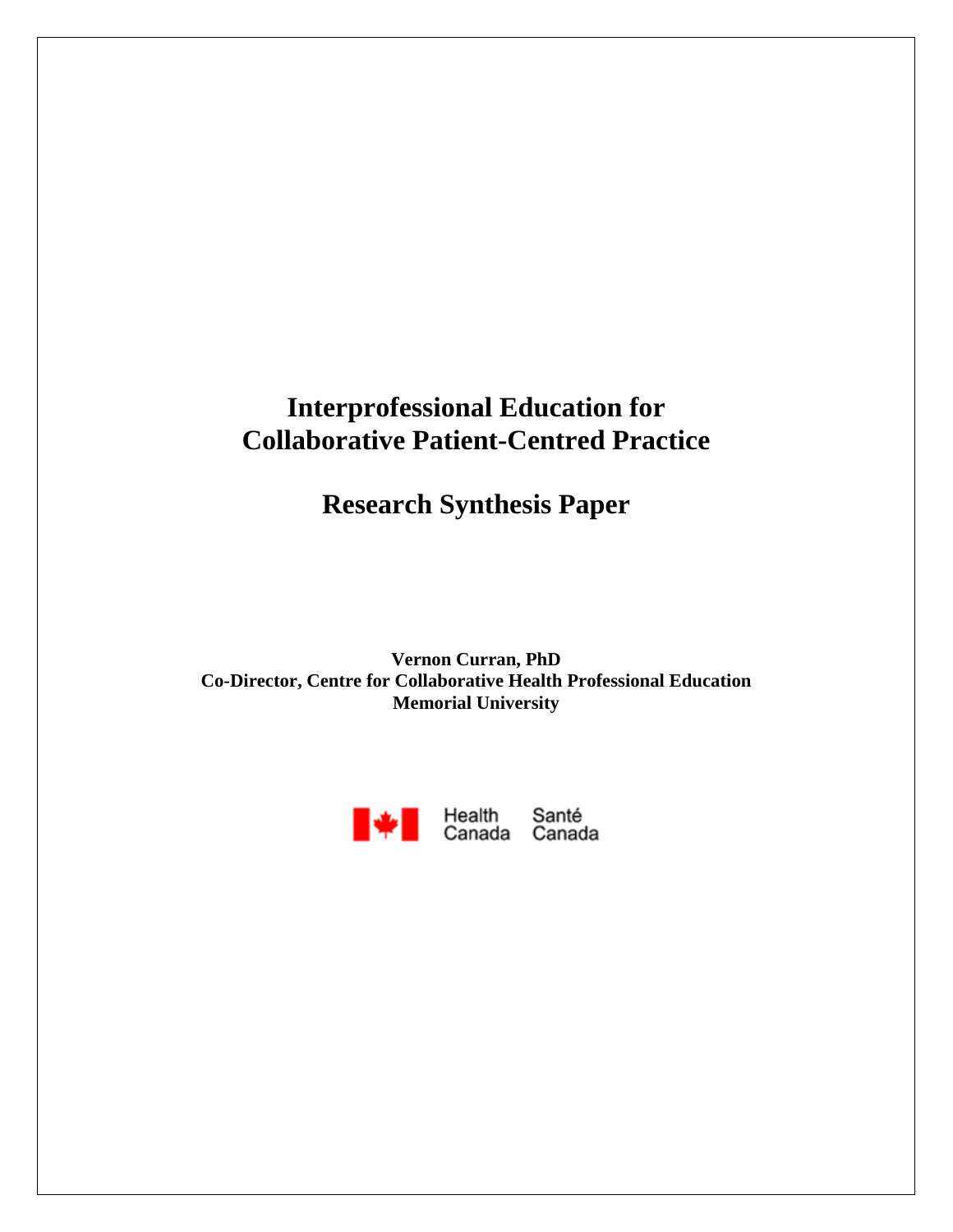#### **Interprofessional Education for Collaborative Patient-Centred Practice Initiative Research Synthesis Paper**

#### **Introduction**

The 2003 First Ministers' Health Accord on Health Care Renewal noted that appropriate planning and management of health human resources (HHR) is key to ensuring that Canadians have access to the health care providers they need, now and in the future. This commitment builds upon the important work of Senator Michael Kirby, Q.C. Commissioner Roy Romanow, and several others before them. Strengthening the evidence base for national HHR planning, improving recruitment and retention, and promoting interprofessional education for collaborative patient-centred practice are fundamental to securing and maintaining a stable and optimal workforce in Canada. They will support health care renewal and increase the capacity of the health system to meet new and emerging health issues and crises.

Changing the way health providers are educated is key to achieving system change. Commissioner Romanow stressed this point in his final report of the Commission on the Future of Health Care in Canada, stating that "the direction of our health care system must be shaped around health needs of individual patients, their families and communities" (p. 50). He emphasized the need to develop new models of care and new training approaches to reflect the differing methods of delivering health care services, stating "in view of . . . changing trends, corresponding changes must be made in the way health care providers are educated and trained. If health care providers are expected to work together and share expertise in a team environment, it makes sense that their education and training should prepare them for this type of working arrangement" (p. 109). The 2003 Federal Budget supports these statements: "ongoing changes in the delivery of health care services, particularly the trend towards multidisciplinary, teambased approaches in primary care, mean that the roles and responsibilities of various health care providers are evolving" (p. 78).

Collaborative patient-centred practice is a practice orientation, a way of health care professionals working together and with their patients. It involves the continuous interaction of two or more professions or disciplines, organized into a common effort, to solve or explore common issues with the best possible participation of the patient. Collaborative patient-centred practice is designed to promote the active participation of each discipline in patient care. It enhances patient and family-centred goals and values, provides mechanisms for continuous communication among caregivers, optimizes staff participation in clinical decision-making within and across disciplines, and fosters respect for the disciplinary contributions of all professionals.

The interprofessional education for collaborative patient-centred practice (IECPCP) initiative will facilitate and support the implementation of an approach to interprofessional education (IE) for collaborative patient-centred practice across all health care sectors. The overall goals of the initiative are to contribute to improved patient satisfaction, increased patient and provider satisfaction and, ultimately, improved patient outcomes.

The specific objectives of the initiative are to: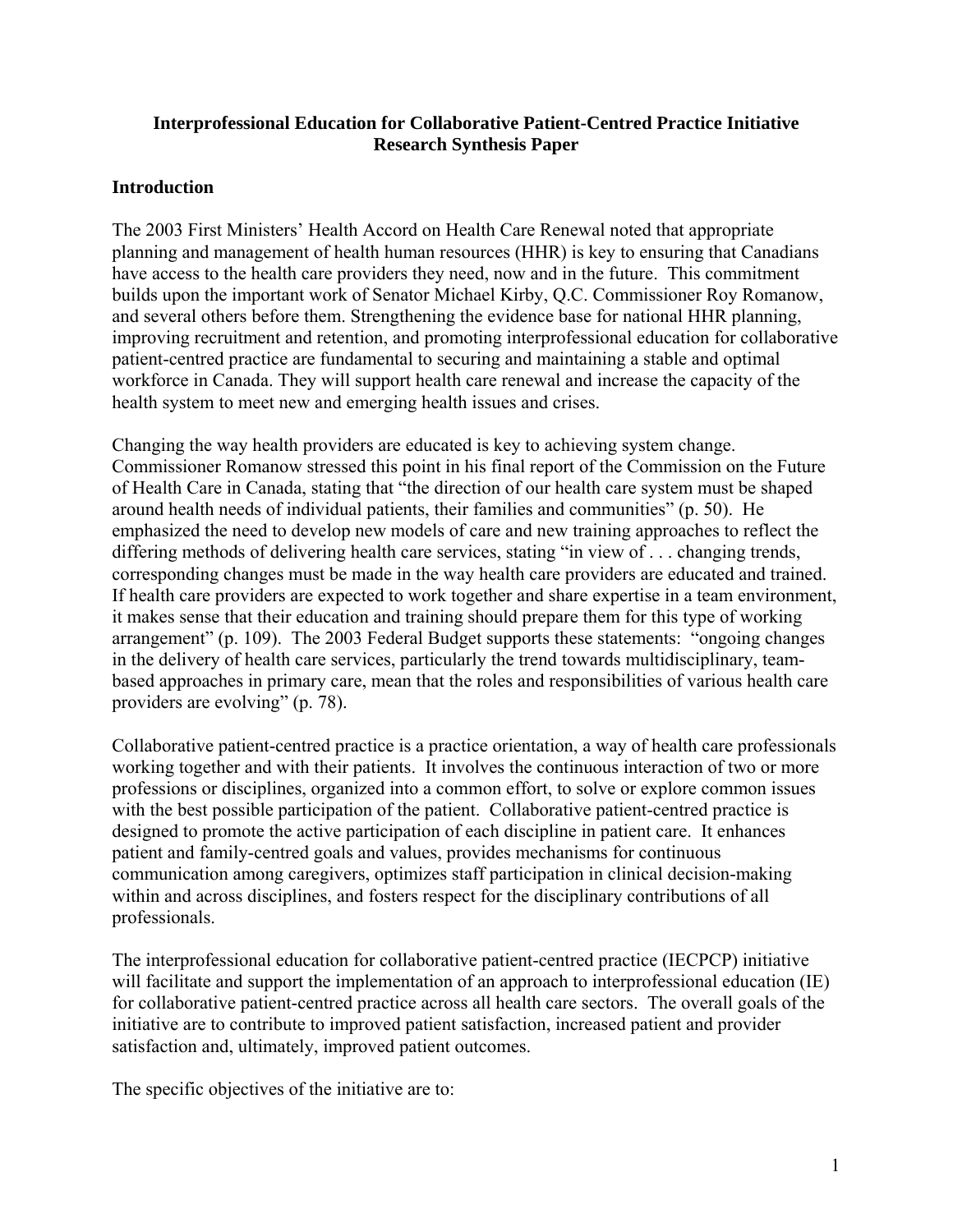- promote and demonstrate the benefits of interprofessional education for collaborative patientcentred practice;
- increase the number of health professionals trained for patient-centred interprofessional team practice at the level of entry-to-practice, graduate education and continuing education; and
- stimulate networking and sharing of best educational practices for collaborative patientcentred practice.

Phase one of the initiative (2003-2004) is intended to provide the background for the initiative in terms of knowledge development and research. The two major research and knowledge development activities undertaken during this first phase included:

- i. an extensive literature review and environmental scan concerning IECPCP; and
- ii. a series of discussion papers focusing on specific themes related to IECPCP.

Evidence-based decision-making has become a growing expectation in our health system and, in particular, for health policy formulation (Shamian, Skelton-Green & Villeneuve, 2002). Policy development is based on the sound application of evidence to practice. Health policy has been defined as "the principles, plans and strategies for action guiding the behavior of organizations, institutions and professions involved in the field of health, as well as their consequences for the health-care system" (West & Scott, 2000, p. 818.). Figure 1 provides an overview of a conceptual model for public policy development and implementation. Adapted from Tarlov (1999), "The Policy Cycle" identifies the key steps in policy formulation, development and implementation:

- 1. values and cultural beliefs;
- 2. emergence of problems or issues;
- 3. knowledge and development of research;
- 4. public awareness;
- 5. political engagement;
- 6. interest group activation;
- 7. public policy deliberation and adoption; and
- 8. regulation, experience, and revision.

The policy cycle is also based on two distinct phases, each of which is anchored by a particular step in the cycle (Shamian et al., 2002). The first phase, *Getting to the Policy Agenda*, is anchored by beliefs and values. "If society and its representative structures do not value and believe in the issues that are put forth in the policy arena, the issues will have no oxygen to feed them and will die on the floor" (Shamian et al., 2002, p. 91). The second half of the cycle, *Moving into Action*, is anchored by political engagement. "To advance an issue to policy and then to action, political engagement is required" (p. 91).

A key stage in the policy development cycle is *Knowledge Development & Research*. Effective policy is best linked with research findings. The first phase of the IECPCP initiative is intended to form the basis for such policy formulation and development. The research findings summarized in this synthesis paper and described in greater detail in the research reports and discussion papers published to date are intended to inform policy development and implementation surrounding the IECPCP initiative. This synthesis paper is intended to provide a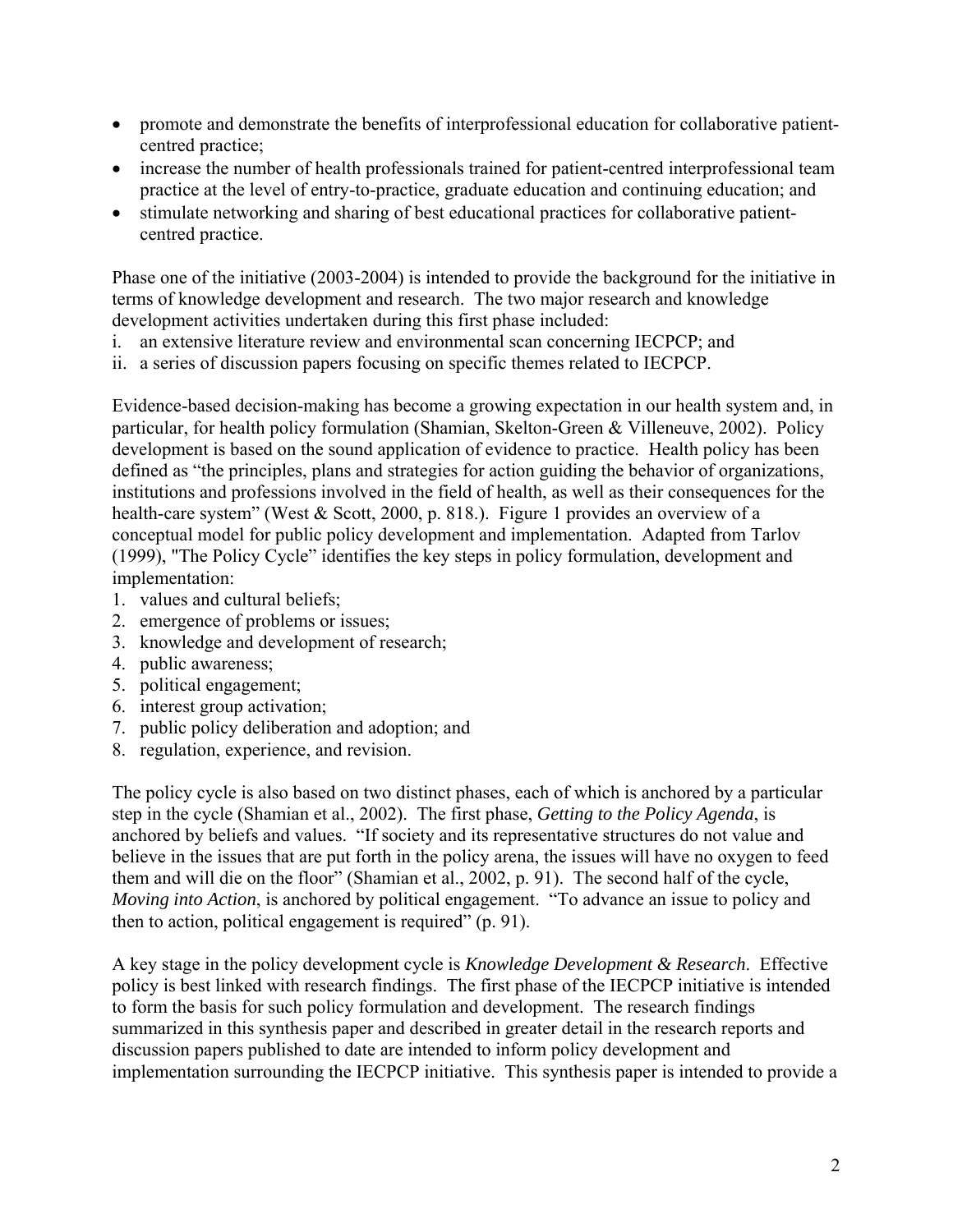#### **Figure 1: The Policy Cycle**

# The Policy Cycle



broad overview of the main themes emerging from the research conducted during this first phase of the IECPCP initiative. This paper is an overview and as such readers are advised to consult and review each specific paper or report referenced in this paper for more detailed and specific research findings or discussion.

It is important to highlight the significance of "language" as we examine the area of interprofessional education and collaborative patient-centred practice. A number of the researchers and authors involved in the preparation of IECPCP reports or discussion papers identified the importance of "reaching agreement" and "consensus" on the use of language, as well as the differences and similarities between terminologies to describe and discuss interdisciplinary/interprofessional education and collaboration (Oandasan et al., 2004; Gilbert, 2004; Steinert, 2004; Cook, 2004). In their research report, Oandasan et al. (2004) make it clear that there is a need for common terminology in using the words "interprofessional" or "interdisciplinary" education for collaborative practice amongst providers and users of the health care system. Therefore, in order to add clarity to the language and to the concepts being discussed and described, this paper draws on the following definitions provided by Oandasan et al. (2004) in their research report: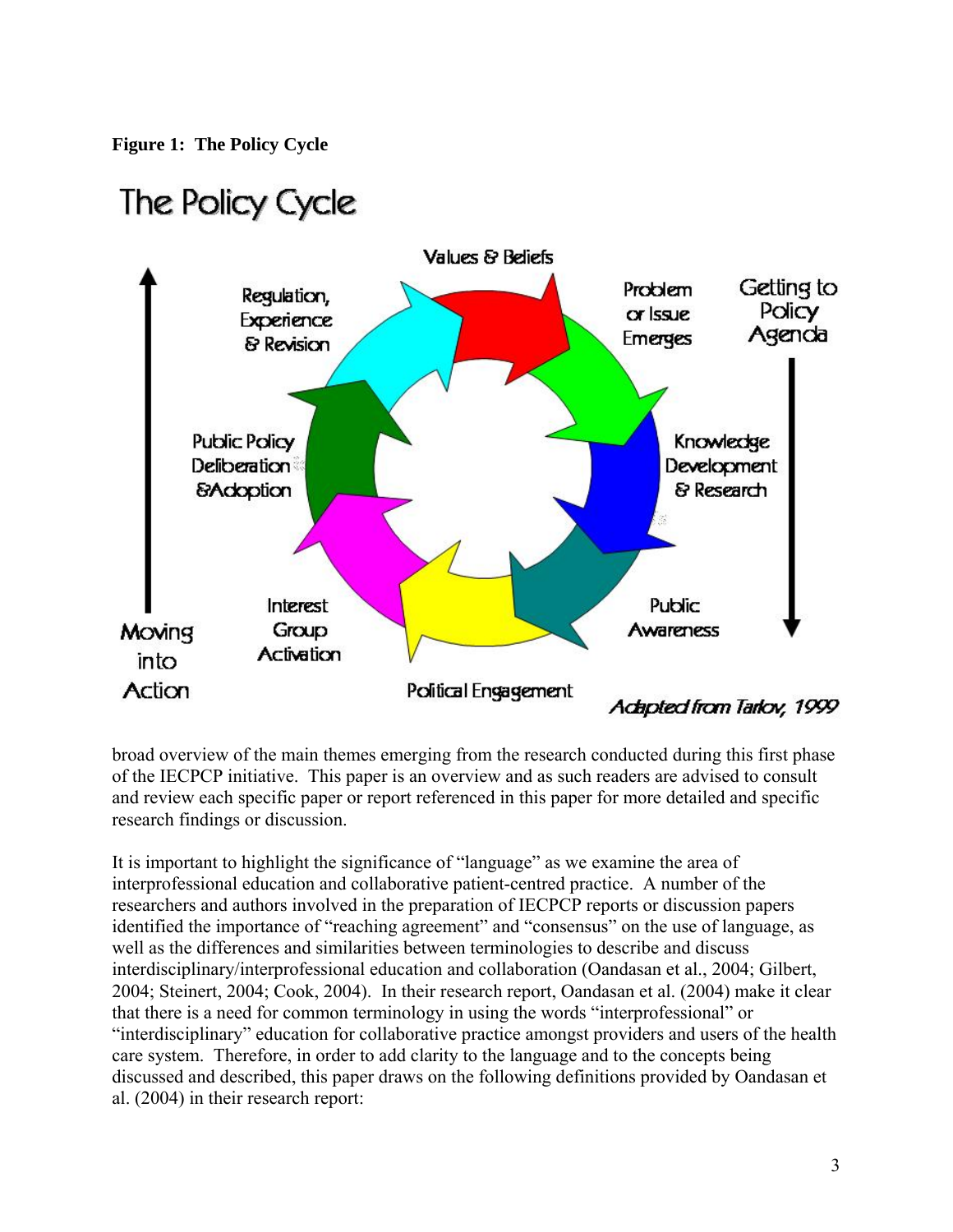*Interprofessional/Interdisciplinary Education: "occasions when two or more professions learn from and about each other to improve collaboration and the quality of care." (CAIPE, 1997 revised)*

*Collaboration: "an interprofessional process of communication and decision making that enables the separate and shared knowledge and skills of health care providers to synergistically influence the client/patient care provided." (Way & Jones, 2000)* 

*Collaborative Patient-Centred Practice: "is designed to promote the active participation of each discipline in patient care. It enhances patient and family centred goals and values, provides mechanisms for continuous communication among care givers, optimizes staff participation in clinical decision making within and across disciplines and fosters respect for disciplinary contributions all professionals." (Health Canada, 2003)* 

**For the purposes of this paper the term interprofessional and interdisciplinary will be used interchangeably and are intended to imply the same purpose and/or meaning as described in the previous definitions. In most instances, the usage of these terms in this paper will reflect the actual usage of the terms by the authors of the various research reports and discussion papers.** 

#### **Literature Review and Environmental Scan**

The first major piece of research work informing the IECPCP initiative was an extensive literature review and environmental scan undertaken by a multidisciplinary group of researchers led by Dr. Ivy Oandasan, MD, CCFP, MHSc of the University of Toronto. The literature review and environmental scan were conducted from December 2003 to January 2004. The environmental scan included both an on-line survey and in-depth interviews with key informants. The team of researchers included:

- Ivy Oandasan, MD, CCFP, MHSc
- Danielle D'Amour, RN, PhD
- Merrick Zwarenstein, M.B., B.Ch., M.Sc., M.Sc (Med.)
- Keegan Barker, BA, M.Ed
- Margaret Purden, R.N., Ph.D.
- Marie-Dominique Beaulieu, MD, MSc, CCMF
- Scott Reeves, BSc, MSc, PGCE
- Louise Nasmith, MDCM, MEd, CCFP, FCFP
- Carmela Bosco
- Liane Ginsburg, PhD
- Deborah Tregunno, RN, PhD

The research team prepared a comprehensive research report detailing the results of the literature review, surveys and interviews which were conducted. The report prepared by the research team contained the following objectives to: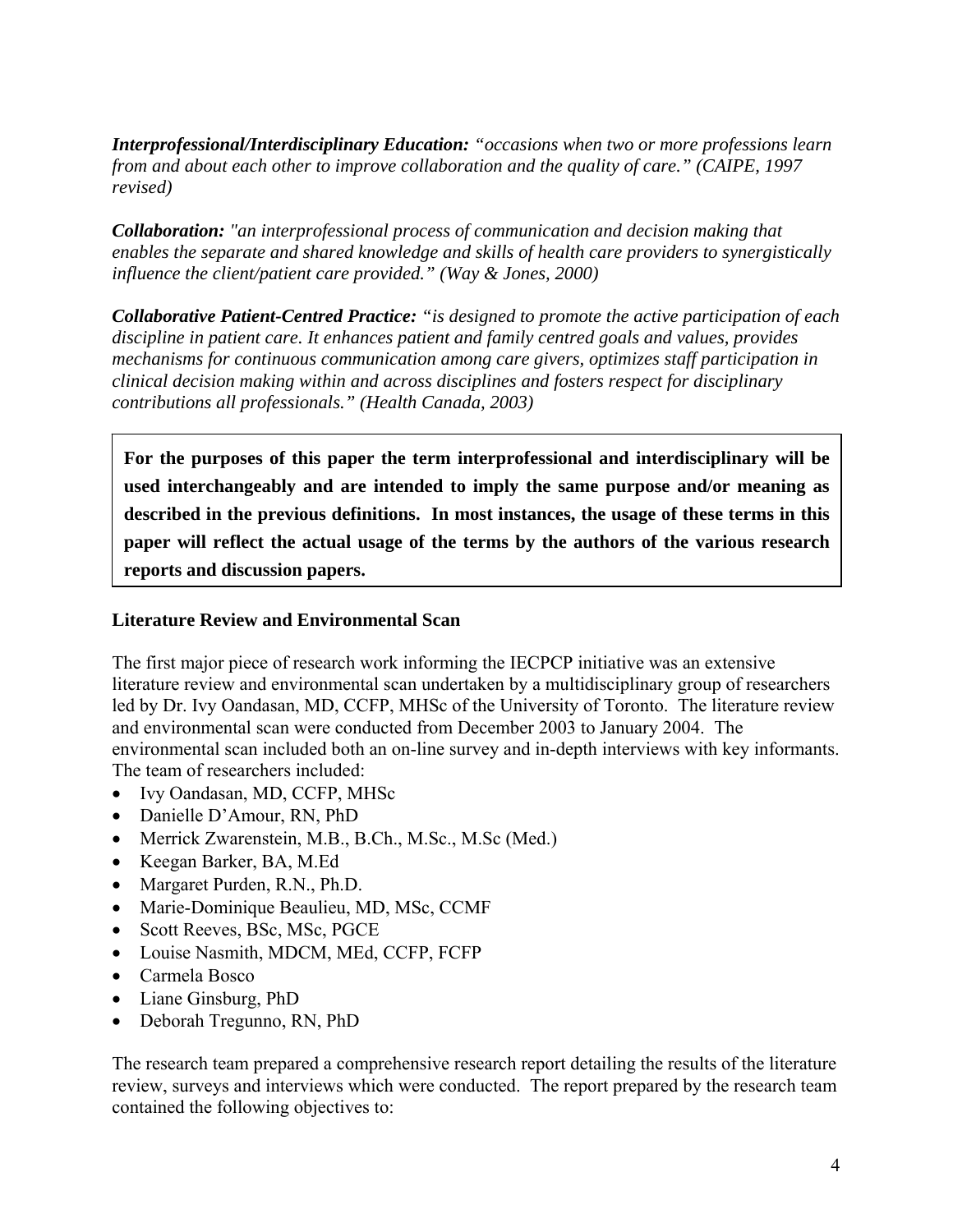- deliver a clear understanding of the evidence of interdisciplinary care and interdisciplinary education as it relates to improved patient outcomes;
- identify policies and infrastructure that both help and hinder implementation and sustenance of interdisciplinary education and practice;
- identify and understand the educational processes that foster and aid the development of interdisciplinary patient care for health care providers at all levels of the system as lifelong learners; and
- understand and identify how to foster networks that will promote collaborative knowledge sharing and resource development.

#### **Discussion Papers**

A series of discussion papers were also commissioned by Health Canada. The purpose of these discussion papers is to examine in greater detail specific themes related to interprofessional education and collaborative patient-centred practice. A number of these themes were identified as important issues by the IECPCP National Expert Committee (NEC). These discussion papers were intended to complement the literature review and environmental scan research by providing specific and focused examination on key elements and issues related to IECPCP. Table 1 provides an overview of the discussion paper topics, authors and descriptions of the content of each paper.

| <b>Table 1</b>                                                                                                                                              | <b>Interprofessional Education for Collaborative Patient-Centred Practice</b> |                                                                                                                                                                                                                                                                                                                                                                                  |  |  |  |
|-------------------------------------------------------------------------------------------------------------------------------------------------------------|-------------------------------------------------------------------------------|----------------------------------------------------------------------------------------------------------------------------------------------------------------------------------------------------------------------------------------------------------------------------------------------------------------------------------------------------------------------------------|--|--|--|
| <b>Discussion Papers</b>                                                                                                                                    |                                                                               |                                                                                                                                                                                                                                                                                                                                                                                  |  |  |  |
| <b>Topic</b>                                                                                                                                                | <b>Author</b>                                                                 | <b>Description</b>                                                                                                                                                                                                                                                                                                                                                               |  |  |  |
| Interdisciplinary<br>Learning and Higher                                                                                                                    | John Gilbert, PhD                                                             | The purpose of this paper is to:<br>identify and describe characteristics of                                                                                                                                                                                                                                                                                                     |  |  |  |
| <b>Education Structural</b>                                                                                                                                 |                                                                               | curriculum structures of Canadian health                                                                                                                                                                                                                                                                                                                                         |  |  |  |
| <b>Barriers</b>                                                                                                                                             |                                                                               | professional education programs which act<br>as barriers;                                                                                                                                                                                                                                                                                                                        |  |  |  |
|                                                                                                                                                             |                                                                               | identify and describe characteristics of<br>$\bullet$<br>administrative structures of Canadian health<br>professional education programs which act<br>as barriers (scheduling, academic policies,                                                                                                                                                                                |  |  |  |
|                                                                                                                                                             |                                                                               | grading, etc); and                                                                                                                                                                                                                                                                                                                                                               |  |  |  |
|                                                                                                                                                             |                                                                               | identify and discuss recommendations,<br>$\bullet$<br>means and strategies for addressing and<br>overcoming these barriers.                                                                                                                                                                                                                                                      |  |  |  |
| Interdisciplinary                                                                                                                                           | Vernon Curran,                                                                | The purpose of this paper is to:                                                                                                                                                                                                                                                                                                                                                 |  |  |  |
| Learning and Academia:<br><b>Attitudes Towards</b><br>Interdisciplinary<br>Learning Among<br>Canadian Schools of<br><b>Health Professional</b><br>Education | PhD                                                                           | design and construct a questionnaire survey<br>$\bullet$<br>of attitudes towards interdisciplinary<br>learning, perceived barriers and challenges,<br>and academic administrator needs;<br>conduct a questionnaire survey of senior<br>٠<br>health professional education administrators<br>across Canada using this survey; and<br>identify attitudes towards interdisciplinary |  |  |  |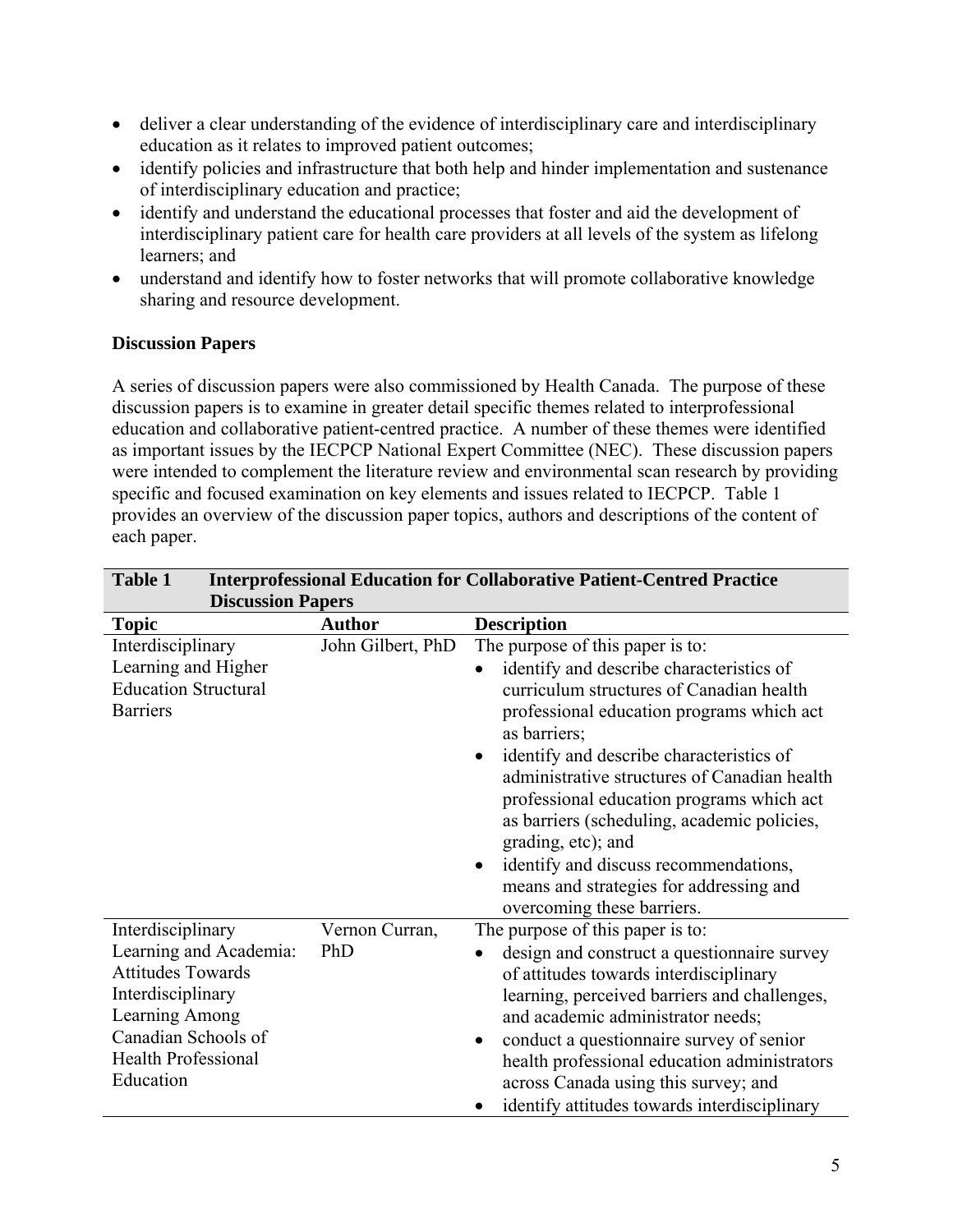|                                                                            |                                | learning among Canadian health                                                                                                                                                                                                                                                                                                                                                                                                                                                     |
|----------------------------------------------------------------------------|--------------------------------|------------------------------------------------------------------------------------------------------------------------------------------------------------------------------------------------------------------------------------------------------------------------------------------------------------------------------------------------------------------------------------------------------------------------------------------------------------------------------------|
|                                                                            |                                | professional education administrators.                                                                                                                                                                                                                                                                                                                                                                                                                                             |
| Interdisciplinary<br>Learning: Principles and<br>Methods                   | Marcel F. D'Eon,<br>PhD        | The purpose of this is to:<br>explore theories and principles of learning<br>and the relevance and implications to the<br>design and facilitation of interdisciplinary<br>learning;<br>identify, discuss and describe key learning<br>methods which would be effective in<br>facilitating interdisciplinary learning; and<br>identify, discuss and describe learning<br>$\bullet$<br>approaches which would be effective in<br>facilitating interdisciplinary learning.            |
| Models of<br>Interdisciplinary<br>Learning                                 | David Cook, PhD                | The purpose of this paper is to:<br>identify and describe the specific<br>$\bullet$<br>characteristics of models of interdisciplinary<br>learning programs in Canada throughout the<br>health professional education continuum<br>(undergraduate, postgraduate, and<br>continuing professional education);<br>each model should include a detailed<br>$\bullet$<br>description of the design of the respective<br>interdisciplinary learning program.                              |
| Interdisciplinary<br>Learning and Faculty<br>Development                   | Yvonne Steinert,<br>PhD        | The purpose of this paper is to:<br>identify and discuss approaches to faculty<br>$\bullet$<br>development which may address these<br>barriers and challenges and foster positive<br>attitudes towards interdisciplinary learning;<br>and<br>discuss and describe faculty development<br>٠<br>approaches for raising awareness and<br>fostering competencies in interdisciplinary<br>learning design and facilitation.                                                             |
| Interdisciplinary<br>Teamwork: Professional<br><b>Cultures as Barriers</b> | Pippa Hall, MD,<br><b>CCFP</b> | The purpose of this paper is to:<br>describe the similarities and differences<br>between the philosophical approaches, value<br>and belief systems of physicians and other<br>allied health care professionals as they relate<br>to patient care; and<br>identify and discuss the nature and<br>٠<br>characteristics of professional socialization<br>which health professional students from<br>various health professions are exposed to<br>during their education and training. |
| <b>Regulatory Barriers to</b><br>Interdisciplinary                         | William Lahey,<br><b>LLB</b>   | The purpose of this paper is to:<br>identify, describe and discuss regulatory,                                                                                                                                                                                                                                                                                                                                                                                                     |
|                                                                            |                                |                                                                                                                                                                                                                                                                                                                                                                                                                                                                                    |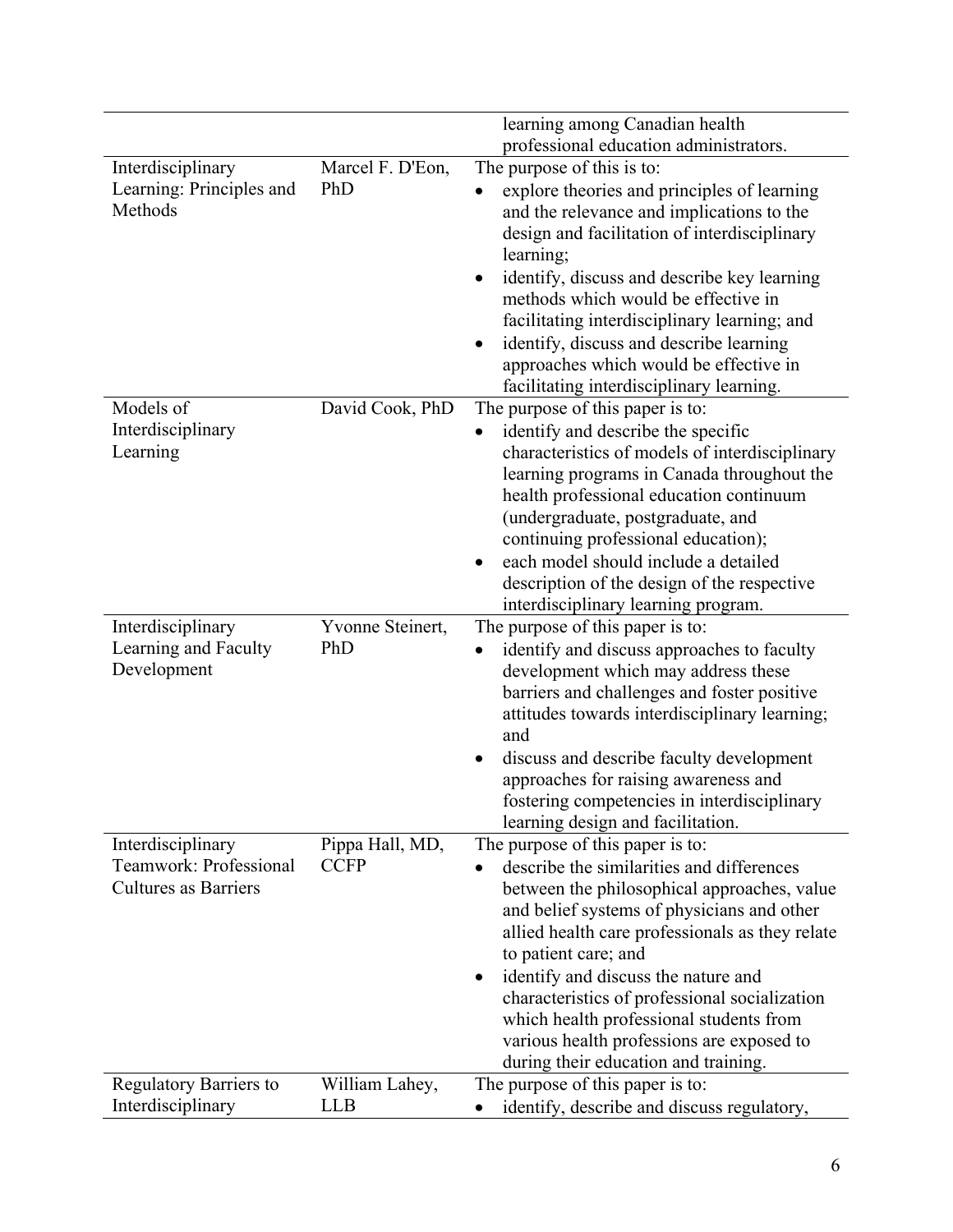| Teamwork                                           | Robert Currie,<br><b>LLB</b>              | scope-of-practice and medico-legal issues<br>which are potential barriers to collaborative,<br>interdisciplinary health care practice in<br>Canada; and<br>identify, describe and discuss means for<br>addressing and overcoming these regulatory,<br>scope of practice and medico-legal issues to<br>foster greater collaborative, interdisciplinary<br>health care practice in Canada.                                                                                                                                                                                                                                                    |
|----------------------------------------------------|-------------------------------------------|---------------------------------------------------------------------------------------------------------------------------------------------------------------------------------------------------------------------------------------------------------------------------------------------------------------------------------------------------------------------------------------------------------------------------------------------------------------------------------------------------------------------------------------------------------------------------------------------------------------------------------------------|
| Patient-Centred<br>Collaborative Care<br>Practices | Judith Belle<br>Brown, MD,<br><b>CCFP</b> | The purpose of this paper is to:<br>define and describe key characteristics of a<br>patient-centred approach to collaborative<br>health care delivery;<br>identify and describe a conceptual model(s)<br>of patient-centred collaborative care;<br>identify, define and describe key<br>competencies (knowledge, skills and<br>attitudes) expected of a health professional<br>using a patient-centred collaborative<br>approach; and<br>identify key aspects and issues of "diversity"<br>(ethnic, cultural, age, gender) which should<br>be addressed through teaching and learning<br>focusing on patient-centred collaborative<br>care. |

(Note: all further references to work by Gilbert, Curran, D'Eon, Cook, Steinert, Hall, Lahey and Currie, and Brown refer to the above 2004 discussion papers unless otherwise indicated.)

# **IECPCP Synthesis Framework**

In their research report, D'Amour and Oandasan (2004) propose a conceptual framework for describing the various factors, determinants and elements underlying and influencing IECPCP. The authors use micro, meso and macro conceptual levels as major organizing themes within the framework. (Note: all further references to D'Amour and Oandasan are for this 2004 conceptual framework unless otherwise indicated.)The main factors, determinants and elements influencing IECPCP are described in relation to these levels. A key aspect of the framework is that it highlights the interdependent nature of interdisciplinary education and collaborative practice. Both interdisciplinary education processes and collaborative patient-centred practice are represented as separate components within the framework (Figure 2), however there is a significant level of interdependency between both components. At the pre-licensure (undergraduate) level of training, there must be opportunities for interdisciplinary education to be facilitated in settings in which collaborative practice is modeled by health professionals. Accordingly, there is a need to foster those collaborative practice settings and assist practitioners in developing both competence and willingness to work collaboratively.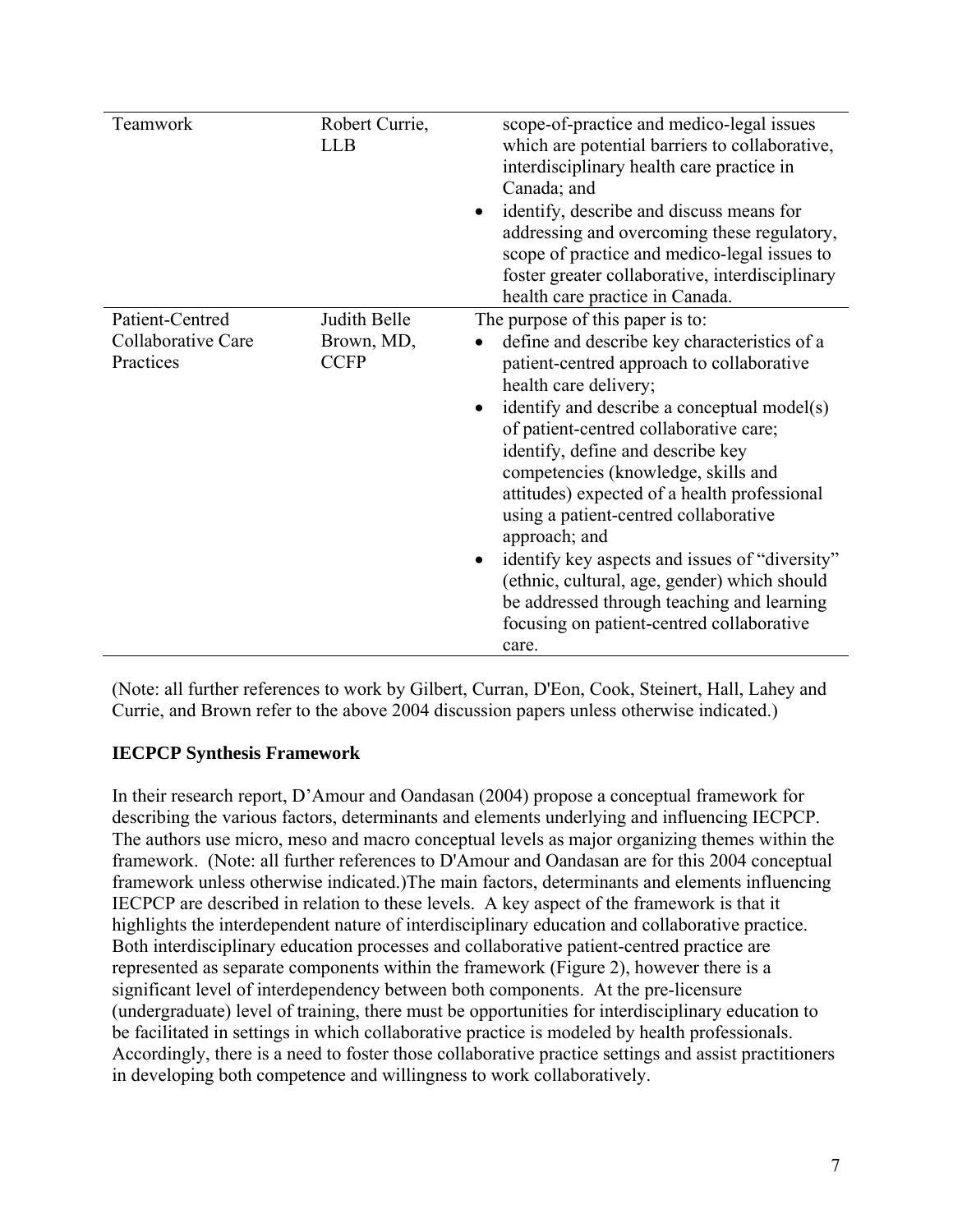The first component of the framework *Interdisciplinary Education to Enhance Learner Outcomes* describes the factors, determinants and elements influencing interdisciplinary education processes. The learner is placed at the centre of this component and a variety of factors directly and indirectly influence the learner's ability to develop collaborative patientcentred practice competencies. According to Oandasan et al., "learners are central to the interdisciplinary educational processes as depicted in the square." The nature of these various elements and determinants will be discussed later. The second component of the framework *Collaborative Practice to Enhance Patient Care Outcomes* describes those factors, determinants and elements which influence collaborative patient-centred practice. In this component, the patient is the central focus as his/her health care outcomes are affected by the collaborative, interdisciplinary team processes.

The *micro* and *meso* level elements of interdisciplinary education and collaborative patientcentred practice are interactional, depicted in each of the components by the bi-directional arrows. According to D'Amour and Oandasan, these determinants "influence and inform each other . . . one may be catalyst or another barrier . . . . .the relationship is dynamic." At an overarching level, D'Amour and Oandasan's framework identifies a number of broad *macro* systemic structures which influence IECPCP. These include the educational and professional systems, as well as government policies (federal/provincial/regional) and social and cultural values. Decisions made by government (in the areas of education, health and social policies) as well as profession-specific policies (like those from regulatory bodies) all influence IECPCP. Professional and societal cultural values can also influence IECPCP. If IECPCP is to be promoted and fostered, Oandasan et al. suggest that collaboration between educators, practitioners, researchers and policy-makers will be required.

Underlying the interaction between the two key components of *Interdisciplinary Education* and *Collaborative Practice* is "research to inform and to evaluate." D'Amour and Oandasan suggest that "as a field of practice" there is still much to be learned about both interdisciplinary education and collaborative practice. They highlight the importance of both quantitative and qualitative research domains in this regard, and research into both the learning and practice environments. The large arrows in the framework describe the iterative feedback loop that crosses all micromeso and macro levels. The arrows also suggest that research in interdisciplinary education and collaborative practice can inform each other.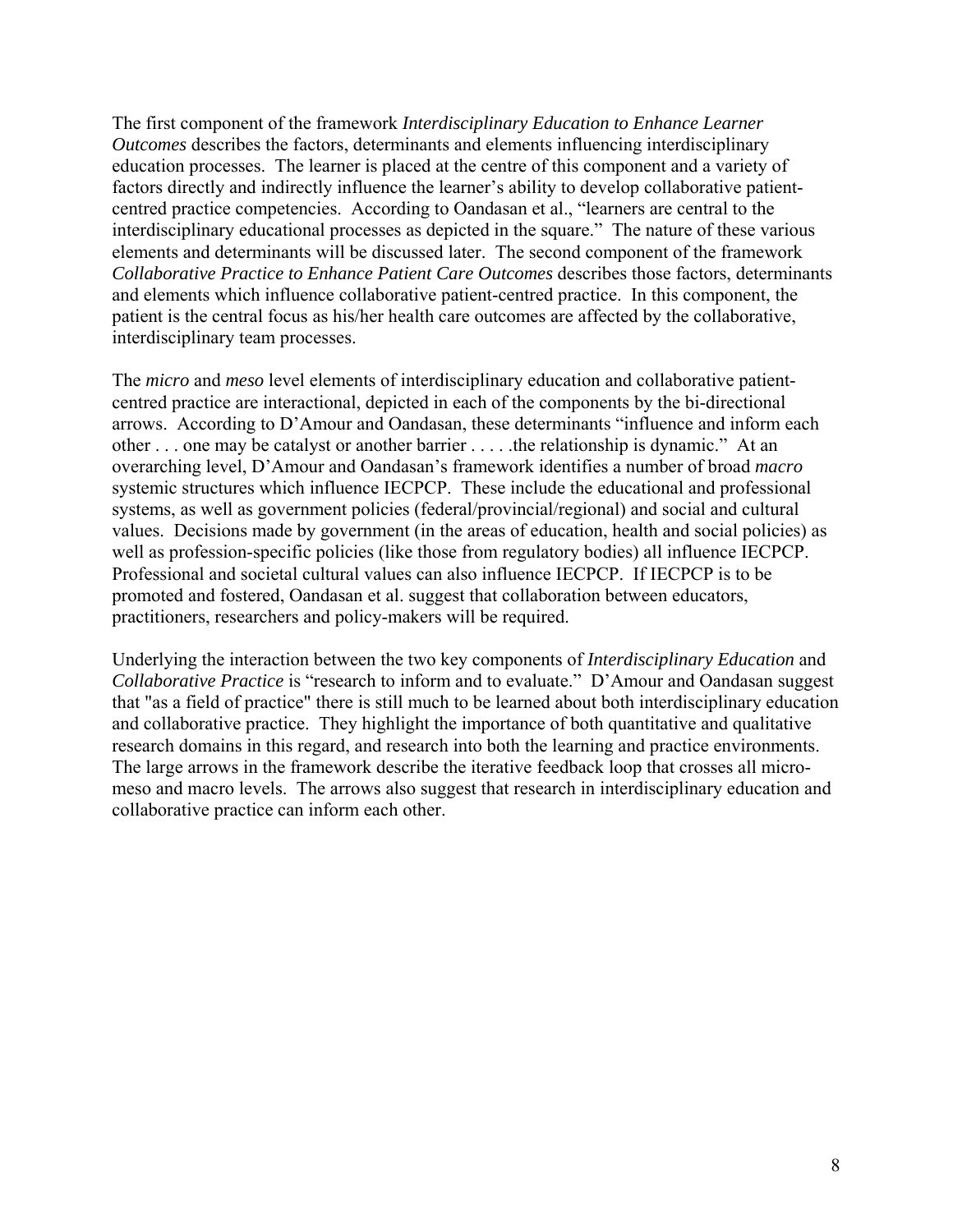

D'Amour & Oandasan, 2004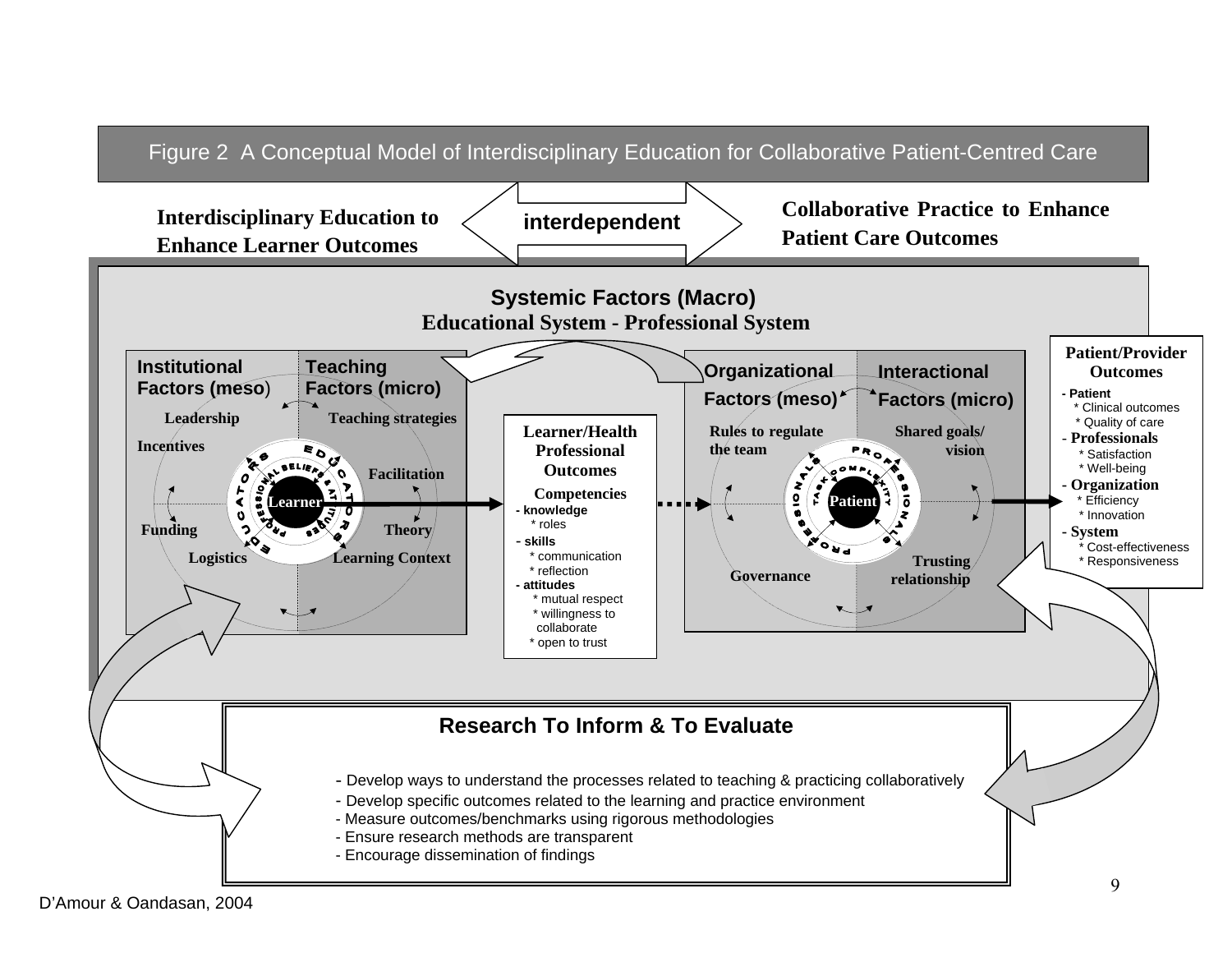|  | <b>Interdisciplinary Education to Enhance Learner Outcomes</b> |  |
|--|----------------------------------------------------------------|--|
|--|----------------------------------------------------------------|--|

| <b>Interdisciplinary Education to Enhance Learner Outcomes</b>                     |                   |  |  |  |
|------------------------------------------------------------------------------------|-------------------|--|--|--|
| <b>Teaching Factors (Micro Level)</b><br><b>Institutional Factors (Meso Level)</b> |                   |  |  |  |
| • Teaching Strategies                                                              | • Leadership      |  |  |  |
| • Facilitation                                                                     | Incentives        |  |  |  |
| $\bullet$ Theory                                                                   | $\bullet$ Funding |  |  |  |
| • Learning Context                                                                 | • Logistics       |  |  |  |

According to Parsell & Bligh (1999), interdisciplinary education:

- promotes interprofessional collaboration;
- involves interactive learning between professional groups;
- develops knowledge and understanding of other professions;
- encourages professionals to learn with, from and about one another; and
- respects the integrity and contribution of others.

Interdisciplinary education is not an end in itself, but a means of preparing different types of health personnel to work together. Interaction is an important element of interdisciplinary education ― interaction with learners from other health professions. According to D'Amour and Oandasan's framework, "learners" are at the centre of the interdisciplinary educational process. The learner's readiness for collaborative patient-centred practice is influenced by the development of certain competencies. In Table 2, Barr (1998) describes interdisciplinary education competencies which encompass the domains of knowledge, skills and attitudes. Oandasan et al. suggest that if the goal of interdisciplinary education "is to teach collaborative practice [then] the content must be on *interdisciplinary* knowledge, skills and attitudes."

#### **Table 2 Collaborative Competencies – Summarized (Barr, 1998: 181)**

- 1. Describe one's roles and responsibilities clearly to other professions.
- 2. Recognize and observe the constraints of one's role, responsibilities and competence, yet perceive needs of patients/clients in a wider framework.
- 3. Recognize and respect the roles, responsibilities and competence of other professions in relation to one's own.
- 4. Work with other professions to effect change and resolve conflict in the provision of care and treatment.
- 5. Work with others to assess, plan, provide and review care for individual patients.
- 6. Tolerate differences, misunderstandings and shortcomings in other professions.
- 7. Facilitate interprofessional case conferences, team meetings, etc.
- 8. Enter into interdependent relationships with other professions.

Interdisciplinary education should assist learners to develop enhanced communication skills, capabilities and readiness to handle conflict situations, an aptitude for group work, critical thinking, analysis, creativity and self-learning. It is important to develop collaborative teamwork skills first (e.g. crossdisciplinary communication, teamwork, conflict resolution). These are essential skills which learners need for the interpersonal dynamics required in an interdisciplinary health care approach. Cook reports that any interdisciplinary education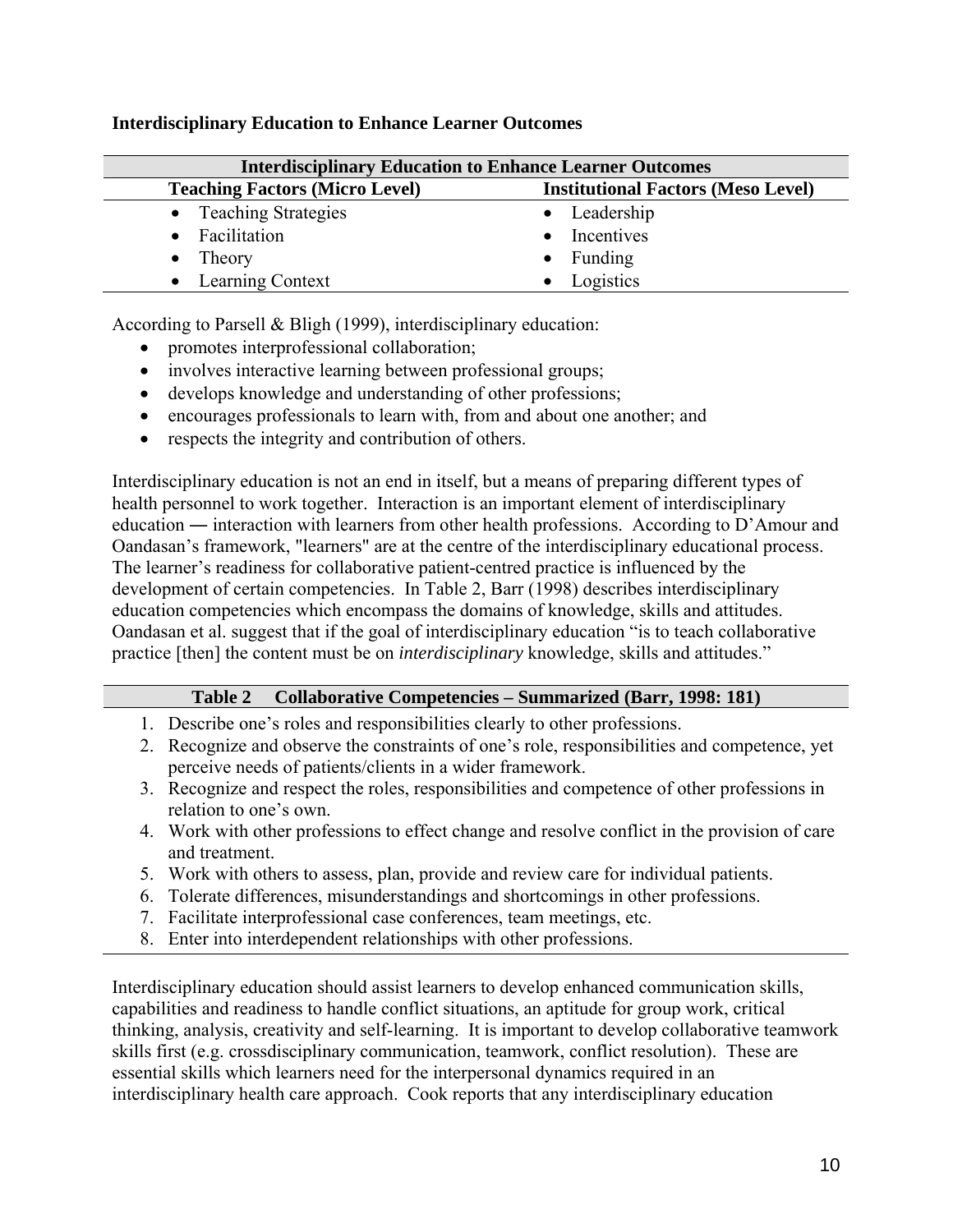experience should be based on two clear goals:

- 1. the students will learn about the roles of the other professions, and how it interfaces with their own role; and
- 2. the students will learn key behaviors to make the health team functional.

The structure, knowledge and skill-based content of interdisciplinary education should rest on the following principles:

*Goal-directedness.* It is important that the underlying curriculum of shared learning initiatives be focused on some form of "idea dominance", that is, a clear and recognizable idea which can serve as a central focus for the work which is embodied in a concept or model transcending disciplinary boundaries.

*Disciplinary Articulation.* In order to function effectively as an interdisciplinary learning team, participants must understand each other's roles.

*Communication*. Communication must be geared towards helping team members from other disciplines arrive at an understanding of the "cognitive structure governing each discipline" (i.e., the cognitive map). Effective communication enables members to recognize the importance of other perspectives on the problem and to incorporate them into their own recommendations for a solution (Clark, 1991).

*Flexibility.* Flexibility encompasses a range of essential attributes:

- open-mindedness;
- tolerance;
- willingness to experience new modes of interaction;
- acceptance of changes in authority and status; and
- a desire for challenge.

*Conflict Resolution*. Interdisciplinary education should develop the communication skills, capabilities and readiness of students to handle conflict situations that arise in the course of teamwork.

*Group Skills*. Learners need to be aware of the different stages of team development and educators should assist students to identify these various stages during the process of interdisciplinary education.

*Leadership Skills*. Leadership for different tasks may rotate among team members as the need and focus changes. Learners should be prepared to undertake this leadership role in interdisciplinary teams.

The development of these knowledge, skills and attitudes is influenced by the beliefs and attitudes which learners develop towards interprofessional collaboration. Educators play a key role in modeling and influencing the development of professional beliefs and attitudes during the educational process. Beliefs and attitudes are often acculturated during the socialization process of professional education (Hall; Gilbert; D'Amour and Oandasan). The beliefs and attitudes, as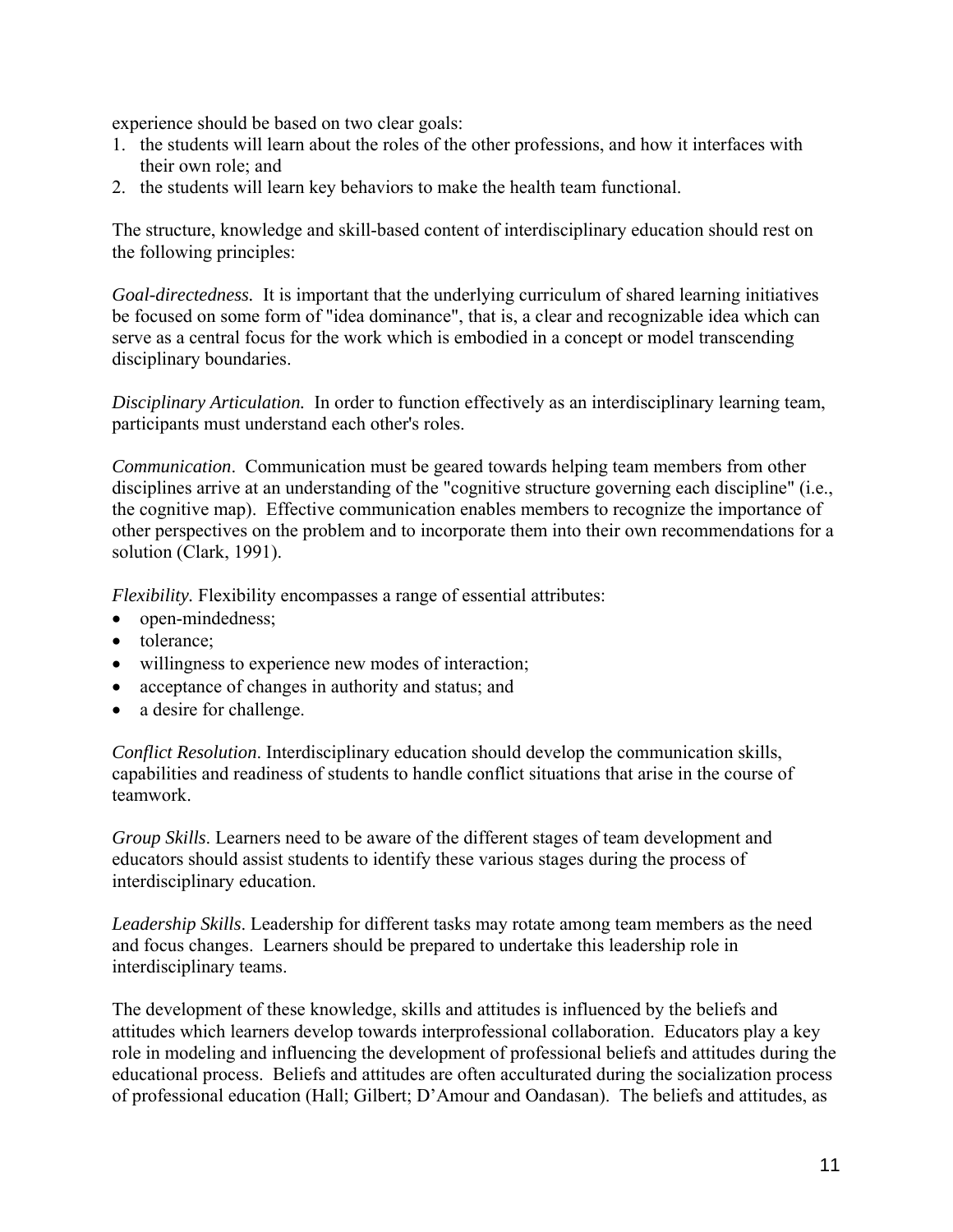well as the value system in which learners are socialized can influence attitudes towards collaboration. Professional identity is often shaped by the role modeling exemplified by educators and mentors. Therefore, the professional beliefs and attitudes of educators related to collaborative practice are critical.

Parsell & Bligh (1999) have categorized the various barriers to interdisciplinary education into the following categories:

*Structural*. This includes:

- time-tabling difficulties;
- requirements of professional bodies (graduation, accreditation);
- practical difficulties (professional schools located in different buildings);
- time (for course planners to meet); and
- financial constraints.

#### *Attitudes*. This includes:

- lack of senior management support;
- lack of commitment; and
- unwillingness to change attitudes.

#### *Curriculum/Teaching.* This includes:

- curriculum structures and design;
- single subject approach to teaching;
- need for new forms of teaching and learning; and
- training teachers for different roles.

#### *Professional/Disciplinary*. This includes:

- lack of knowledge and understanding of other professions;
- redrawing of professional boundaries; and
- separate professional languages and concepts.

The following sections describe the various factors, determinants and elements of interprofessional education at the micro and meso levels as depicted by D'Amour and Oandasan's framework.

#### *Teaching Factors (Micro)*

Pomeroy and Philip (1994) have identified a number of components related to successful curriculum design, structure and content for interprofessional education:

- teaching material needs to be experiential, clinically based and address real-life issues;
- an interdisciplinary teaching team is important;
- educational experiences are more effective if they are provided over the span of professional training; and
- timing of the training needs to be responsive to differences in undergraduate programs, including the amount of clinical experience, depth of knowledge in different areas and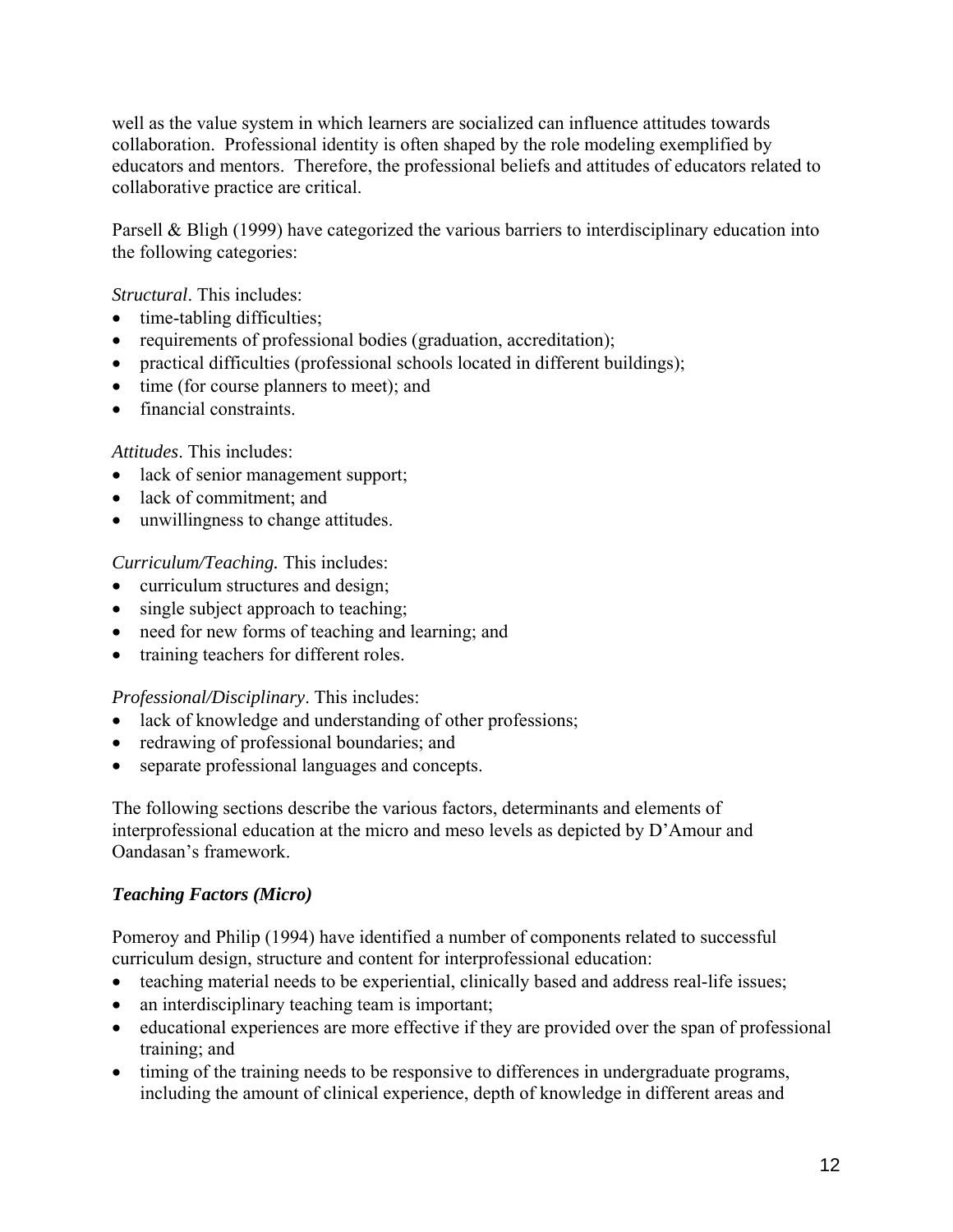#### flexibility of curriculum time-tabling.

Oandasan et al. suggest that a variety of teaching factors and associated teaching elements influence the interdisciplinary education process.

#### *Teaching Strategies*

D'Eon suggests that "learning in teams" is best facilitated by the progressive mastery of more and more complex situations in several domains of learning, while at the same time incorporating the best practice principles of cooperative and experiential learning processes. Learning to become a member of an interprofessional team is an experiential process and interactive approaches to learning are a recommended approach to interprofessional education. These approaches should draw upon real-life clinical problems to stimulate interprofessional problem-solving and should incorporate small group, experiential methods of learning.

Cooperative learning (CL) strategies are especially useful for learning to work in teams (D'Eon). The five critical features of cooperative learning include: positive interdependence, face-to-face promotive interaction, individual accountability, interpersonal and small group skills, and group processing (D'Eon). Positive interdependence means that the students strive together to reach a goal that to some extent they share. Face-to-face promotive interaction means purposeful activity such as discussion, debate, and joint decision-making. Individual accountability means that each individual is held responsible for contributing a fair share to the success of the group. The element of interpersonal and small group skills involves teaching members the team skills needed to succeed. Finally, group processing is reflecting on the actions (both group and individuals) that contribute (or not) to the effectiveness of the group process. The CL model is a very good match to actual teamwork that can simulate and train functional, real-life interdisciplinary teams.

Small group learning methods are identified as key strategies for facilitating interprofessional education. Several of the researchers identified case-based learning (CBL) and problem-based learning (PBL) methods as useful instructional strategies for facilitating interprofessional education (Oandasan et al.; D'Eon; Steinert). The nature and characteristics of small group learning strategies provide optimum processes for interprofessional education experiences. Oandasan et al. identify several key factors which need to be considered in the organization and design of small group learning: group balance; group mix; and group stability. It is important to ensure that there is an equal mix of learners from each profession in small group learning as it promotes good interprofessional interaction. According Oandasan et al., if the group is skewed in favor of one profession it may inhibit interaction. Group size should also be kept in mind, as large groups can influence interaction. An optimal group size is around 8 to 10 members. The stability of group members is also important as high turnover can impact the quality of the learning experience.

A highly regarded method for facilitating interprofessional education is problem-based learning. PBL techniques encourage discussion and critical thinking, and enable the integration of theory with clinical components. The PBL approach helps learners to listen to each other and to collaborate as they work to resolve the problems. Case-based learning is a variation of PBL and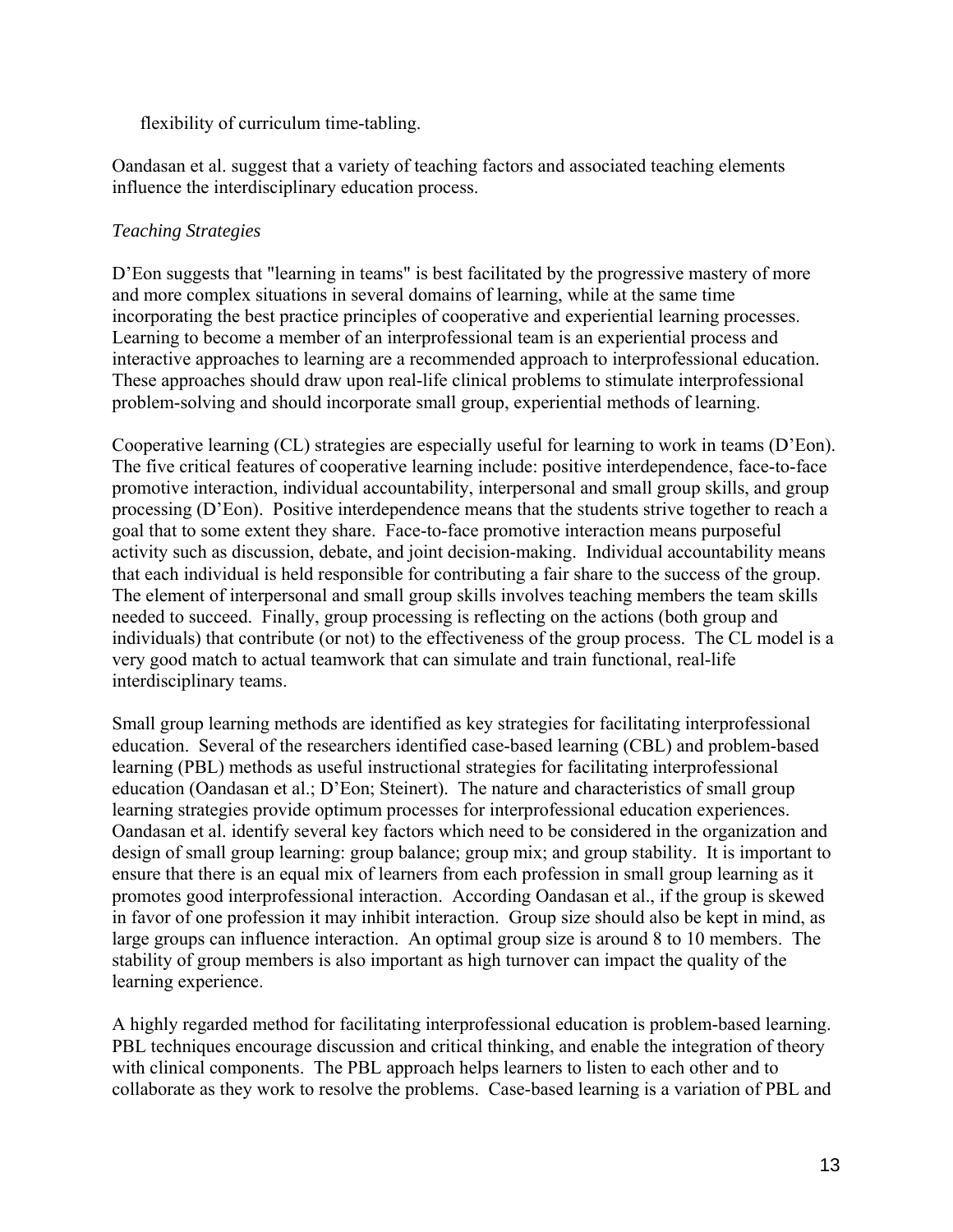both methods are based on principles of cooperative and constructivist learning. Cook identifies case-based learning as the most popular learning method for facilitating interprofessional education at the undergraduate or pre-licensure level among Canadian institutions of higher education. According to D/Eon, learners must be able to transfer what they have learned to the real-world and the use of cases is useful in establishing a real-world context in which the new learning is to be used. Working with cases "exposes students to problematic, real-world situations and challenges them to apply course knowledge to analyze the issues and formulate workable solutions".

Oandasan et al. stress the importance of experiential learning experiences in practice settings in which successful collaborative practices are modeled and learners have the opportunity to observe collaboration in action. Oandasan et al. report that a large number of the interdisciplinary education initiatives reported in the literature are based on experiential "clinical" learning experiences in which learners are immersed in a collaborative practice setting. The incorporation of teaching methods which involve clinical placement, the use of a simulated clinical environment or going to meet and talk to service users about their health needs are recommended.

Another approach for facilitating interprofessional education is based on service learning models. Service learning is an experiential learning strategy in which learners provide direct community service while attempting to make a linkage between the service and their academic coursework (Oandasan et al.; D'Eon). Learners participating in service-learning activities are expected not only to provide direct community service, but also to learn about the context in which the service is provided, and to understand the connection between the service and their academic course work. A central theme of this learning is that it is based on the community's identified needs, issues, and problems. Its success depends on a true partnership in the development and implementation of a program, with equal involvement by learners, faculty, administrators and community participants.

The following are critical elements of service-learning:

- development in collaboration with the community;
- enhancement of the standard curriculum by extending learning beyond the classroom;
- fostering of civic and social responsibility and caring for others by the learner;
- application of what is learned by learners to real-world situations;
- provision of time for reflection, discussion, and leadership development; and
- identification and meeting of community needs and assets.

Service learning combines the preparation of learners to work in interprofessional teams or collaborative settings with the need for them to experience community-based learning opportunities. The placement of the health professional learner into the community shifts the power to the individual in his or her social context. In entering the patient's community, the learner is forced to broaden his or her scope of understanding of the "problem". Learners working in community settings are more likely to discover a broader base of overlap among the different professions they represent. As well, faculty members are more likely to adopt the role of "facilitator" helping students to see a much broadened basis for health in the "real world".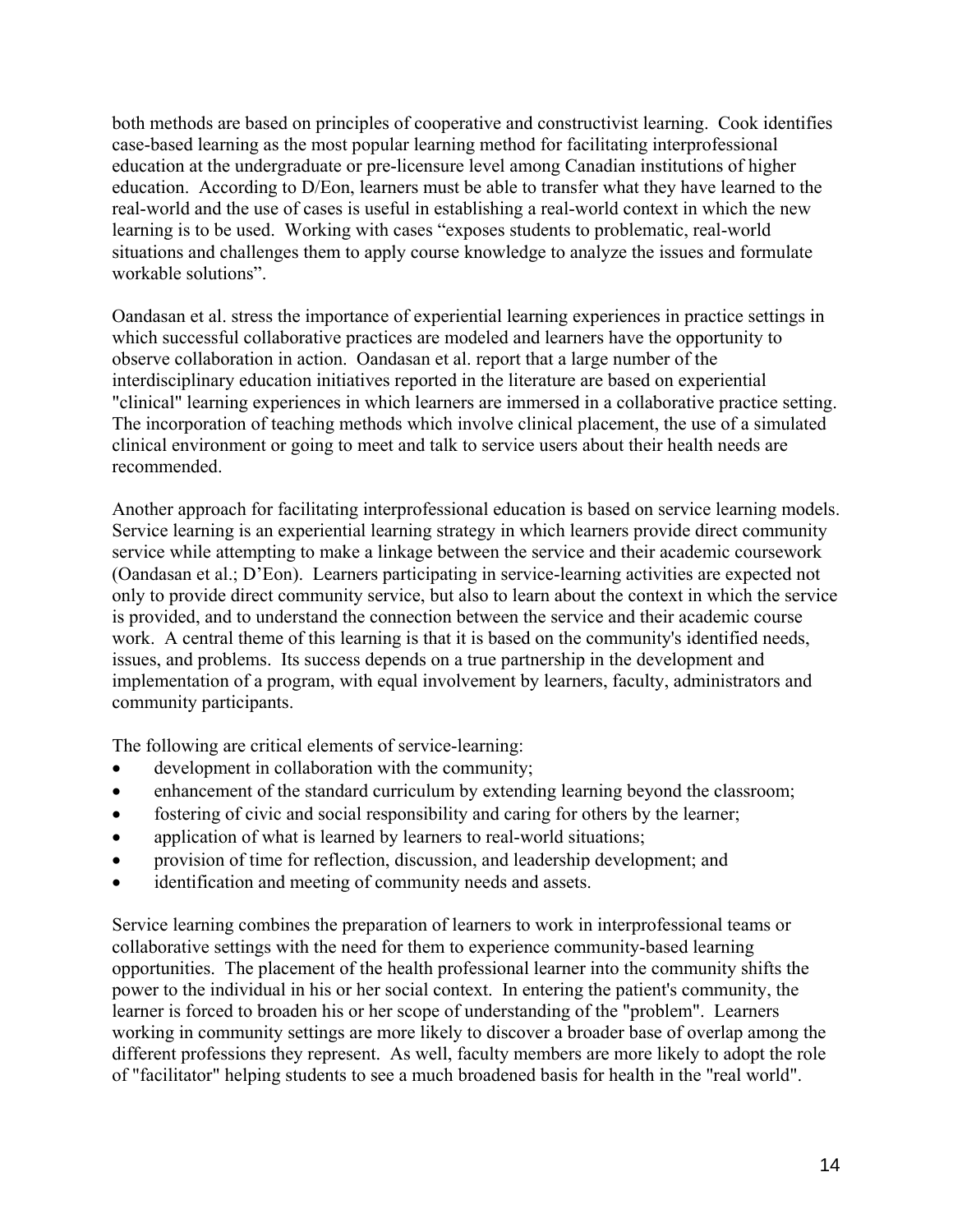Other important teaching considerations relate to the status of the interprofessional education initiative. What are the perceptions of the initiative among the learners? Perception can be influenced by the mandatory or elective nature of the interprofessional education program. Cook found that "mandatory" participation in interprofessional education was the norm across institutions of higher education in Canada offering these programs. As well, whether the program is evaluated or not and whether learners are assessed in some way can also influence perception. Gilbert suggests that interprofessional education *must* be seen as part of the evaluated curriculum within a discipline, otherwise it has "no currency and no uptake."

Interprofessional education must also be relevant and contain appropriate content. Learners may find little value in general theoretical presentations that are not specifically tied to their own interests and needs. Therefore, applied, how-to materials that guide participants through processes of team development and trouble-shooting conflict are important. Typical, priority health problems that require interprofessional approaches for their solution should be used for training (WHO, 1988). These problems and tasks should require or benefit from team action and be capable of being solved or greatly reduced by teamwork.

Oandasan et al. report that there is little in the literature concerning methods for assessing collaborative practice competencies. A large number of the evaluation studies reviewed only reported use of attitudinal instruments for assessment. Such measures do not evaluate changes in knowledge or skill domains related to interdisciplinary competencies. One interesting approach to assessment has been reported by the University of Alberta. A Team Oral Structured Clinical Examination or (TOSCE) was developed and used to assess collaborative practice knowledge and skills. Innovative approaches to assessment of interdisciplinary competencies are required.

#### *Educational theory*

A number of the researchers identified the importance of adult learning theory and principles of adult learning in informing the design and teaching strategies of interprofessional education (Oandasan et al.; D'Eon; Cook; Steinert). Among the key principles identified by Oandasan et al. are the importance of creating non-threatening learning environments and providing opportunities for learners to develop skills as reflective collaborative practitioners. The use of journals and small group discussion activities are suggested as possible means for fostering the skills of reflective practice. Constructivist and collaborative learning theories also have important implications for the design of interprofessional education, particularly for those educational strategies which focus upon small group learning strategies.

#### *Learning Context*

The issue of "timing" for introducing interprofessional education is open to debate. There appears to be no clear evidence for supporting either view. Some have made the recommendation for interprofessional education in the early phases or stages of education. It is believed that early opportunities in undergraduate education for students to learn together will have a positive influence on attitudes and negative stereotyping, as well as teamwork and collaborative skills. The experience of shared learning at an early stage may facilitate better interdisciplinary collaboration. Others have argued that interprofessional education needs to take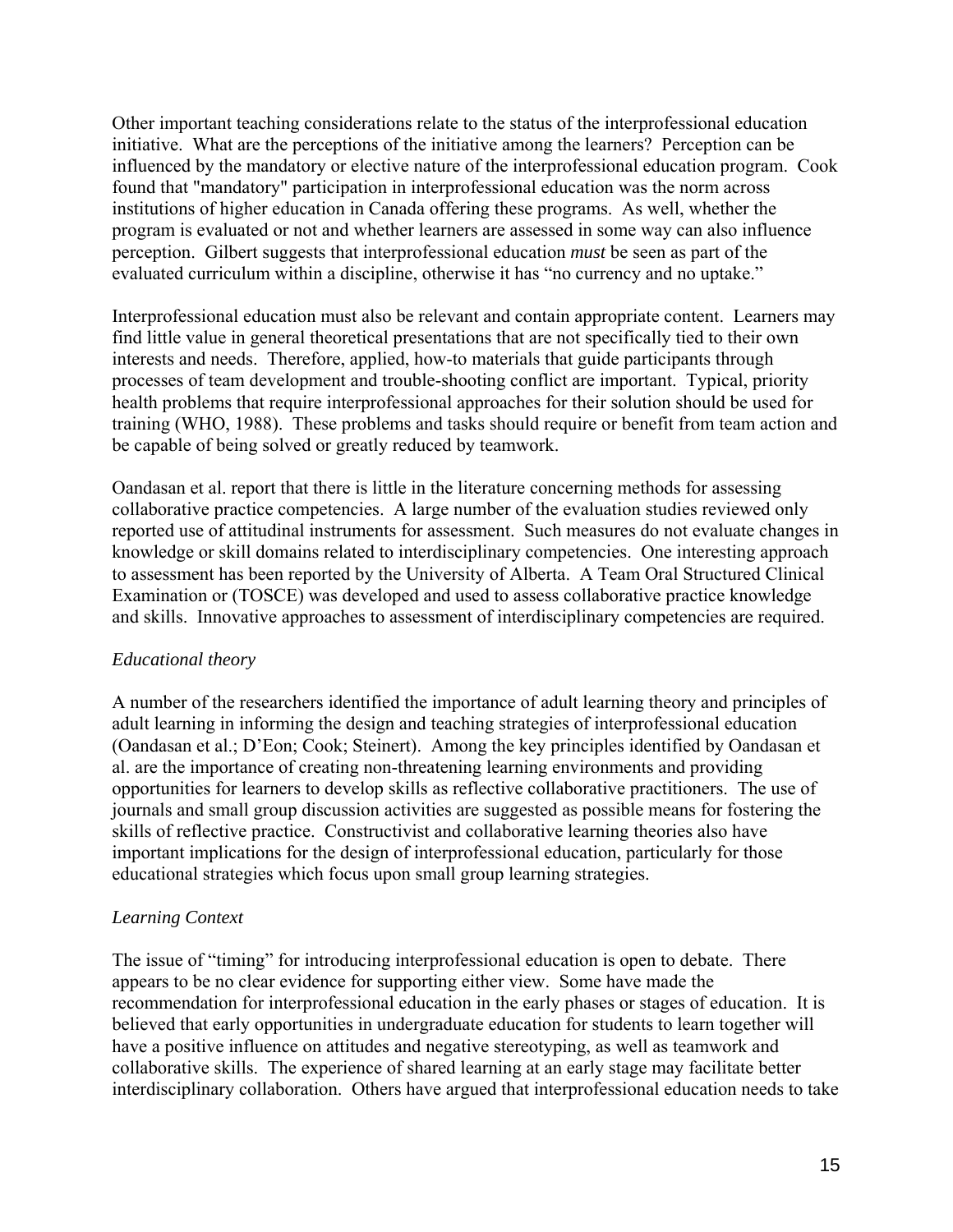place later in people's training. Proponents of this approach feel that individuals must first be secure in their professional roles before they can function effectively as team members (Oandasan et al.). Thorough knowledge of one's own discipline is essential to understand contributions to the team effort, therefore interdisciplinary education initiatives should be started at the senior student or postgraduate level. According to D'Eon, the element of mutual interdependence seems to suggest that students first need to have some training in their own disciplines before coming together to learn in interdisciplinary teams. However, D'Eon recommends that interaction among disciplines should not be left too late. Social identity theory suggests that the more people identify with their own group the less accommodating they will be to other groups. D'Eon suggests that health profession students should begin working together at least in limited ways as early as possible in their training.

Another camp believes that a continuous, early-to-late approach is necessary (Areskog, 1988). These individuals believe that regular reinforcement of knowledge and skills is necessary, as enthusiasm for teamwork diminishes over time unless learning is regularly enforced. The knowledge and skills learned during interprofessional training will likely erode without continued support and reinforcement through regular practical experience (Parsell & Bligh, 1999). Using interprofessional education throughout the curriculum ensures continuity and gradual progression from simple to more complex problems and skills (WHO, 1988). In order to achieve the "best effect", formal interprofessional education should be introduced early in basic or undergraduate curriculum, continued throughout that curriculum and then reinforced through postgraduate and continuing education. The use of interprofessional education throughout a curriculum ensures:

- continuity:
- gradual progression from simple to more complex problems and skills;
- acquisition of the habit of using an interdisciplinary approach; and
- the value of interprofessional education and interdisciplinary teamwork is appreciated more.

#### *Facilitation*

The training of teachers and tutors who lack interprofessional education experience is essential. The quality of teaching and supervision is of crucial importance to student learning. Educators must be capable of acting as role models, therefore faculty development is necessary to prepare faculty for their role as facilitators of shared learning. According to Gilbert, it is clear that academics who have been educated in close disciplinary bounds frequently display attitudes that are not commensurate with an interprofessional view.

Oandasan et al. suggest that the role of teacher in interdisciplinary education needs to be replaced with that of "facilitator" or "coach." Educators or interdisciplinary education facilitators need to be familiar with the underlying principles and concepts of interdisciplinary teamwork, as well as how to facilitate small group learning if that is the instructional method being used.

Steinert focuses on the role of "faculty development" in fostering the development and facilitation of interprofessional education. Faculty development refers to that broad range of activities institutions use to renew or assist faculty in their multiple roles. The goal of faculty development is to teach faculty members the skills relevant to their institutional and faculty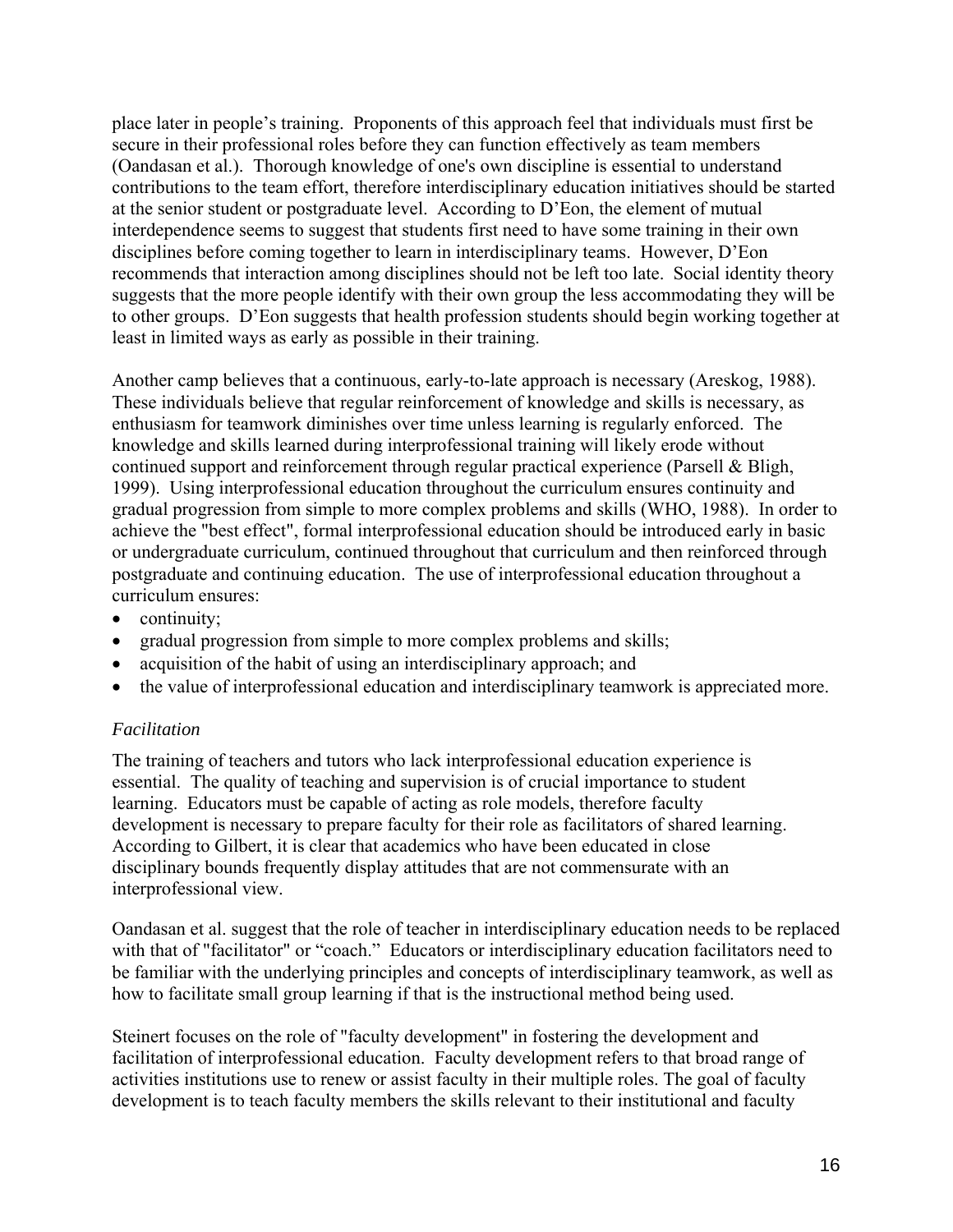position. A review of the literature conducted by Steinert revealed very little concerning faculty development and interprofessional education. A number of authors have highlighted the need for faculty development in this area and the WHO Study Group acknowledged the relative absence of structured teacher training programs in the area of interprofessional education.

Steinert suggests that there is a need to provide teachers, in both the clinical and the classroom setting, with the knowledge, skills and attitudes to foster interprofessional learning. In particular, faculty development needs to encompass a focus on attitudinal change, increased understanding of the roles and responsibilities of other health care professionals, and skill acquisition in the areas being taught to students. Steinert recommends that faculty development programs include four key aspects: 1) personal development; 2) instructional development; 3) leadership development; and 4) organizational development. At the individual level, faculty development should:

- address attitudes and beliefs that impede successful interdisciplinary education and collaborative practice;
- transmit knowledge about interdisciplinary learning, practice and teaching; and
- develop skills in teaching, curriculum design and interdisciplinary work.

At the organizational level, faculty development should help to:

- create opportunities for learning together;
- empower teams and reward collaborative practices; and
- address systems issues that can impede interprofessional education.

Steinert recommends that faculty development initiatives should target the following actors: curriculum planners responsible for the design and delivery of interprofessional education programs; administrators responsible for education and practice; all health care professionals involved in teaching and learning; and the organizations in which interprofessional education and collaborative patient-centred practice occurs. Faculty development initiatives should address three main content areas: 1) Interdisciplinary Education and Collaborative Patient-Centred Practice; 2) Teaching and Learning; and 3) Leadership and Organizational Change. Steinert recommends that faculty development should take place where interdisciplinary collaborative patient-centred practice occurs. Thus, diverse programs and activities should move out of the university setting into the hospital and the community. Suggested formats for faculty for interdisciplinary education include:

- workshop, seminars and short courses;
- integrated longitudinal programs;
- peer coaching;
- self-directed learning;
- web-based learning; and
- clinical teaching rounds.

Steinert also suggests that these interdisciplinary faculty development programs should also model what we are trying to promote. In that sense, faculty development activities should be developed — and delivered — by individuals coming from different health care professions.

#### *Institutional Factors (Meso)*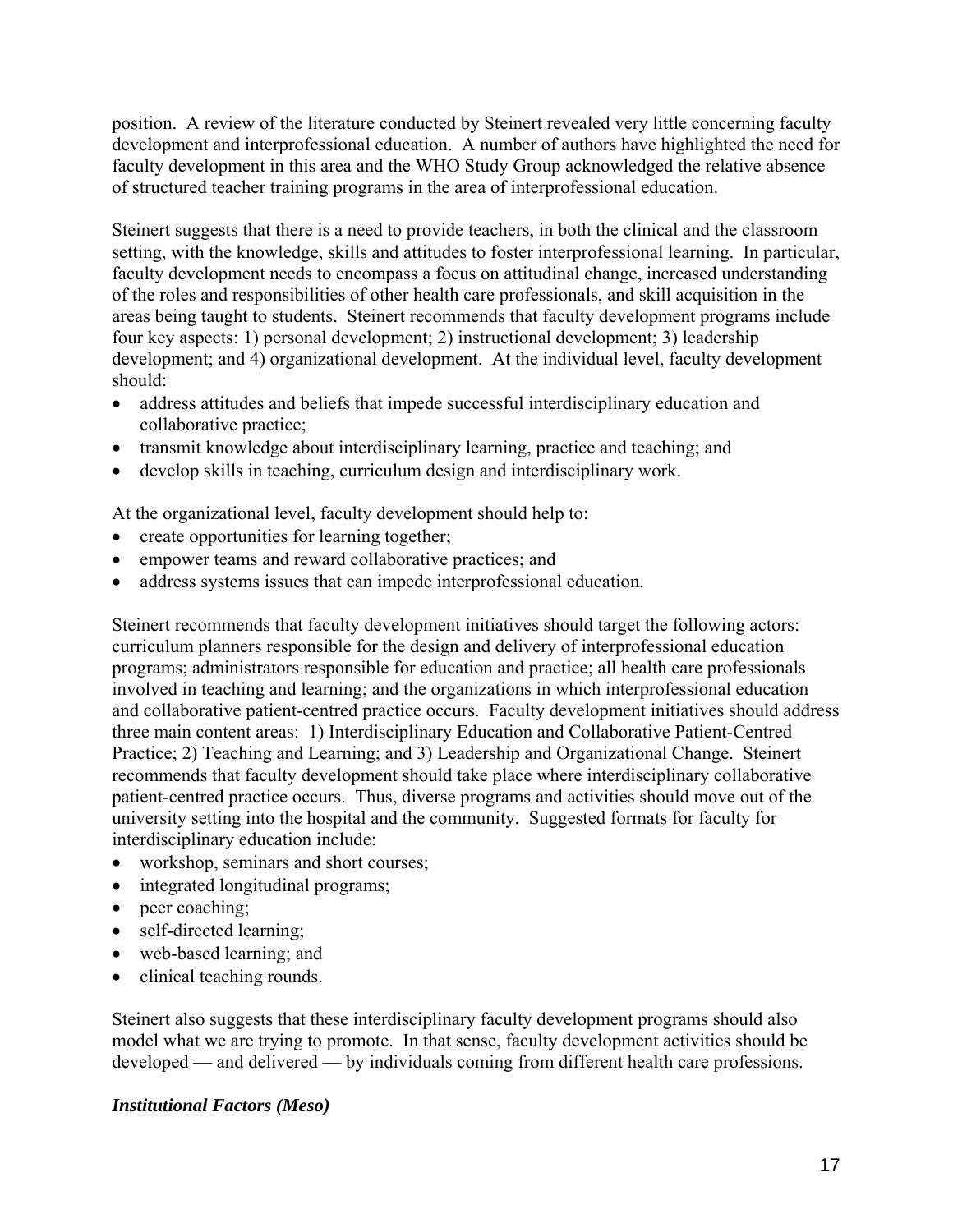A number of barriers to the successful implementation of interprofessional education have been identified. Barriers related to the perceived loss of professional and disciplinary status, curricular and scheduling challenges, and lack of familiarity and comfort with interdisciplinary education among universities and departments have been described. In some instances, there may also be an a certain level of "unwillingness" on the part of both students and teachers alike to experiment with new ways of learning and teaching, or with the use of different learning and teaching materials (WHO, 1988). According to Oandasan et al., the institution (higher education or hospital) plays a key role in controlling what is taught to learners. Gilbert believes that faculties as governance and management entities, faculty members, external associations, the diverse nature of academic programs, and the fragmentation of health and human service programs are some of the many potential barriers that effect change within the universities.

Curran conducted a survey of senior administrators of health professional education programs in Canada in which respondents were asked to identify the perceived barriers to interprofessional education. The top four barriers identified by respondents were: 1) problems with schedule/calendar (84.7%); 2) rigid curriculum (73.0%); 3) lack of financial resources (69.2%); and 4) lack of perceived value (67.3%). Respondents were also asked to identify other barriers that they felt impeded interprofessional education efforts. Some of the "other" barriers included:

- lack of resources or interest;
- lack of faculty interest;
- lack of understanding;
- concern over consequences of blending knowledge and diluting professional roles for the future;
- lack of time to coordinate;
- accreditation requirements;
- inequality of disciplines' status within the health care system;
- geographical distance between teaching environment;
- not high on agenda of leadership;
- limitations from professional bodies;
- perceived hierarchy among health disciplines;
- domination by one of the other disciplines; and
- very little collaboration between different health care disciplines.

Oandasan et al. also surveyed key informants on self-reported enablers and barriers to interprofessional education programs:

| <b>Enablers and Barriers to interdisciplinary education programs</b>                                          |                                         |  |  |  |  |
|---------------------------------------------------------------------------------------------------------------|-----------------------------------------|--|--|--|--|
| <b>Enablers</b>                                                                                               | <b>Barriers</b>                         |  |  |  |  |
| Sound program logistics $&$ administration<br>$\bullet$<br>Balanced participation from different<br>$\bullet$ | Regarded as non-typical<br>experience   |  |  |  |  |
| professional/discipline groups<br>Programmatic and financial sponsorship<br>$\bullet$                         | Lack of one's own role<br>understanding |  |  |  |  |
| Organizational support<br>$\bullet$                                                                           | Timing (lack of time, scheduling)       |  |  |  |  |
| Critical mass of learners                                                                                     | Lack of organizational-culture          |  |  |  |  |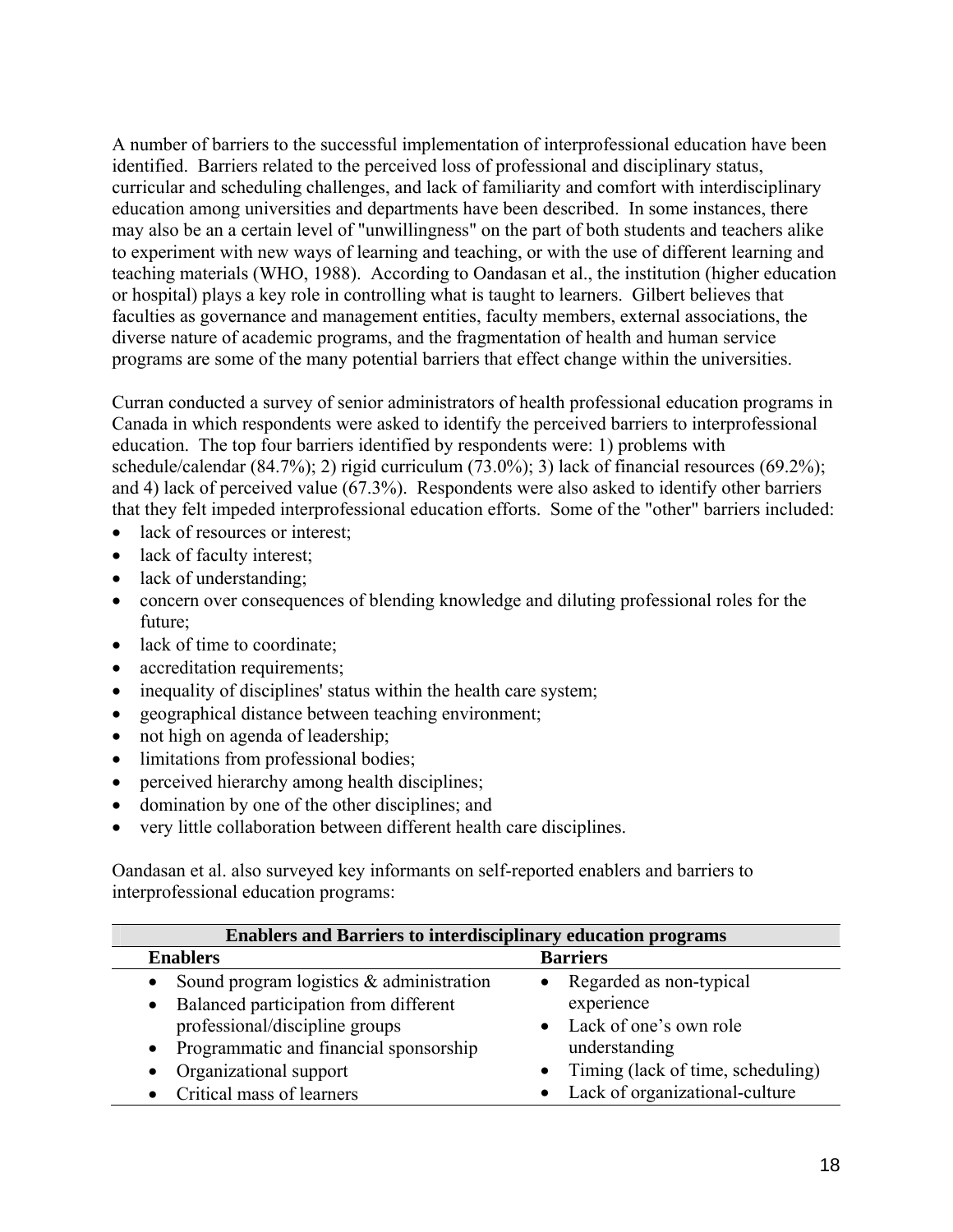| • Participant compensation     |  | support                        |
|--------------------------------|--|--------------------------------|
| • Quality improvement paradigm |  | • Curriculum leaders failed to |
|                                |  | introduce course material      |

#### *Leadership*

There must be overt support for interprofessional learning at the most senior levels. Changes to course structures and organization are required if interprofessional learning is to occur, therefore institutional support from senior management is key. Attitudinal factors have been identified as having major influences on the development and implementation of interprofessional learning (Parsell & Bligh, 1999; Glasby and Lester, 2004). In particular, the attitudes of senior administrators have been identified as a major influence on interdisciplinary efforts in academic settings (Bernstein, 1996; Moore, 2000). In one study, Gardner et al. (2002) surveyed deans from professional schools of medicine, nursing, and pharmacy in a total of 184 academic health centres in the United States about their attitudes towards interdisciplinary education, barriers to its implementation, and courses that could provide opportunities for its introduction to the curriculum. They concluded that, "it may be possible to overcome potential barriers to interdisciplinary education, because the environment on academic health center campuses from all three disciplines is generally positive." (Gardner et al., 2002, pp. 189) Curran's survey of academic administrators in Canada also demonstrated a high level of support for interdisciplinary health care teamwork and interdisciplinary education.

#### *Incentives*

There must be incentives to encourage institutions to develop and implement interprofessional education initiatives. The nature of incentives may differ for higher education institutions and hospitals, health care boards or health care authorities. According to Gilbert, when disciplinary programs are asked to participate in planning or developing an interdisciplinary curriculum, either through faculty support or by curricular materials, barriers become evident. Gilbert believes a key structural barrier which must be overcome is the university's lack of recognition (faculties and departments) that teaching interdisciplinary courses is a necessary form of academic activity.

# *Funding*

Gilbert suggests that a major barrier to developing interdisciplinary education activities within a faculty is a reluctance to channel dollars to service curricula shared with other faculties. Funding to support the development, implementation and evaluation of interdisciplinary education programs is a major enabler.

#### *Logistics*

Parsell & Bligh (1998) identify a number of barriers that must be overcome if interprofessional education is to be advanced. Among these are:

• single subject approach to teaching;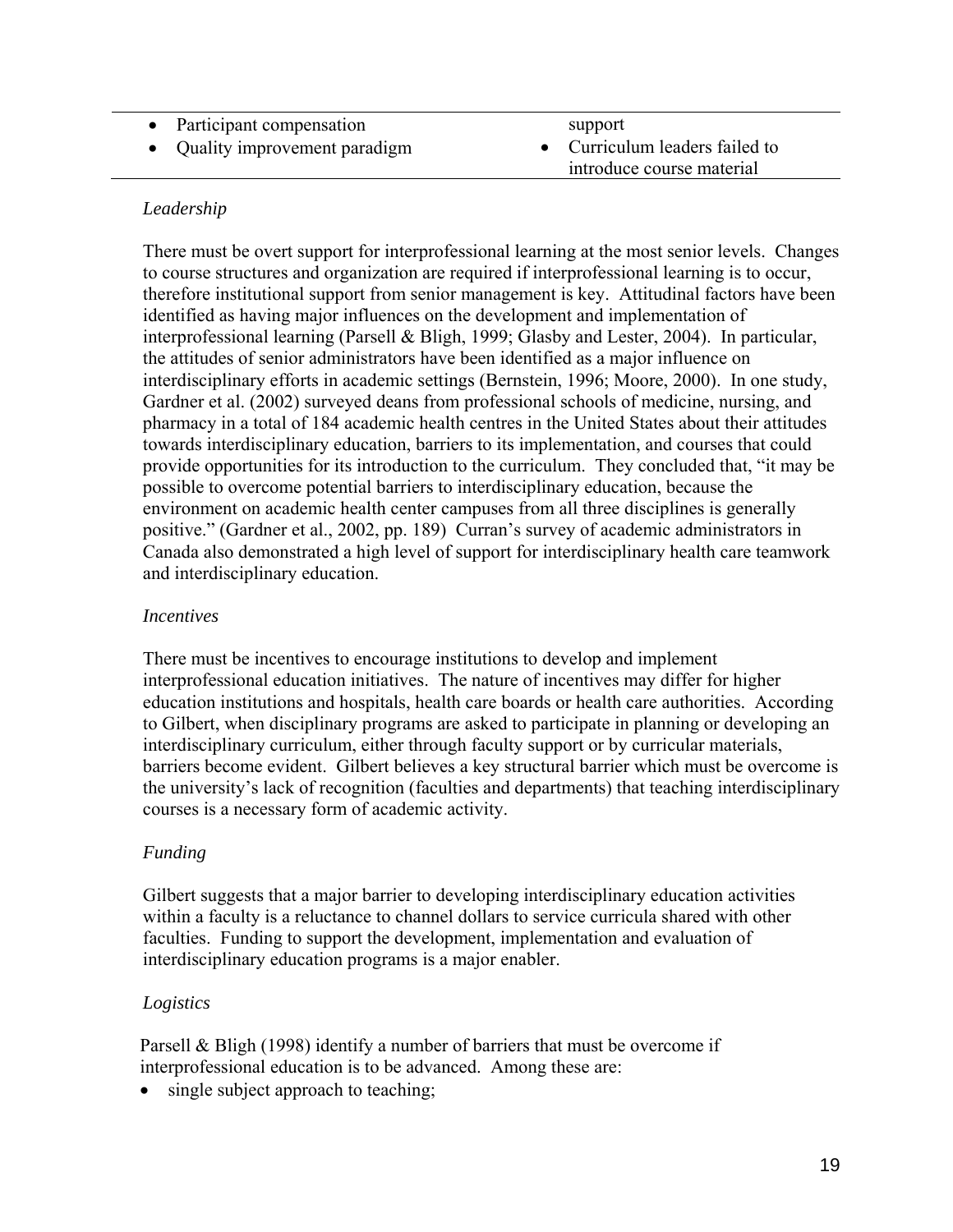- curriculum structures and design;
- timetabling difficulties;
- $\bullet$  time, e.g., for course planners to meet;
- lack of senior management support;
- practical difficulties, e.g., separate buildings;
- lack of commitment;
- lack of knowledge and understanding of other professions;
- redrawing of professional boundaries;
- need for new forms of teaching and learning;
- training teachers for a different teaching role;
- unwillingness to change attitudes;
- requirements of professional bodies;
- separate professional "languages" and concepts; and
- financial constraints.

One of the most significant challenges for higher education institutions is "logistics". Issues surrounding time-tabling and differences between the course characteristics of different health professional curricula pose significant challenges. Each discipline may have the core areas of learning and clinical experience at different levels in the courses. As a result, there can be difficulties in coordinating the curricula of different professional groups so that the demands of interdisciplinary learning can be met. Variations in the duration of courses and in the educational backgrounds of the students can also make it difficult to prepare common core curricula.

#### **Collaborative Practice to Enhance Patient Outcomes**

| <b>Collaborative Practice to Enhance Patient Outcomes</b>                                |                            |  |  |
|------------------------------------------------------------------------------------------|----------------------------|--|--|
| <b>Interactional Factors (Micro Level)</b><br><b>Organizational Factors (Meso Level)</b> |                            |  |  |
| Shared goals/vision                                                                      | Rules to regulate the team |  |  |
| Trusting relationships                                                                   | Governance                 |  |  |

According to Gilbert, it is important to highlight the differences between different terminologies in order to provide clarity to the notion of collaborative patient-centred practice. Gilbert suggests that a distinction and differentiation must be made between "multidisciplinary" and "interdisciplinary." Table 3 provides an overview of the main distinguishing features of different team types as identified by Drinka (1996).

The central feature of the second component of D'Amour and Oandasan's framework is the patient. According to D'Amour and Oandasan, patients are "at the center of collaborative care since they are the very reason behind the interdependency of the professionals." At the same time, patients also need to be active members of an interdisciplinary team. Brown presents a theoretical model of a patient-centered clinical method and approach in her discussion paper (Figure 3). According to Brown, the patient-centred clinical method is the basis of many educational curricula around the world and is an approach which has broad relevance across all health professional groups. Research has demonstrated that the patient-centred method enhances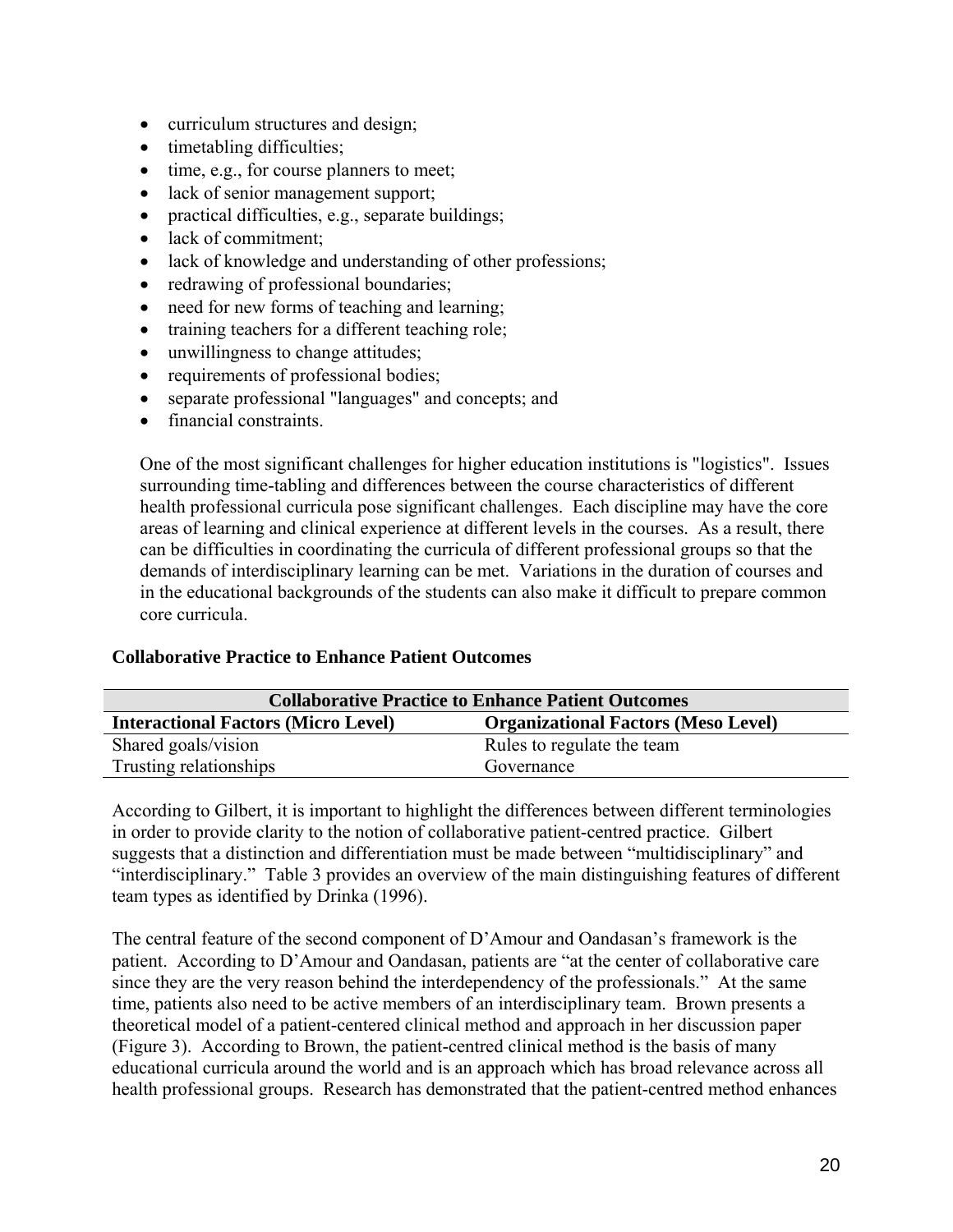| <b>Type</b>                                                                    | <b>Description</b>                                                                                                                                                                                                                | <b>Advantages</b>                                                                                                      | <b>Disadvantages</b>                                                                                                                                                                  |  |
|--------------------------------------------------------------------------------|-----------------------------------------------------------------------------------------------------------------------------------------------------------------------------------------------------------------------------------|------------------------------------------------------------------------------------------------------------------------|---------------------------------------------------------------------------------------------------------------------------------------------------------------------------------------|--|
| Ad hoc group                                                                   | One or many discipline/department<br>Group elects a leader<br>Rules established by the group<br>Solves a problem and disbands                                                                                                     | Focus on one issue<br>No elaborate rules<br>Quick and dirty<br>Captures enthusiasm                                     | Solutions may lack duty/breath<br>Some fear expressing views                                                                                                                          |  |
| Formal work group<br>(unidisciplinary, e.g. MDs)<br>from multiple specialties) | One discipline/department<br>Report to group<br>Individual identities more important<br>than team identity<br>Don't work on team problems<br>Leadership by election or rank<br>Independent therapeutic<br>interventions           | Speak same language<br>Quick decisions by<br>leader<br>Ongoing<br>Some rules established<br>Security of one discipline | Some resent leader's decision<br>Solutions may lack<br>breadth/depth<br>May miss important problems<br>Little interactive problem-<br>solving                                         |  |
| Formal work group<br>(multidisciplinary, e.g., MD,<br>RN, SW, OT)              | More than one discipline/department<br>Report to group<br>Individual identities more important<br>than team identity<br>Don't work on team problems<br>Leadership by election or rank<br>Independent therapeutic<br>interventions | Final decisions by leader<br>Some openness<br>Information from many<br>perspectives                                    | Some resent leader's decision<br>Speak different languages<br>Solutions may lack<br>depth/breadth<br>Disciplines have different<br>cultures<br>Little interactive problem-<br>solving |  |
| Interactive team<br>(unidisciplinary, e.g., MDs)<br>from multiple specialties) | One discipline/department<br>Team goals<br>Discuss/collaborate<br>Interdependent                                                                                                                                                  | Speak same language<br>Share responsibility for<br>leadership<br>More openness                                         | Initial decisions take more<br>time<br>Solutions may lack breadth<br>May miss important problems                                                                                      |  |

# **Table 3 Types of Health Care Teams (Drinka, 1996)**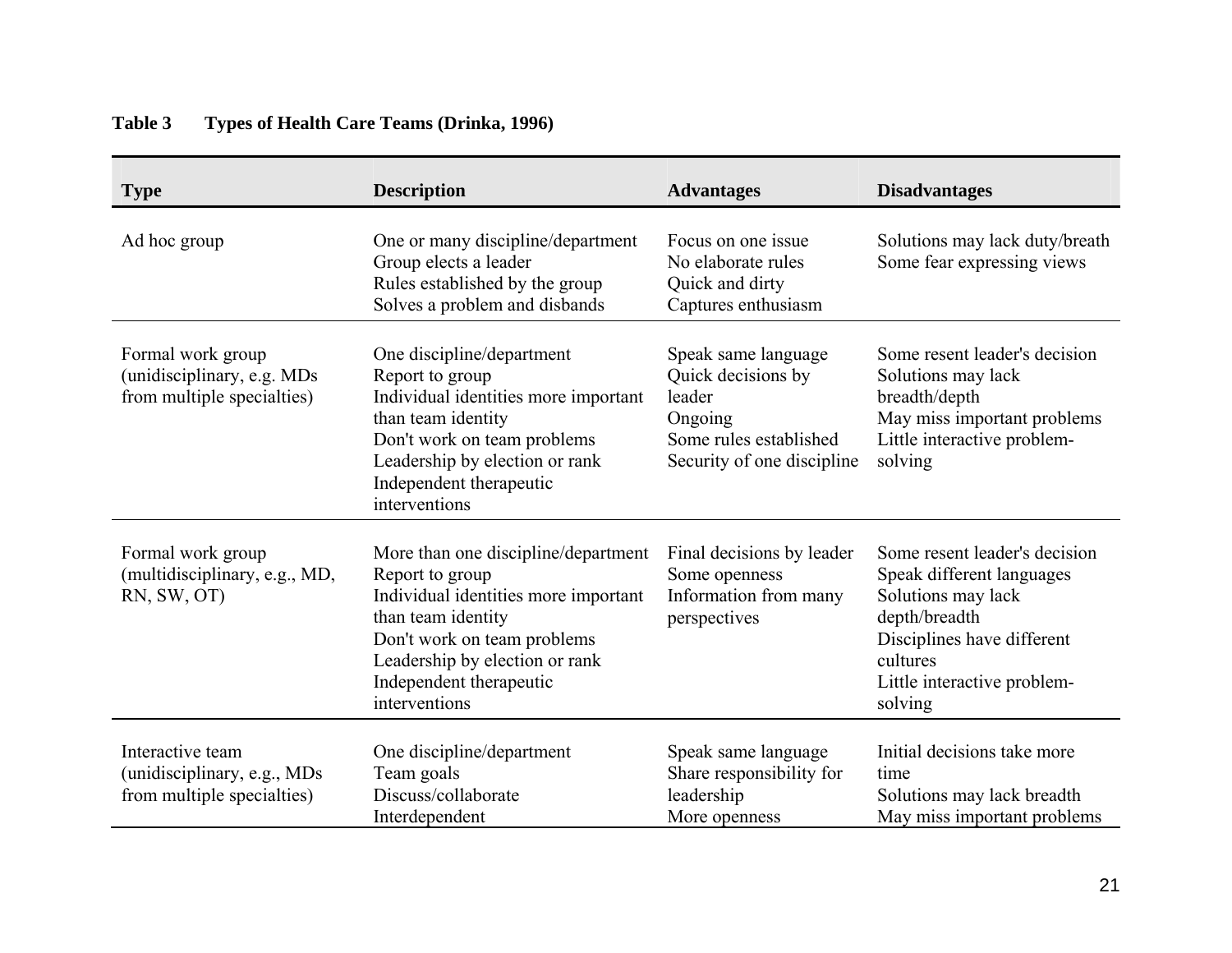|                                                                  | Work on team problems                                                                                                                                               | Solutions have depth                                                                                                                                                                                                                                   | Need time and space to discuss                                                                                                                                                                              |
|------------------------------------------------------------------|---------------------------------------------------------------------------------------------------------------------------------------------------------------------|--------------------------------------------------------------------------------------------------------------------------------------------------------------------------------------------------------------------------------------------------------|-------------------------------------------------------------------------------------------------------------------------------------------------------------------------------------------------------------|
|                                                                  | Leadership appropriate to                                                                                                                                           | Members feel                                                                                                                                                                                                                                           | values, negotiate roles,                                                                                                                                                                                    |
|                                                                  | issue/expertise                                                                                                                                                     | empowered                                                                                                                                                                                                                                              | leadership, conflict                                                                                                                                                                                        |
| Interactive team<br>(interdisciplinary, e.g., MD,<br>RN, SW, OT) | More than one discipline/department<br>Team goals<br>Discuss/collaborate<br>Interdependent<br>Work on team problems<br>Leadership appropriate to<br>issue/expertise | Integrate many<br>perspectives<br>Share responsibility for<br>leadership<br>Solutions address<br>complex problems<br>Solutions have depth and<br>breadth<br>Members feel<br>empowered<br>Team culture encourages<br>solutions to difficult<br>problems | Initial decisions take more<br>time<br>Members must learn different<br>languages/terms<br>Effort to maintain the team<br>Need time and space to clarify<br>values; negotiate roles,<br>leadership, conflict |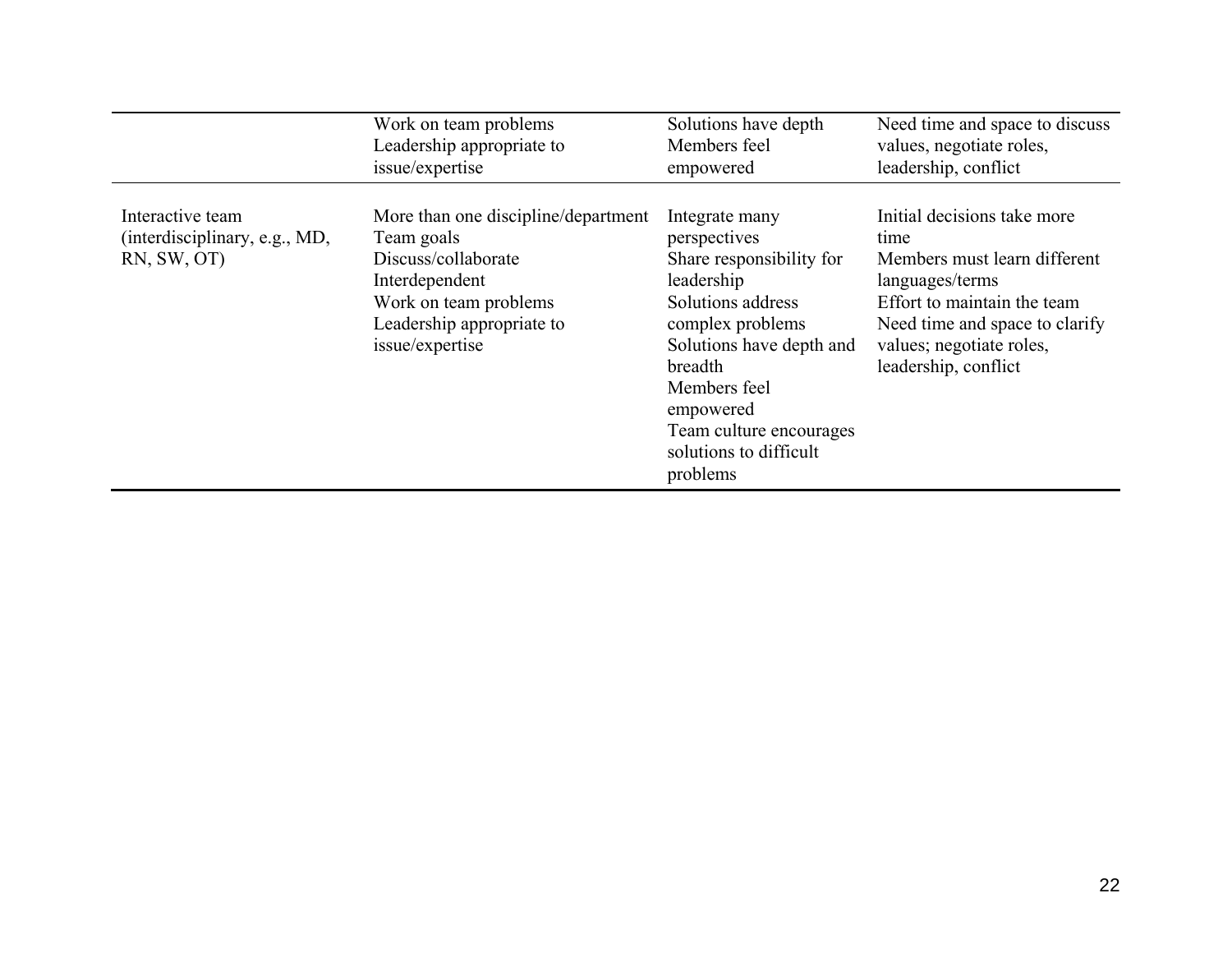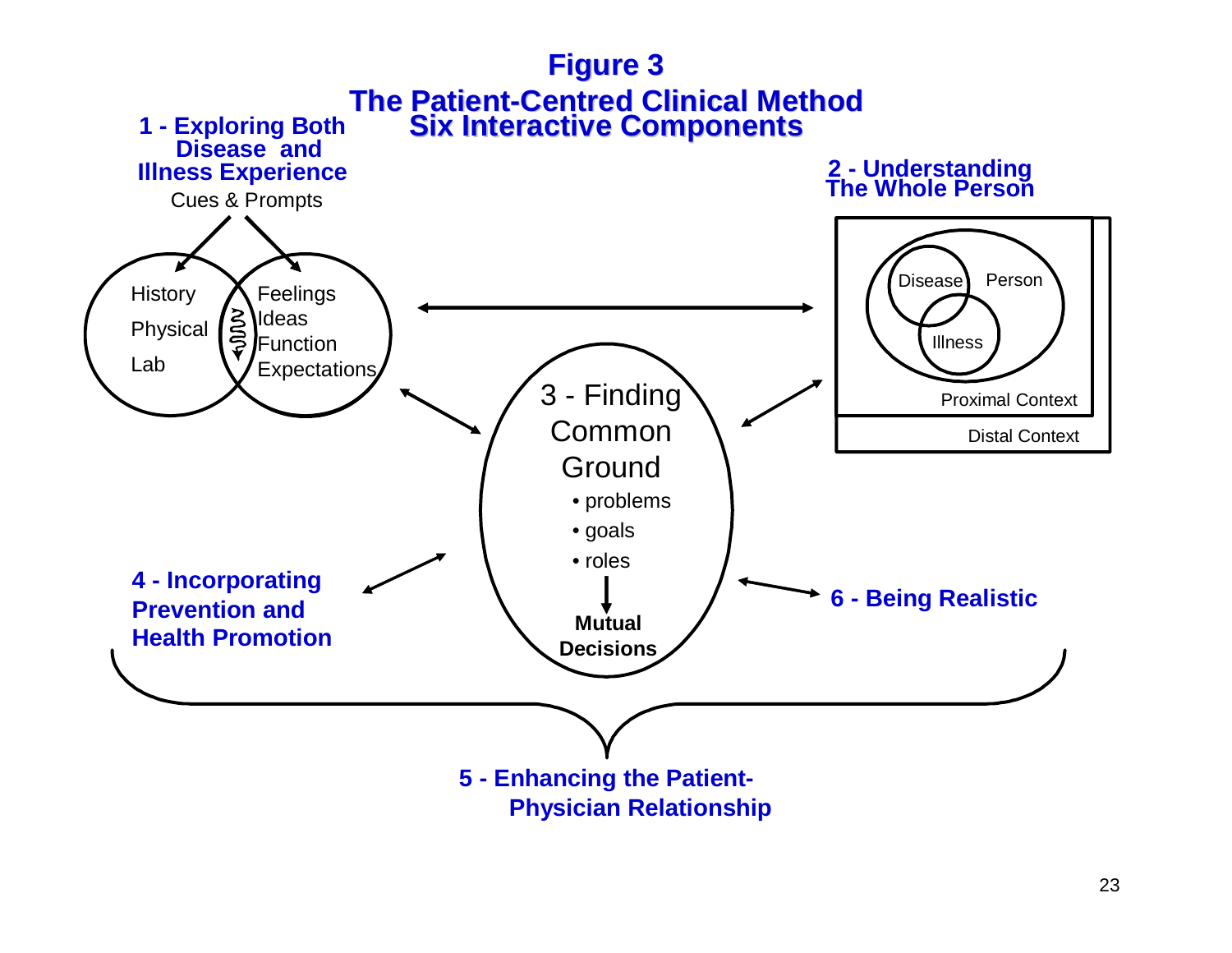patient satisfaction, patient outcomes and has a positive impact on health care utilization costs. Evidence also exists to support findings that patient-centred visits are associated with positive benefits for clinicians, such as fewer malpractice claims and greater physician satisfaction.

Brown provides the following definition in her paper:

*"Patients want patient-centred care which: (a) explores the patients' main reason for the visit, concerns, and need for information; (b) seeks an integrated understanding of the patients' world that is, their whole person, emotional needs, and life issues; (c) finds common ground on what the problem is and mutually agrees on management; (d) enhances prevention and health promotion; and (e) enhances the continuing relationship between the patient and the doctor" (Stewart, 2001, p 445).* 

Figure 3 illustrates the main features and components of the patient-centred approach.

The first component of the patient-centred clinical method involves the assessment of both disease and illness. Effective patient care requires attending as much to patients' personal experiences of illness as to their disease. Disease is diagnosed by using the conventional medical model, whereas illness focuses on patients' personal and subjective experience of sickness. The four dimensions of illness described by Brown include: 1) patients' feelings, especially their fears about their problems; 2) their ideas about what is wrong; 3) the effect of the illness on their functioning; and 4) their expectations of the health care practitioner.

The second component is the integration of these concepts of disease and illness with an understanding of the whole person. Disease and illness also need to be understood in relation to: an individual's personality; human development and the individual's life cycle; life history, current behaviors and responses to illness and care; spirituality; and family history and family dynamics. Consideration of family is important as is the impact of illness upon the family and family system. Attention also needs to be given to the effect of culture on attitudes towards illness and health.

The third component focuses on the notion of "finding common ground" between patient and clinician. This concept includes three key areas: 1) defining the problem; 2) establishing the goals of treatment and/or management; and 3) identifying the roles to be assumed by patient and clinician. Health care practitioners need to engage in a dialogue with the patient on treatment and/or management options and the pros and cons of different approaches. The patient's questions and concerns also need to be addressed in an empathetic manner so s/he feels heard and understood.

The fourth component stresses the importance of health promotion and disease prevention. Health promotion has been defined (WHO, 1986) as "the process of enabling people to take control over and to improve their health." Disease prevention is aimed at reducing the risk of acquiring a disease and disease prevention strategies may be categorized according to four categories: 1) risk avoidance (primary prevention); 2) risk reduction (secondary prevention); 3) early identification; and 4) complication reduction (tertiary prevention). The patient-centred approach to health promotion and disease prevention focuses on six aspects of the patient's world and his/her: 1) experience of the broader determinants of health over his/her life course; 2) potential for health; 3) present and potential disease; 4) experience of health and illness; 5) the context of the patient; and 6) relationship with the health care practitioner.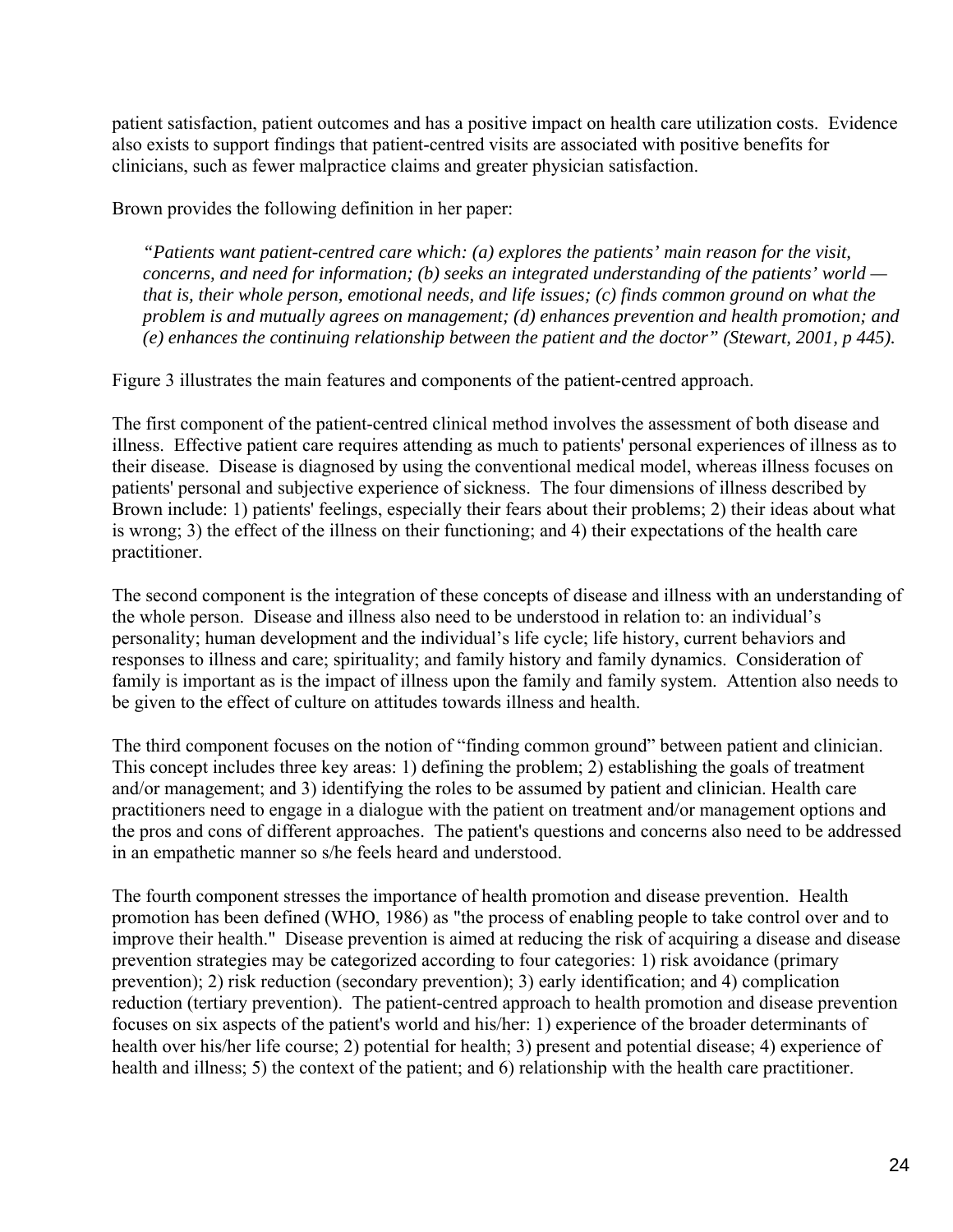The fifth component emphasizes the significance of the patient-health care practitioner relationship. Brown describes the patient-health care practitioner relationship as the "bedrock of the patient-centred clinical method." Specific aspects of the patient-health care practitioner relationship include: caring and compassion; power; constancy; healing; and self-awareness.

In the sixth component of the patient-centred clinical method — being realistic — the following issues are addressed: time and timing; and teamwork and teambuilding of collaborative interdisciplinary patientcentred teams. Brown notes that research has demonstrated that patient-centred consultations do not result in longer office visits. As a result, health care practitioners must take the time to follow the patient centred method while also being attentive to patients who require more time. In essence, the patientcentred model and clinical method provide interdisciplinary teams with a theoretical framework for practice and a common language for communicating.

#### **The Patient-Centred Clinical Method (Brown, 2004) Six Interactive Components**

- 1. Exploring both the disease and the illness experience:
	- history, physical, lab;
	- dimensions of illness (feelings, ideas, effects on function and expectations).
- 2. Understanding the whole person:
	- the person (e.g. life history, personal and developmental issues);
	- the proximal context (e.g. family, employment, social support); and
	- the distal context (e.g. culture, community, ecosystem).
- 3. Finding common ground:
	- problems and priorities;
	- goals of treatment and/or management; and
	- roles of patient and doctor.
- 4. Incorporating prevention and health promotion:
	- health enhancement:
	- risk avoidance;
	- risk reduction:
	- early identification; and
	- complication reduction.
- 5. Enhancing the patient-doctor relationship:
	- compassion;
	- power;
	- healing; and
	- self-awareness
- 6. Being realistic: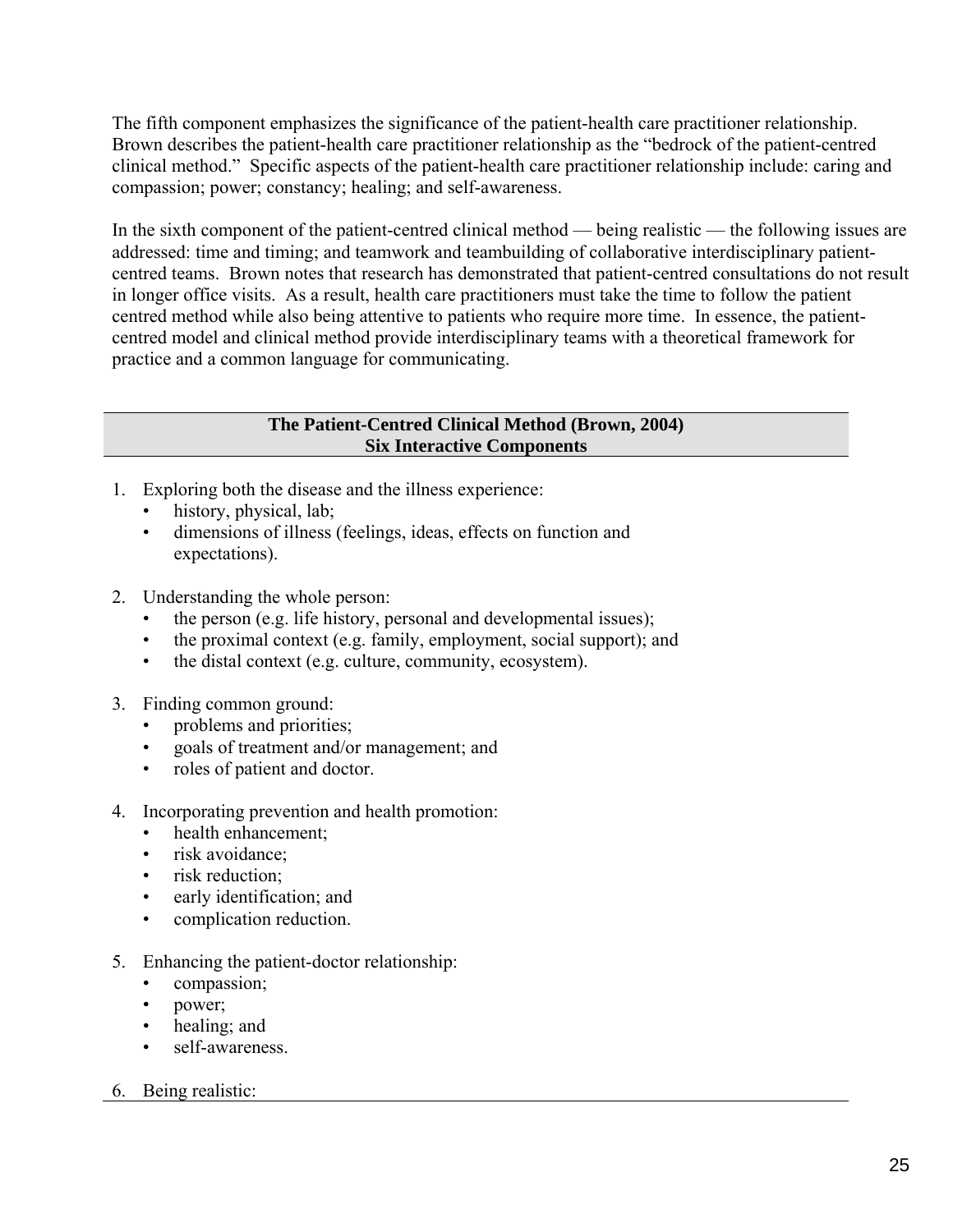- time and timing; and
- teambuilding and teamwork

Oandasan et al. identify the following key ingredients of a collaborative patient-centred approach:

- the sharing of power between partners;
- the pursuit of goals that are the result of discussion and negotiation; and
- active participation and involvement of the partners in the process of working together.

According to Drinka (1996), an interdisciplinary health care team is a group of health professionals from different disciplines who engage in planned, interdependent collaboration. An effective interdisciplinary health care team is one with competence, mutual trust, shared goals, defined roles, methods for resolving conflict, active listening, and a free exchange of ideas with clear communication between team members (Drinka, 1996). The most important aspect of teamwork is that members must work together in a coordinated manner to address the problem(s) at hand (Tsukuda, 1990). Liedtka (1998) defines collaboration as a process of joint decision-making among interdependent parties involving joint ownership of decisions and collective responsibility for outcomes. According to Tsukuda (1990), collaboration is based on several assumptions:

- the problem is big and/or complex enough to require more than one set of skills or knowledge;
- the amount of relevant knowledge or skills is so great that one person cannot possess them all;
- assembling a group or team of professionals with more than one set of knowledge or skills will enhance the solution to the problem;
- in the solution of such a problem, the possessors of the relevant skills or knowledge are considered to be equal or equally important; and
- all of the involved professionals are working for a common goal for which they are willing to sacrifice some professional scrutiny.

Oandasan et al. (2004) describe the concepts of "collaboration" and "team" in their report. They identify the key characteristics of collaboration as:

*Sharing*. This includes:

- shared responsibilities;
- shared decision-making;
- shared health care philosophy;
- shared planning and intervention; and
- sharing of different professional perspectives.

*Partnership*. This includes:

- two or more actors join in a collaborative undertaking;
- collegial-like relationship;
- open and honest communication;
- mutual trust and respect;
- each partner is aware of and values the work and perspectives of others;
- partners pursue a common goal; and
- a set of shared goals or specific outcomes.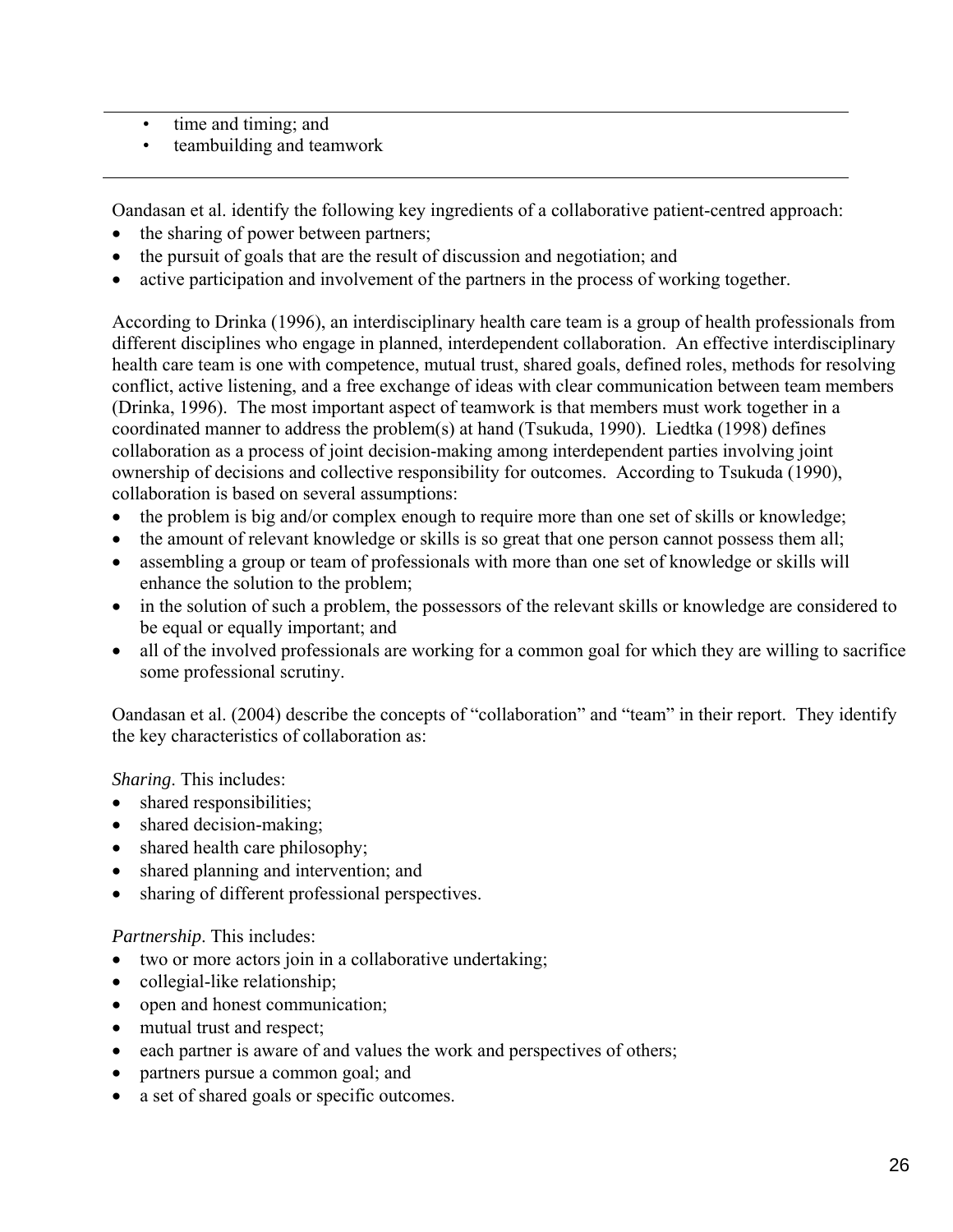*Interdependency*. This includes:

- mutual dependency;
- interdependent rather than autonomous;
- individual contribution is maximized; and
- output of the whole becomes much larger than the sum of the inputs of the parts.

*Power*. This includes:

- shared between team members; and
- simultaneous empowerment of each participant whose power is recognized by all.

D'Amour and Oandasan's framework highlights the importance of both micro and meso factors at the interactional and organizational levels respectively. They describe these factors as encompassing those elements which influence the "development and subsequent strengthening of collaboration within health care teams." The macro-factors arise from conditions outside the organization as well as factors resulting from conditions in the midst of an organization. The micro-factors are dependent on the interpersonal relationships between team members.

#### *Interactional Factors (Micro)*

Several interactional factors can affect the level of collaboration within the team, including:

- willingness to collaborate:
- $\bullet$  trust;
- communication; and
- mutual respect.

According to Oandasan et al., an "awareness by team members of these interactional factors such as a sense of bonding with one another and willingness to work together, contributes to building a sense of mutual trust amongst health professionals who are working within teams." Effective interdisciplinary health care teams must understand the ways in which team members from other disciplines frame and solve problems. It is imperative that team members develop an understanding of other professions as this has a direct influence on the ability to develop cross-functional skills and knowledge. Exposure to the unique values and problem-solving styles of other health care disciplines is also an important component of the knowledge-base for members of interprofessional health care teams. Clark (1995) believes that interdisciplinary team members must acquire a basic understanding of the cognitive maps of other disciplines on the team. By the term "cognitive map" Clark refers to the: 1) conceptual frameworks; 2) modes of inquiry and understanding; 3) problem definitions; and 4) observational, representational and explanatory methods of other disciplines.

Among team members, there must also be a basic level of understanding and acceptance of each other's disciplines and roles. There must also be a sense of respect and recognition for each individual's knowledge and judgement. Interdisciplinary teamwork is based on collaboration which occurs between two or more people, therefore it requires respect for the opinions and needs of others. Lowe & Herranen (1981) acknowledge that it is up to the individual team members to define for the team their specific expertise and how this is useful in the assessment and treatment of the patient. As a result, other professionals can clarify their respective thinking, become aware of each other's roles and responsibilities,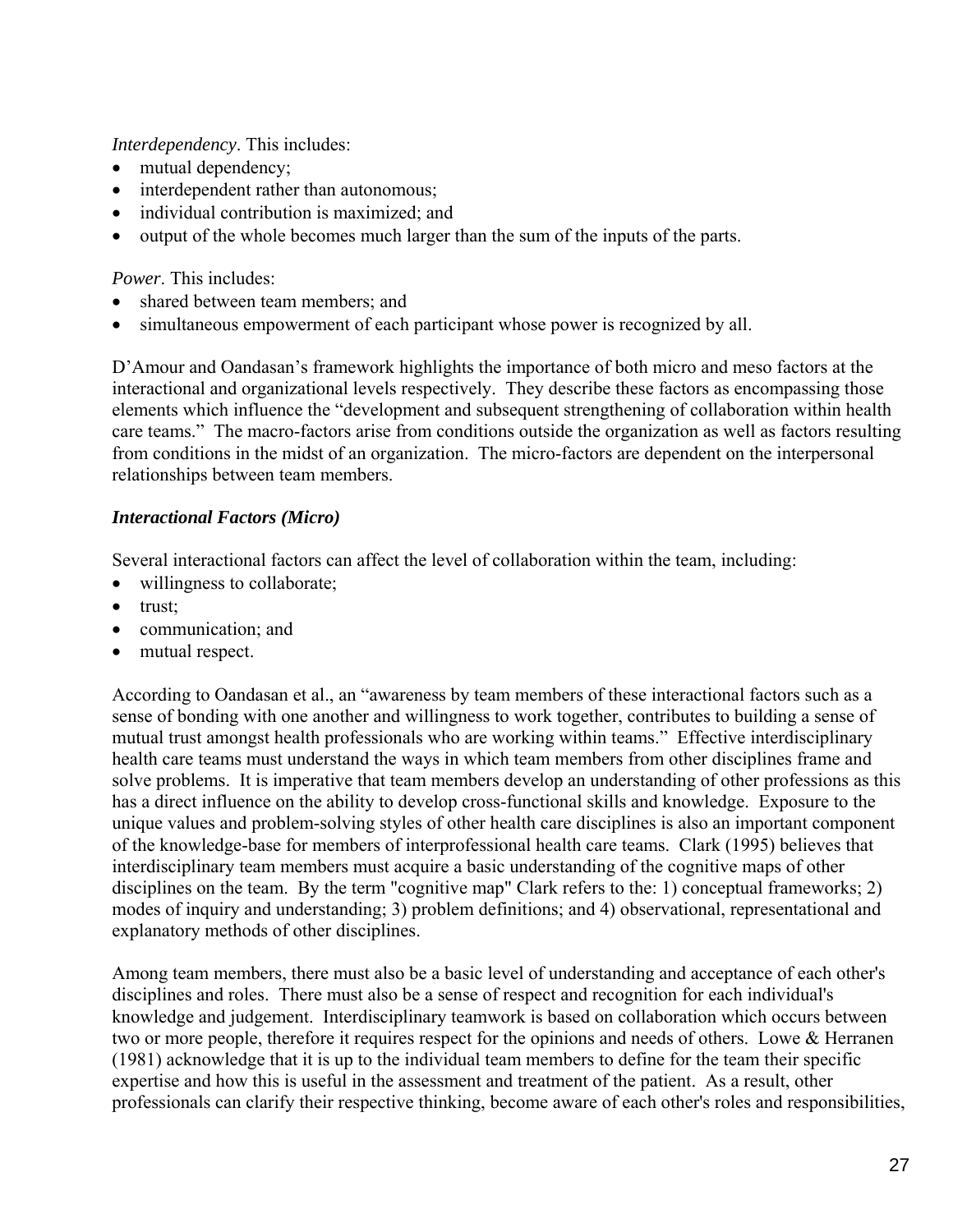and develop collegial respect.

#### *Organizational Factors (Meso)*

According to Oandasan et al., "it is important to recognize that collaboration exists not only within a team, but in the context of a larger organizational setting that influences it in a significant way." D'Amour and Oandasan's framework identifies two key meso-level factors which influence collaboration: 1) rules to regulate the team; and 2) governance. It is important that the team is recognized by the organization and its function is integrated within the organization's functional system. The rules which are in place to regulate the functioning of the team must be accepted and agreed to by the organization, as well as the team and individual team members. Organizational setting is a key determinant of collaboration as are a number of organizational determinants that define the work environment of the team, its structure and philosophy, the team resources and administrative support as well as communication and coordination mechanisms. Oandasan et al. identify the following elements as key determinants of effective team functioning:

*Organizational structure*. The organizational structure has a strong influence on the development of collaborative practice in health care teams. Successful collaboration between health care professionals requires a shift from hierarchical traditional structures toward more horizontal structures.

*Organization's philosophy*. The organization's philosophy must support collaborative practice among professionals.

*Administrative support*. The team must be supported in the coordination of teamwork.

*Team resources.* It is essential that the organization consider time and space sharing opportunities for professionals working in the same team.

*Coordination and communication mechanisms*. Interprofessional collaboration can benefit, in particular, from the availability of standards, policies, and interdisciplinary protocols, unified and standardized documentation and of sessions, forums or formal meetings.

Heinemann and Zeiss (2002) have conducted an extensive review of the literature surrounding interdisciplinary teamwork in health care. Based on this work they have developed a framework of domains, dimensions and elements which influence team performance (Figure 4).

#### *Structure*

The structure of an organization or a team refers to its organizing framework or how its various parts fit together and are expected to function. The structure of an organization creates the foundation for the system in which its teams and work groups are embedded.

*Organization Structure*. The structure of an organization can benefit or create barriers to a team's or work group's ability to function. Some health care organizations have structures that support the team approach and others do not. In a supportive structure, the team approach is understood, appreciated, and utilized throughout various levels of the organization, and management supports teams with resources and rewards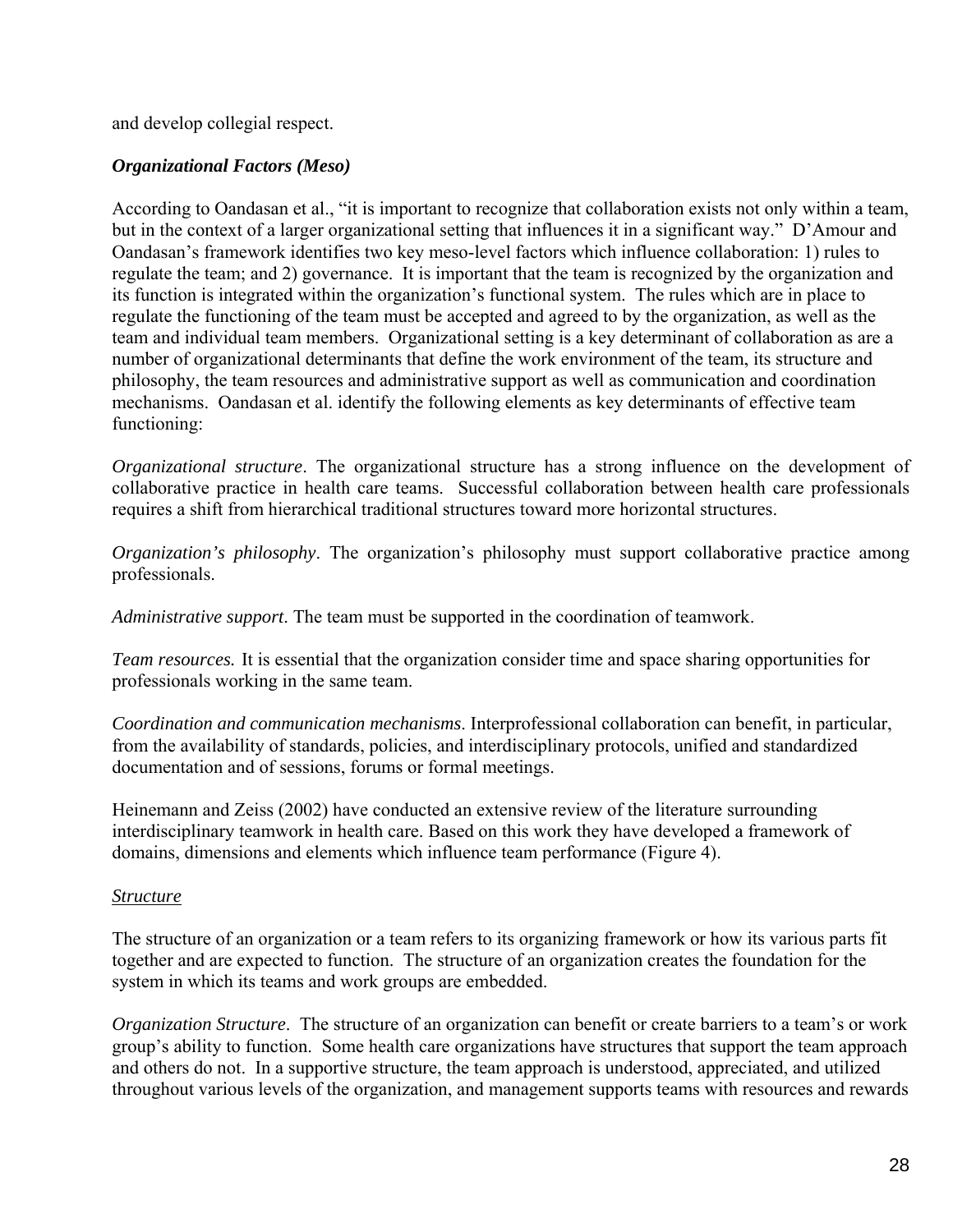| LEAVE LEAT UNMANCE, DUMANTO, DIMENSIONO, & ELEMENTO                                                                                                                                                                                                                                                                                                                                                                                                                                                                                                                                                                                     |                                                                                                                                                                                                                                                                                                                                                                                                                    |                                                                                                                                                                                                                                                                                                                                                                                                                                                                                                                                       |                                                                                                                                                                                                                                                                                                                                                                                                                                                                                                                                                                                                                                                                                                                               |                                                                                                                                                                                                                                                                                                                                                                                                                                                                                                                                                |                                                                                                                                                                                                                                                                                                               |                                                                                                                                                                                                                                                                                                                     |                                                                                                                                                                                                                                                                                                      |
|-----------------------------------------------------------------------------------------------------------------------------------------------------------------------------------------------------------------------------------------------------------------------------------------------------------------------------------------------------------------------------------------------------------------------------------------------------------------------------------------------------------------------------------------------------------------------------------------------------------------------------------------|--------------------------------------------------------------------------------------------------------------------------------------------------------------------------------------------------------------------------------------------------------------------------------------------------------------------------------------------------------------------------------------------------------------------|---------------------------------------------------------------------------------------------------------------------------------------------------------------------------------------------------------------------------------------------------------------------------------------------------------------------------------------------------------------------------------------------------------------------------------------------------------------------------------------------------------------------------------------|-------------------------------------------------------------------------------------------------------------------------------------------------------------------------------------------------------------------------------------------------------------------------------------------------------------------------------------------------------------------------------------------------------------------------------------------------------------------------------------------------------------------------------------------------------------------------------------------------------------------------------------------------------------------------------------------------------------------------------|------------------------------------------------------------------------------------------------------------------------------------------------------------------------------------------------------------------------------------------------------------------------------------------------------------------------------------------------------------------------------------------------------------------------------------------------------------------------------------------------------------------------------------------------|---------------------------------------------------------------------------------------------------------------------------------------------------------------------------------------------------------------------------------------------------------------------------------------------------------------|---------------------------------------------------------------------------------------------------------------------------------------------------------------------------------------------------------------------------------------------------------------------------------------------------------------------|------------------------------------------------------------------------------------------------------------------------------------------------------------------------------------------------------------------------------------------------------------------------------------------------------|
|                                                                                                                                                                                                                                                                                                                                                                                                                                                                                                                                                                                                                                         | <b>Structure</b>                                                                                                                                                                                                                                                                                                                                                                                                   |                                                                                                                                                                                                                                                                                                                                                                                                                                                                                                                                       | <b>Context</b>                                                                                                                                                                                                                                                                                                                                                                                                                                                                                                                                                                                                                                                                                                                | <b>Process</b>                                                                                                                                                                                                                                                                                                                                                                                                                                                                                                                                 |                                                                                                                                                                                                                                                                                                               | Productivity                                                                                                                                                                                                                                                                                                        |                                                                                                                                                                                                                                                                                                      |
| Organizational                                                                                                                                                                                                                                                                                                                                                                                                                                                                                                                                                                                                                          | <b>Team</b>                                                                                                                                                                                                                                                                                                                                                                                                        | Organizational                                                                                                                                                                                                                                                                                                                                                                                                                                                                                                                        | <b>Team</b>                                                                                                                                                                                                                                                                                                                                                                                                                                                                                                                                                                                                                                                                                                                   | Interdependence                                                                                                                                                                                                                                                                                                                                                                                                                                                                                                                                | Growth /                                                                                                                                                                                                                                                                                                      | <b>Strategies</b>                                                                                                                                                                                                                                                                                                   | <b>Accomplishments</b>                                                                                                                                                                                                                                                                               |
|                                                                                                                                                                                                                                                                                                                                                                                                                                                                                                                                                                                                                                         |                                                                                                                                                                                                                                                                                                                                                                                                                    |                                                                                                                                                                                                                                                                                                                                                                                                                                                                                                                                       |                                                                                                                                                                                                                                                                                                                                                                                                                                                                                                                                                                                                                                                                                                                               |                                                                                                                                                                                                                                                                                                                                                                                                                                                                                                                                                | <b>Development</b>                                                                                                                                                                                                                                                                                            |                                                                                                                                                                                                                                                                                                                     |                                                                                                                                                                                                                                                                                                      |
| - Mission, goals &<br>direction<br>- Performance<br>standards<br>- Norms, values &<br>expectations<br>- Regulations,<br>procedures, and<br>planning<br>- Team fit within<br>organization<br>- Allocation of<br>authority/<br>responsibility to<br>teams<br>- Availability and<br>adequacy of resources<br>- Assignment of com-<br>petent employees &<br>leaders<br>- Provision of<br>education & training<br>- Mechanisms for<br>communication &<br>decision-making<br>- Reporting system/<br>channels of<br>accountability<br>- Appraisal/reward<br>system<br>- Objective<br>recognition and<br>rewards for team-<br>work and to teams | - Mission, purpose $\&$<br>direction<br>- Goals, objectives &<br>priorities<br>- Fit between<br>organizational, team<br>$&$ individual goals<br>- Consistency<br>between purpose/<br>goals & processes/<br>activities<br>- Roles $\&$<br>responsibilities<br>- Norm, values,<br>expectations $\&$<br>standards<br>- Order, rules &<br>procedures<br>- Boundaries $&$<br>permeability<br>- Organization of<br>space | - Managerial<br>modeling of & support<br>for the team approach<br>- Career development<br>& employee<br>assistance<br>- Change, flexibility<br>& innovation<br>- Issues about time &<br>cost constraints<br>- Trust, confidence,<br>respect & value<br>- Commitment,<br>cohesion & loyalty<br>- Motivation &<br>- Relations across<br>teams & stakeholders<br>- Team's reputation<br>within organization<br>- Satisfaction/<br>security with job $\&$<br>working relationships<br>- Organizational<br>impact on field/<br>marketplace | - Attitudes toward<br>teams & teamwork<br>- Cautious, tentative,<br>overly polite climate<br>- Being oneself $\&$<br>getting to know<br>others<br>- Congenial, sociable<br>climate<br>- Caring, warm,<br>accepting climate<br>- Trust, confidence,<br>respect & value<br>- Relaxed,<br>comfortable vs.tense,<br>hostile climate<br>- Climate permits free<br>expression<br>- Feeling pressure $&$<br>stress<br>- Support $\&$<br>encouragement<br>- Commitment to<br>team, members $\&$<br>teamwork<br>- Cohesion, unity $\&$<br>team identity<br>- Team spirit, morale,<br>energy & enthusiasm<br>- Work viewed as<br>interesting,<br>challenging $\&$<br>important<br>- Satisfaction with<br>colleagues, team &<br>teamwork | - Utilization of<br>resources & team<br>members<br>- Participation &<br>workload sharing<br>- Communication<br>- Giving & receiving<br>feedback<br>- Collaboration<br>- Cooperation,<br>coordination &<br>efficiency<br>- Power & leadership-<br>sharing<br>- Utilization of<br>leadership skills<br>- Decision-making<br>- Problem-solving<br>- Conflict<br>management<br>- Utilization of appro-<br>priate team processes<br>- Task orientation &<br>effective task imple-<br>mentation<br>- Balance between<br>task & process<br>activities | - Skills mastery,<br>maintenance $\&$<br>application<br>- Informal learning $&$<br>improving<br>- Utilization of<br>feedback/learning<br>from mistakes<br>- Preventing<br>insulation<br>- Role bending $&$<br>cross-training<br>- Flexibility<br>- Creativity,<br>uniqueness,<br>innovation & risk-<br>taking | - Action plans<br>- Patient care plans<br>- Individual<br>development plans<br>- Use of<br>technology<br>- Information<br>management<br>- Marketing<br>- Time<br>management<br>- Self-monitoring<br>& evaluation<br>- Education,<br>training $\&$<br>consultation<br>- Incentives,<br>rewards, $\&$<br>celebrations | - Achievement of goals /<br>successful completion<br>of tasks<br>- Effective meetings<br>- Effective leadership /<br>self-management<br>- Effective team<br>functioning<br>- Effective customer<br>relations<br>- Positive outcomes<br>related to patients &<br>trainees<br>- Impact on organization |

#### **Figure 4 TEAM PERFORMANCE: DOMAINS, DIMENSIONS, & ELEMENTS**

 $\Gamma$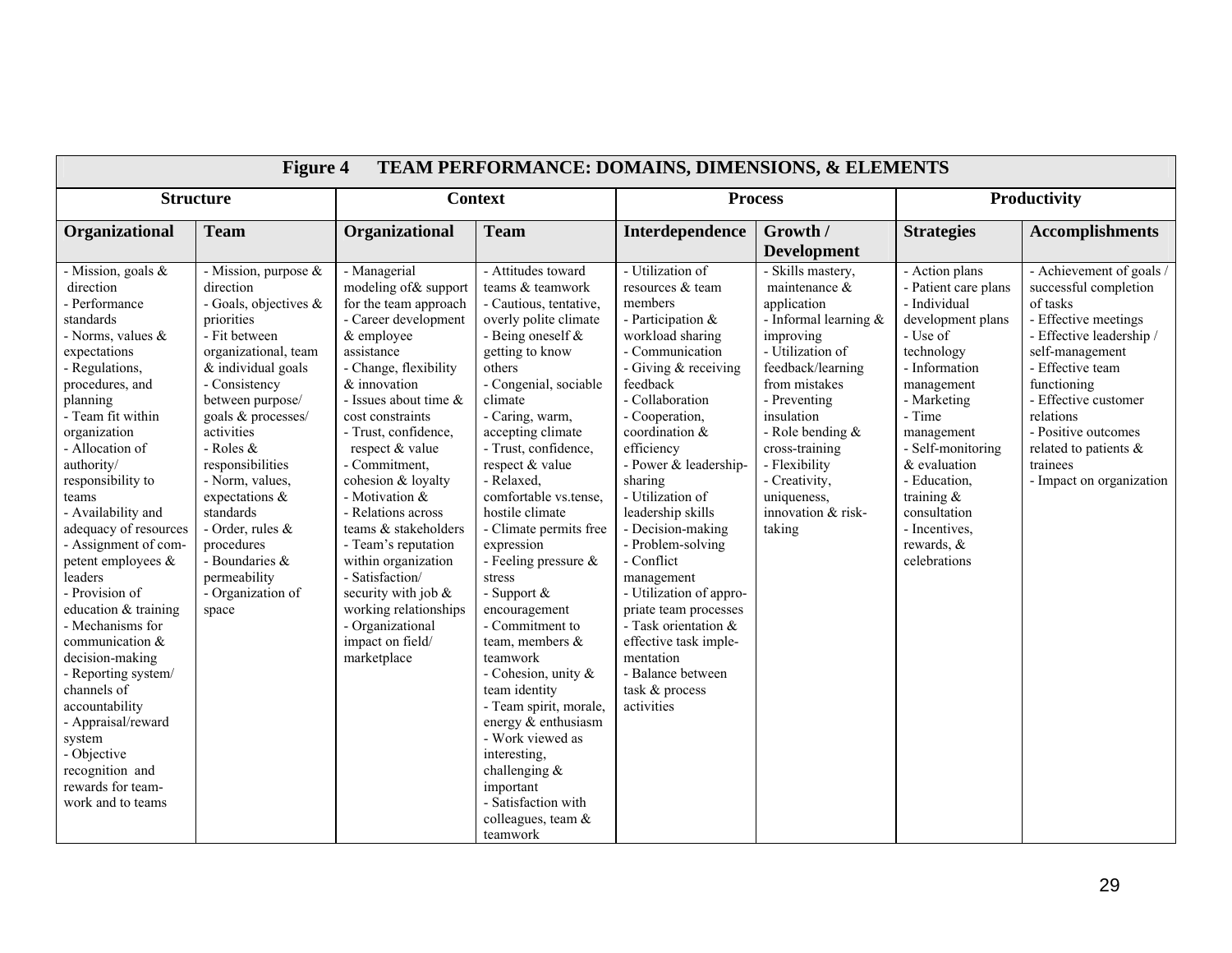for effectiveness and productivity.

*Team Structure*. The structure within a team or work group also influences how well it performs. A team is unable to function well if: 1) its mission is not clear to all members; 2) members' role and responsibilities are not well defined and understood; and 3) its culture (i.e., norms and values, rules and procedures for operating) is not well developed.

#### *Context*

Context is the social-psychological atmosphere, environment, milieu, or climate of the organization and the team. Context is important because it directly influences the quality of processes and tasks carried out in the organization and the team. When the context is perceived positively, employees and teams are more likely to thrive and be productive. When it is perceived negatively, frustration, dissatisfaction, and low productivity result.

*Organizational Context*. Organizational context refers to the emotional climate in which teams and natural work groups are embedded and carry out their work activities. Managers and supervisors influence this climate through the various leadership styles they adopt and the level of resources and support they provide to employees.

*Team Context*. Team context refers to the climate within the team. It influences and is influenced by attitudes toward teams, how well members know one another, how comfortable they feel being themselves in the team, and the quality of their relationships with one another. Team context also includes the socialpsychological climate of the team (e.g., relaxed and comfortable, tentative, tense, or hostile).

# *Team Process*

Process refers to a series of progressive and increasingly integrative activities used by teams to accomplish their tasks and achieve their goals. Team process has two dimensions: 1) activities of members demonstrating increased interdependence; and 2) growth and development of both members and the team itself as skills, abilities, and team functioning improve.

*Interdependence*. Interdependence is key to interprofessional and interdisciplinary teamwork. Making effective use of the team's resources and team members' skills and abilities, communicating and problemsolving effectively, and working together to accomplish tasks and share the workload are major components of this concept. In well functioning teams, members learn to work interdependently with one another, and the team itself learns to work interdependently with other teams, work groups, and units within or across the organization.

*Growth and Development*. The ability to grow and mature applies to both team members and the team itself. Organizational management can influence this growth and development based on its willingness to provide education and training for teams and team members.

# *Team Productivity*

Productivity includes both the strategies teams use to achieve their goals and fulfill their mission and their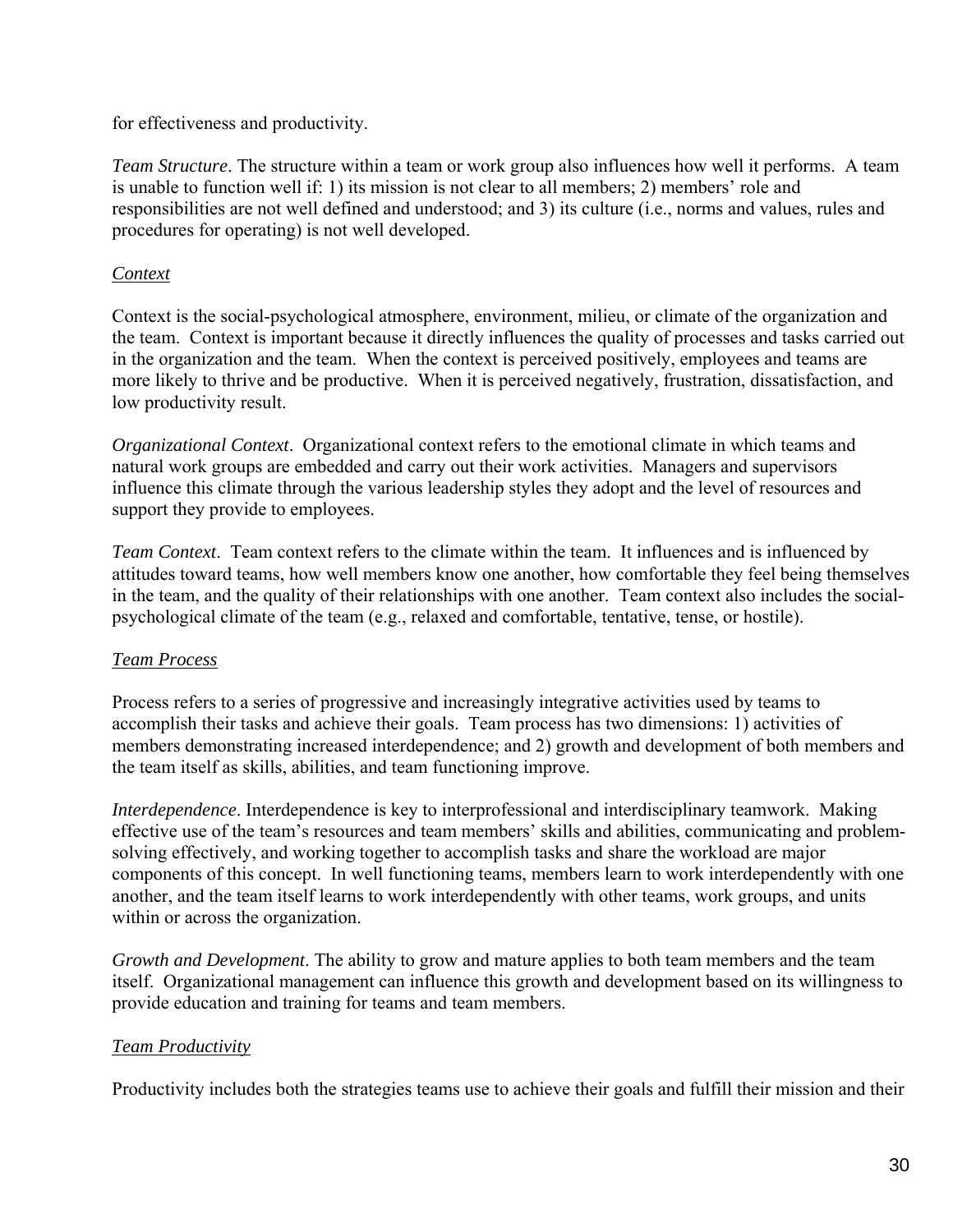accomplishments.

*Strategies.* In order to be productive, teams utilize many strategies. These strategies include formal planning involving various levels within the organization, the appropriate use of new technologies, and information management. Additionally, marketing team care and services to appropriate patient/client populations, time management, education and training, and self-monitoring and evaluation contribute to successful accomplishments. Finally, incentives, rewards, and celebrations within the team can set expectations for and reinforce high quality accomplishments among members of a team.

*Accomplishments*. A team's accomplishments are the achievement of goals and successful completion of tasks related to its mission and goals. Short-term accomplishments include meeting effectiveness, the effectiveness of the team's leadership, and improved quality of relationships. Long-term accomplishments include such things as positive patient outcomes and positive impact on the larger organization.

#### **Systemic Factors – Macro Level**

D'Amour and Oandasan's framework also illustrates systemic factors at the macro level which influence interdisciplinary education for collaborative patient-centred practice. The main factors identified include: educational system; professional system; government policies; and social and cultural values. Each of these factors will be discussed in the following sections.

#### *Educational System*

Oandasan et al. suggest that the educational system is a main determinant of interprofessional collaborative practice as it controls "fostering" of collaborative values promotion among future health care professionals. The current structures of the educational system vary from province to province and within the academic and university setting funding for professional education is "siloed". As a result, universities are structured on a disciplinary basis and this fosters a climate of "segregation between disciplines". At present, education programs are not structured in a way that fosters interprofessional learning. Health professionals continue to be socialized within their own profession's value system. In many instances, this socialization maintains a very limited knowledge of other professionals. This means that very little is learned of the practices, expertise, responsibilities, skills, values and theoretical perspectives of other professions.

Gilbert reports that the organization of curricula, the examination of students, and the assignment of instructional responsibilities are within the domain of university departments (i.e., faculties or schools). It is a challenge to cross departmental boundaries and to foster greater collaboration among these units in relation to curricula as there are large budgetary implications. Gilbert suggests that "a major barrier to implementing interprofessional education is that faculty structures in the health and human services are modeled on the organization and management of traditional faculties of Arts and Sciences, which do not have to contend with patient-centred learning." Departments and schools also base faculty reward systems on disciplinary as opposed to interdisciplinary scholarship and teaching. This reward system can be a disincentive to interdisciplinary education.

Oandasan et al. note that professional programs are subject to accreditation requirements and professional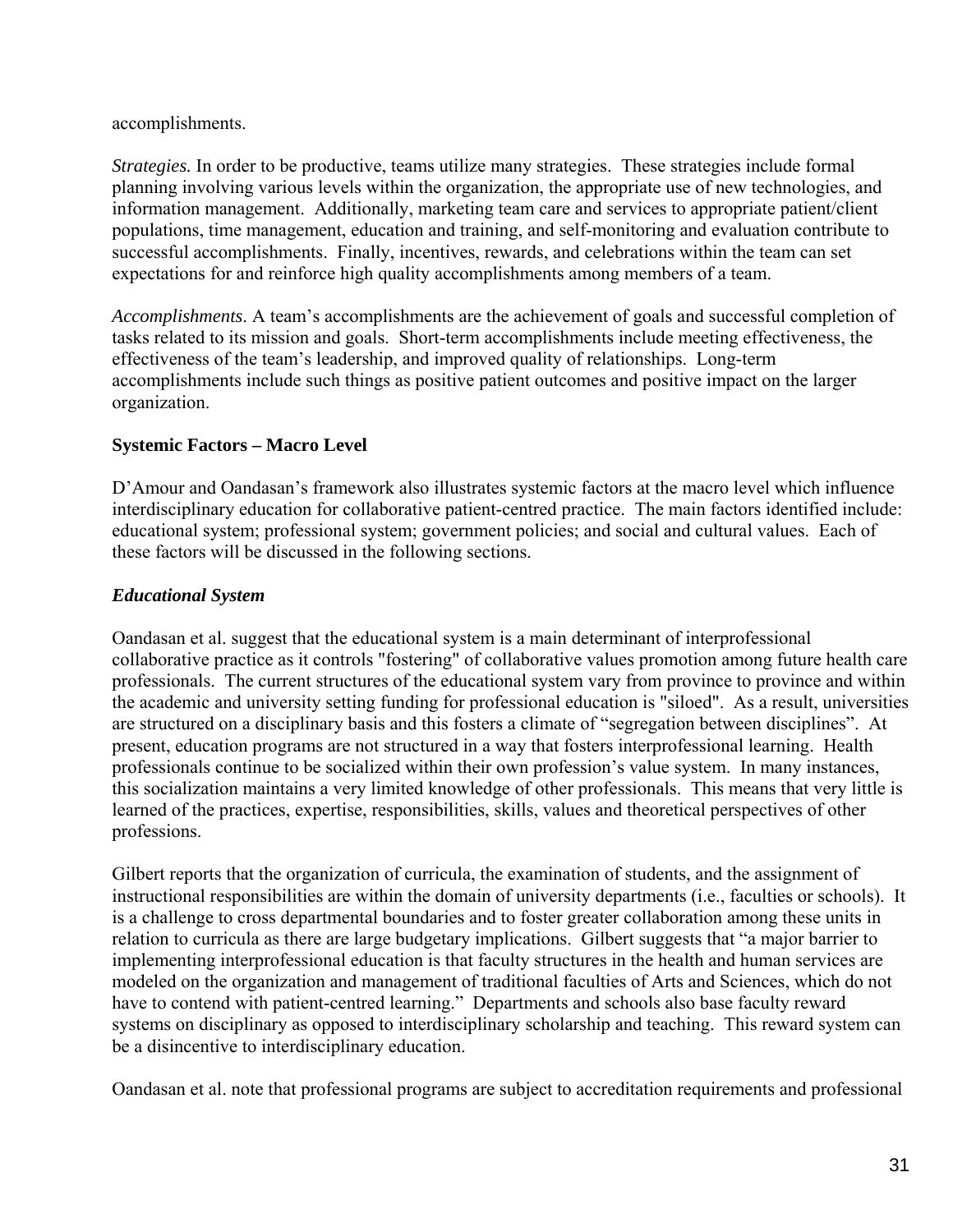accrediting authorities are in a position to influence what should or should not be included in professional education curricula. Therefore, the inclusion of interprofessional education in accreditation standards or criteria is one strategy for fostering this form of learning in professional education programs. Licensing legislation also provides an opportunity for encouraging interprofessional education. Such legislation could be modified to recognize the role of interdisciplinary education.

*Cultural Diversity in IECPCP*. According to Oandasan et al., collaborative patient-centred practice in culturally diverse settings requires that paraprofessionals, health care providers and/or other key community workers who have not traditionally been part of the health care team need to be included. The promotion of cultural competency in practice necessitates interprofessional education opportunities in which health professionals and health care providers (traditional/non-traditional) are brought together to explore collaborative practice. Other factors influencing the provision of collaborative patient-centred care in aboriginal communities include understanding and respecting the culture and securing the support of the community. It is important that health professionals attempt to network with advocacy organizations in the community and work with community-based organizations on culturally appropriate prevention and public health programs. Knowledge of culture is also a major factor influencing health care delivery in aboriginal communities. However, cultural competence is not a formal part of the curricula of many health professional education programs. Oandasan et al. recommend that health professional schools include clinical experiences where students from the different professions work collaboratively in teams providing care to culturally diverse populations.

#### *Professional System*

The professional system has a strong influence on the development of collaborative practice. At present, professional practices work against the integration of services. The professional system is based on separate "silos" of professional practice which acts as a barrier in different ways to collaborative practice (Gilbert; Hall; Lahey and Currie). The very notion and history of the "professions" is based on connotations of autonomy, hierarchy, and control. Lahey and Currie suggest that self-regulating professions "have a tendency to place their own professional interest in control of a scope of occupational turf ahead of their obligation to serve the broader public interest." Students are immersed in philosophies, values and basic theoretical perspectives inherent to each profession during their entire professional socialization phase of learning. In most health professional education programs, the value system is assumed rather than explored, inculcated rather than examined. This may be an effective way to indoctrinate students, but may prove detrimental later in their professional lives when their values are called into question. Students quickly learn that the process of professional acculturation is important to their doing well in their studies. Teaching and learning experiences often reinforce the solitary nature of learning, with few courses emphasizing the importance of teamwork or working in small groups. In many ways, this works against notions of collaboration.

According to Oandasan et al., professional associations seek autonomy and respect for their members. This influences "full" acknowledgement of the role and place of other health professions in the health care system. Oandasan et al. suggest that professional associations will have a significant influence over whether interdisciplinary education and patient-centred collaborative care becomes reality. The professional associations are responsible for advocating standards of practice within a profession, identifying ethical standards and establishing practice competencies. Through provincial legislation, the professional system in Canada is responsible for regulating and defining scope of practices (Lahey and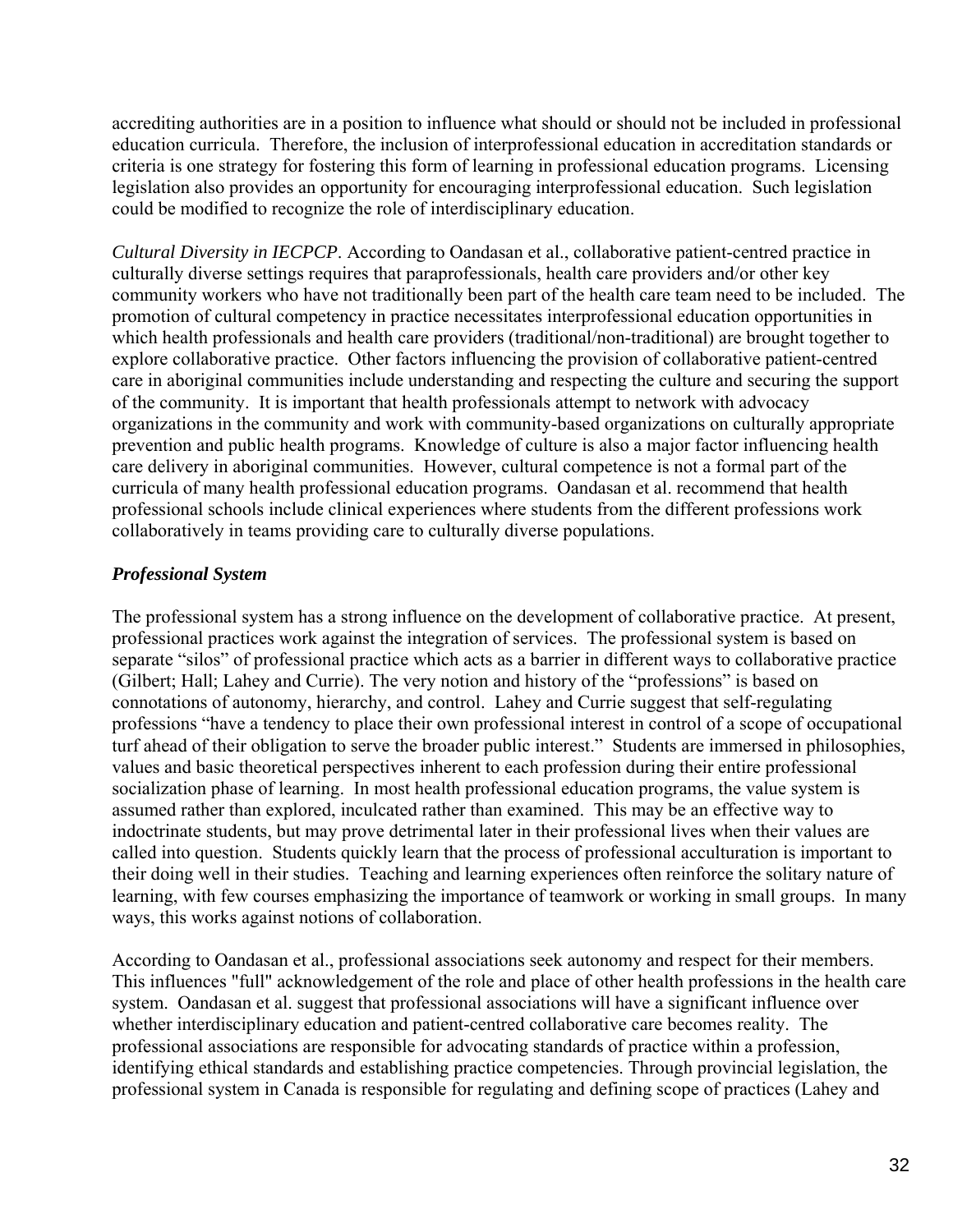Currie). "Current regulatory models determine the legal effect of each scope of practice on the ability of other providers to fully apply their competency to the benefit of patients and the system" (Lahey and Currie). As a result, the regulatory bodies within the professional system have a strong influence concerning the advancement IECPCP. Lahey and Currie recommend that there is a need for "cultural transformation at the regulatory level that parallels the cultural transformation that interdisciplinary practice is said to demand at the level of clinical practice." Lahey and Currie suggest that the adoption of self-regulatory models which replicate the controlled acts regulatory framework of Ontario and other provinces may offer one possible strategy for fostering greater flexibility and change in scope of practice regulation across Canada.

#### *Government Policies*

According to Oandasan et al., governments should be exploring legislative and regulatory reforms in keeping with changing trends in interprofessional education and collaborative practice environments. Legislative and regulatory reforms need to keep up with changes and trends in the practice environment.

*Legislative/Regulatory*. Our current legislative and regulatory framework is inconsistent across Canada with respect to scope of practices across the health professions (Oandasan et al.). Each provincial regulatory body issues their own legislation and regulations that define scope-of-practice (Lahey and Currie), educational standards (Cook; Gilbert), ethics and competencies in practice (Hall), and systems of accountability (Lahey and Currie). A national regulatory framework has not been developed to provide a process to define and operationalize scope-of-practices amongst health care professionals in Canada (Lahey and Currie). Oandasan et al. believe that such a framework would be helpful in advancing the IECPCP agenda.

*Economic*. According to Gilbert, the salary differentials which exist amongst the professions works to foster a "class differentiation, which itself becomes a barrier to practice and education." Oandasan et al. suggest that financial competition, especially within the fee-for-service environment is also a barrier to collaborative practice. They advocate the consideration of creative approaches to reimbursement mechanisms.

*Medico-Legal Liability*. There are medico-legal issues which arise with new, innovative and evolving models for collaborative practice (Lahey and Currie). A great deal of ambivalence and uncertainty surrounds "legal liability" in the face of expanded and cross-functional scopes of practice and responsibilities. One real concern is that not all health care professionals carry liability insurance. Another concern has to do with liability for adverse patient care outcomes. Lahey and Currie suggest that under the current legal system, negligence and liability is assessed and determined by the courts on an individual level. One of the essential elements of negligence is standard of care and whether or not a provider has lived up to the standard of care under the particular circumstances. At present, it is likely that the courts will continue to respond to malpractice cases involving collaborative practice by applying the conventional legal framework which assesses negligence on the basis of the individual provider's standard of care. As a result, during the short term and during a transition period there is potential for more liability for particular individual providers. Lahey and Currie suggest that a strategy for addressing this must include "education of the courts" concerning the notion of interdisciplinary teamwork as a key element of practice.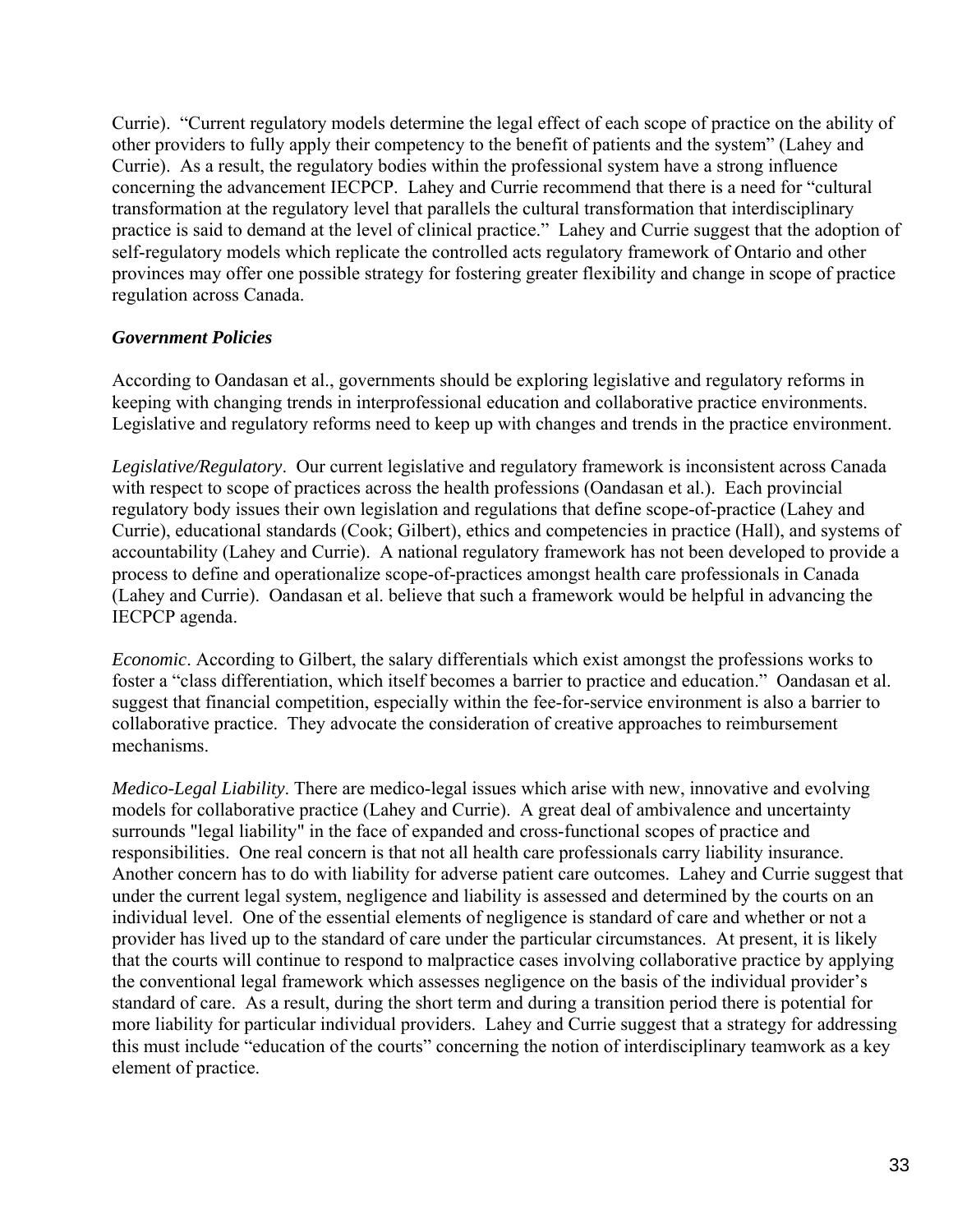#### *Social and Cultural Values*

The importance of IECPCP needs to be promoted and accepted as an integral part of the socio-cultural values of health care providers, patient population groups and the population at large. Conflict within teams is largely influenced by the values that team members hold (Hill, 1998). Values in particular are a major source of conflicting and competing communication patterns among health professionals who are educated and trained in very different models and methods of practice. According to Clark (1994), values define and guide the practice of health care professionals. Glenn (1999) defines values as the preferred events that people seek and an enduring belief that a certain behavior or a certain condition of life is desirable. Values give our personal, professional and collective lives structure, direction and meaning. The value of individualism explains the mode of practice based on unidisciplinary professional tenets. Oandasan et al. suggest that social values and/or societal pressures can drive innovative ways of working and can compel professionals to be open to new orientations and new ways to practice. Policy and regulatory change can foster this by removing obstacles such as the lack of collaborative care incentives.

#### **Summary**

This purpose of this paper is to summarize the main themes emerging from the research report and discussion papers which have been commissioned to date as part of the IECPCP initiative. The 2004 literature review and environmental scan report prepared by Oandasan et al., as well as the discussion papers prepared by Brown, Cook, Curran, D'Eon, Gilbert, Hall, Lahey and Currie, and Steinert (2004) were reviewed in preparing this synthesis paper. The organization of the paper is based upon D'Amour and Oandasan's Conceptual Model of Interdisciplinary Education for Collaborative Patient-Centred Care (Figure 2). The key factors, determinants and elements which emerged from the review of the research report and discussion papers were presented and discussed in relation to this framework. As an overview of these key themes, Table 4 presents the main factors, determinants and elements as they relate to the micro, meso and macro levels identified by D'Amour and Oandasan's framework. Each of these themes was discussed in turn in previous sections of the synthesis paper. Readers are advised to consult the specific report or discussion paper for further elaboration and description.

| <b>Table 4</b><br>Main Components, Determinants. Factors and Elements of IECPCP |                     |                                    |                               |  |  |
|---------------------------------------------------------------------------------|---------------------|------------------------------------|-------------------------------|--|--|
| <b>Components</b>                                                               | <b>Determinants</b> | <b>Micro Level Factors</b>         | <b>Meso Level factors</b>     |  |  |
| Interdisciplinary                                                               | Professional        | <b>Teaching Factors</b>            | <b>Institutional Factors</b>  |  |  |
| Education to                                                                    | beliefs and         | Teaching strategies                | Leadership<br>$\bullet$       |  |  |
| Enhance                                                                         | attitudes           | Facilitation<br>$\bullet$          | Incentives<br>$\bullet$       |  |  |
| Learner                                                                         |                     | Theory<br>٠                        | Funding<br>$\bullet$          |  |  |
| Outcomes                                                                        | Educators           | Learning Context<br>$\bullet$      | Logistics<br>$\bullet$        |  |  |
|                                                                                 |                     |                                    |                               |  |  |
| Collaborative                                                                   | Task complexity     | <b>Interactional Factors</b>       | <b>Organizational Factors</b> |  |  |
| Practice to                                                                     |                     | Shared goals/vision                | Rules to regulate the         |  |  |
| <b>Enhance Patient</b>                                                          | Professionals       | Trusting relationship<br>$\bullet$ | team                          |  |  |
| Care Outcomes                                                                   |                     |                                    | Governance                    |  |  |
| <b>Macro Level Systemic Factors</b>                                             |                     |                                    |                               |  |  |
|                                                                                 |                     | <b>Educational System</b>          |                               |  |  |
| Professional System                                                             |                     |                                    |                               |  |  |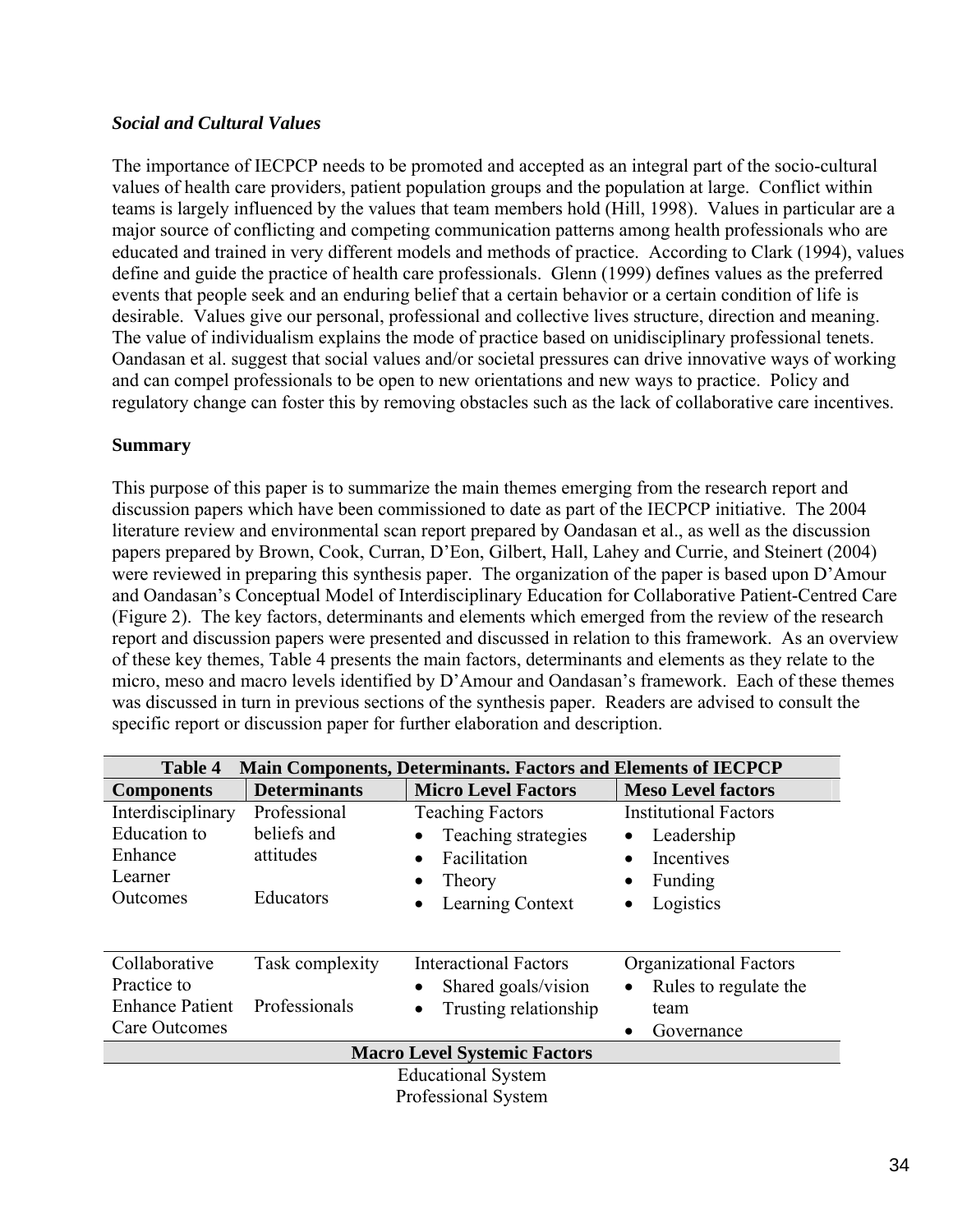| <b>Research to Inform &amp; Evaluate</b>    |                                  |  |
|---------------------------------------------|----------------------------------|--|
| <b>Learner/Health Professional Outcomes</b> | <b>Patient/Provider Outcomes</b> |  |
| <b>Competencies</b>                         |                                  |  |
|                                             | <b>Patient</b>                   |  |
| Knowledge                                   | Clinical outcomes                |  |
| Roles                                       | Quality of care                  |  |
| <b>Skills</b>                               | <b>Professionals</b>             |  |
| Communication                               | Satisfaction                     |  |
| Reflection                                  | Well-being                       |  |
| <b>Attitudes</b>                            | Organization                     |  |
| Mutual respect                              | Efficiency                       |  |
| Willingness to collaborate                  | Innovation                       |  |
| Open to trust                               |                                  |  |
|                                             | <b>System</b>                    |  |
|                                             | Cost-effectiveness               |  |
|                                             | Responsiveness                   |  |

# Government Policies Social & Cultural Values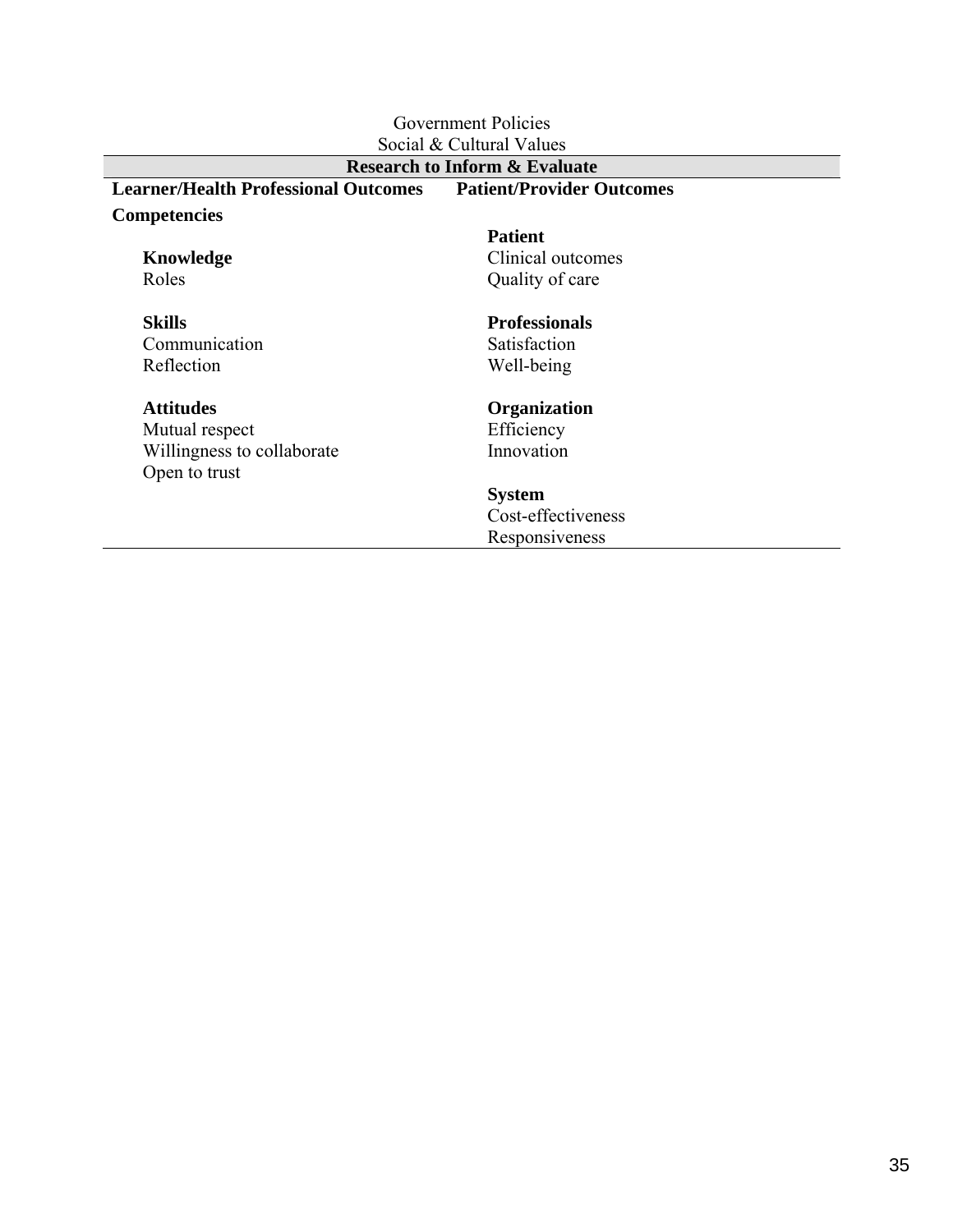#### **References**

Areskog, N. (1988). The need for multiprofessional health education in undergraduate studies [Editorial]. *Medical Education, 22,* 251-252.

Brown, J. (2004). *Patient-Centred Collaborative Practice*. Ottawa: Health Canada.

Bernstein, B. (1996). *Pedagogy, Symbolic Control and Identity: Theory, research, critique.* London: Taylor & Francis.

Clark, P. (1991). Toward a Conceptual Framework for Developing Interdisciplinary Teams in Gerontology: Cognitive and ethical dimensions. *Gerontology & Geriatrics Education*, 12(1), 79-96.

Clark, P.G. (1994). Learning on Interdisciplinary Gerontological Teams: Instructional concepts and Methods. *Educational Gerontology,* 20, 349-364*.* 

Clark, P.C. (1995). Quality of Life, Values, and Teamwork in Geriatric Care: Do we communicate what we mean? *The Gerontologist*, 35(3), 402-411.

Cook, D. (2004). *Models of Interdisciplinary Learning*. Ottawa: Health Canada.

Curran, V.R. (2004).*Interdisciplinary Learning and Academia: Attitudes towards interdisciplinary learning among Canadian schools of health professional education*. Ottawa: Health Canada.

D'Amour, D. & Oandasan, I. (2004). In Oandasan et al. (Eds). *Interdisciplinary Education for Collaborative, Patient-Centred Practice*. Ottawa: Health Canada.

D'Eon, M. (2004). *Interdisciplinary Learning: Principles and Methods*. Ottawa: Health Canada.

Drinka, T.J.K. (1996). Applying Learning from Self-directed Work Teams in Business to Curriculum Development for Interdisciplinary Geriatric Teams. *Educational Gerontology*, 22, 433-450.

The Budget Plan (2003). Ottawa: Finance Canada, p. 78.

Gardner, S.F., Chamberlin, G.D., Heestand, D.E., & Stowe, C.D. (2002). Interdisciplinary Didactic Instruction at Academic Health Centers in the United States: Attitudes and barriers. *Advances in Health Sciences Education*, 7, 179-190.

Gilbert, J. (2004). *Interdisciplinary Learning and Higher Education Structural Barriers*. Ottawa: Health Canada.

Glasby, J. & Lester, H. (2004). Cases for Change in Mental Health: Partnership working in mental health services. *Journal of Interprofessional Care*, 18(1), 7-16.

Glen, S. (1999). Educating for Interprofessional Collaboration: Teaching about values. *Nursing Ethics*, 6(3), 202-213.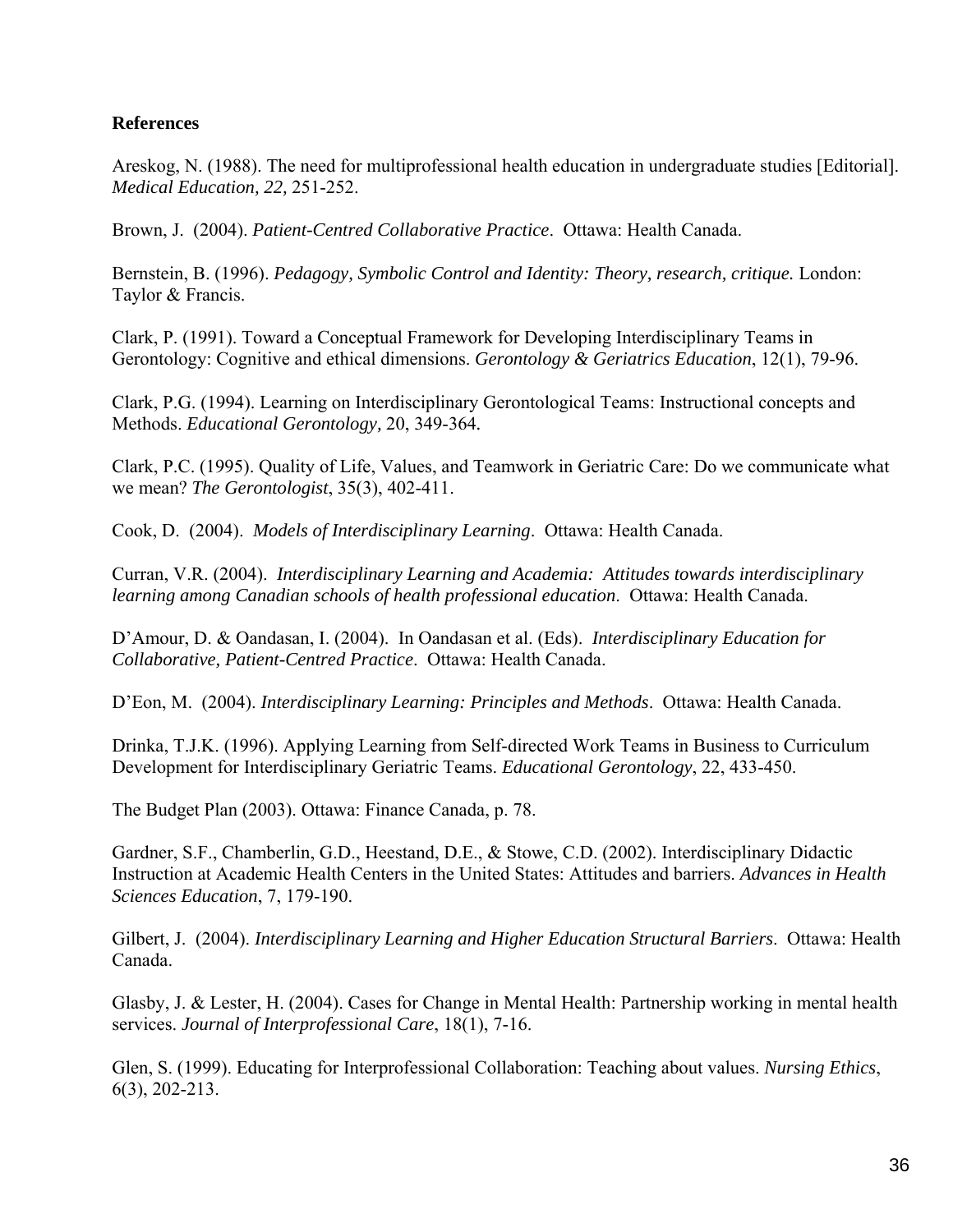Hall, P. (2004). *Interprofessional Teamwork: Professional Cultures as Barriers*. Ottawa: Health Canada.

Heinemann, G.D., and Zeiss, A.M. (2002). *Team Performance in Health Care: Assessment and Development.* New York: Kluwer Academic/ Plenum Publishers.

Hill, A. (1998). Multiprofessional Teamwork in Hospital Palliative Care Teams. *International. Journal of Palliative Nursing*, 4(5), 214-221.

Lahey, W. & Currie, R. (2004). *Regulatory and Medico-Legal Barriers to Interdisciplinary Practice*. Ottawa: Health Canada.

Liedtka, J.M. & Whitten, E. (1998). Enhancing Care Delivery Through Cross-disciplinary Collaboration: A case study. *Journal of Healthcare Management*, 43(2), 185-205*.* 

Moore, R. (2000). The (Re)Organisation of Knowledge and Assessment for a Learning Society: The constraints on interdisciplinarity. *Studies in Continuing Education*, 22(2), 183-199.

Oandasan, I., D'Amour, D., Zwarenstein, M., Barker, K., Purden, M., Beaulieu, M., Reeves, S., Nasmith, L., Bosco, C., Ginsburg, L., Tregunno, D. (2004). *Interdisciplinary Education for Collaborative, Patient-Centred Practice*. Ottawa: Health Canada.

Parsell, G. & Bligh, J. (1999). Interprofessional Learning. *Postgraduate Medical Journal*, 74, 89*-*95.

Pomeroy, V.M. & Philip, I. (1994). Healthcare Teams: An interdisciplinary workshop for undergraduates. *Medical Teacher*, 16(4), 341-346*.* 

Shamian, J., Skelton-Green, J. & Villeneuve, M. (2002). Introduction to Nursing Issues: Implications for nurses, the nursing profession, and the Canadian health care system. In McIntyre, M. & Thomlinson, E. (Eds). *Realities of Canadian Nursing: Professional, Practice and Power Issues*. Philadelphia: Lippincott, Williams & Wilkins, pp. 83-104

Steinert, Y. (2004). *Learning Together to Teach Together: Interdisciplinary learning and faculty development*. Ottawa: Health Canada.

Stewart, M. (2001). Towards a Global Definition of Patient-centred Care. *BMJ*, 322(7284), 444-445.

Tarlov, A. (1999). Public Policy Frameworks for Improving Population Health. *Annals of the New York Academy of Sciences*, 896, 281-293.

Tsukuda, R. (1990). Interdisciplinary collaboration: Teamwork in geriatrics. In C. K. Cassel, D. E. Riesenberg, L. B. Sorensen and J. R. Walsh (Eds.), *Geriatric Medicine,* 2nd edition. New York: Springer-Verlag, pp. 668-675.

World Health Organization (WHO) (1986). *Health Promotion: Concept and principles in action - A policy framework*. London: WHO.